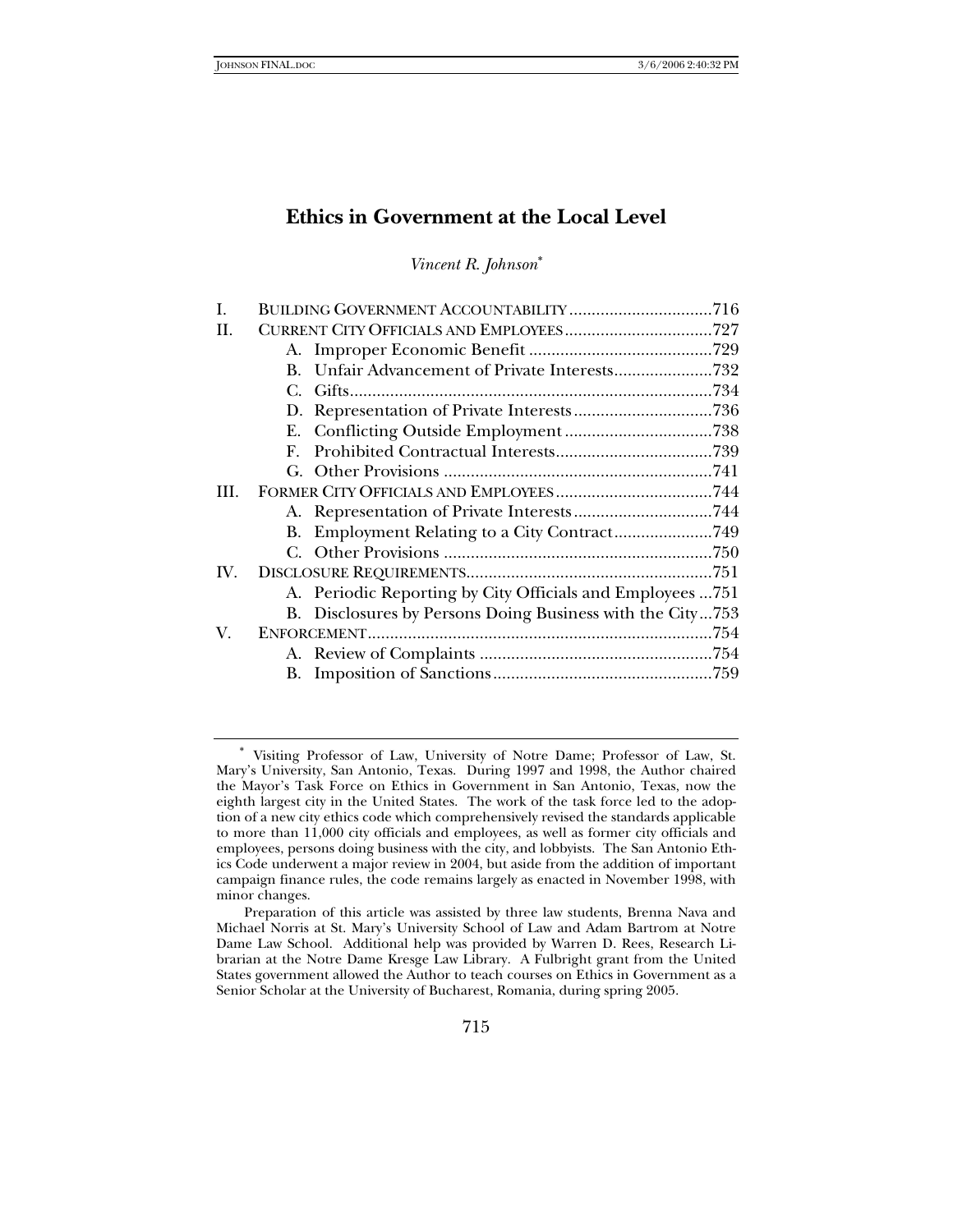| VII. THE COSTS AND BENEFITS OF ETHICS IN GOVERNMENT 765 |      |
|---------------------------------------------------------|------|
|                                                         |      |
| Part A. Current City Officials and Employees767         |      |
| Rule A-1. Improper Economic Benefit 767                 |      |
| Rule A-2. Unfair Advancement of Private Interests770    |      |
|                                                         | .771 |
| Rule A-4. Representation of Private Interests773        |      |
| Rule A-5. Conflicting Outside Employment775             |      |
| Rule A-6. Confidential Information775                   |      |
| Rule A-7. Public Property and Resources 775             |      |
|                                                         |      |
|                                                         |      |
|                                                         |      |
| Part B. Former City Officials and Employees777          |      |
| Rule B-2. Employment Relating to a City Contract778     |      |
| Rule B-3. Continuing Confidentiality 778                |      |
|                                                         |      |

## I. BUILDING GOVERNMENT ACCOUNTABILITY

Efforts to foster ethics in government $^{\rm l}$  should begin at the local, $^{\rm l}$ rather than the state or national,<sup>3</sup> level. City officials and employees

<sup>1</sup> Ethics are "'the rules that translate characteristic ideals or ethos into everyday practice.'" Susan Corby, *The Ethics of Equal Opportunities*, *in* ETHICS IN PUBLIC SERVICE FOR THE NEW MILLENNIUM 35, 36 (Richard A. Chapman ed., 2000) (quoting the Organization for Economic Co-operation and Development after it looked at public service cross-nationally). "Ethics in public service is about the practical application of moral standards in government." Robert A. Chapman, *Ethics in Public Service for the New Millennium*, *in* ETHICS IN PUBLIC SERVICE FOR THE NEW MILLENNIUM, *supra*, at 217, 218. "[I]n the public sector, ethics embraces the values that public officers bring to the exercise of power and responsibility." Harry W. Reynolds, Jr., *Preface*, 537 ANNALS AM. ACAD. POL. & SOC. SCI. 9, 9 (1995). 2

<sup>&</sup>lt;sup>2</sup> This Article focuses on cities as the basic unit of local government. However, in many respects, the same principles for good government would apply to other local government units, such as counties, townships, and villages. *But see* Helen W. Gunnarsson, *Ethics Overkill?*, 92 ILL. B.J. 288, 288 (2004) (discussing problems with imposing stringent ethics regulations on small governmental entities and quoting a source as stating that "many units of local government, such as mosquito abatement districts and library boards, are very small" and "'there's just no reasonable basis for a three-member body's creation of an ethics commission or appointment of an ethics officer'"). 3

Many ethics laws have been enacted at the federal and state levels. *See* THE BETTER GOVERNMENT ASSOCIATION, THE BGA INTEGRITY INDEX 1-2 (2002), http://www.bettergov.org/pdfs/IntegrityIndex\_10.22.02.pdf (ranking state laws dealing with conflicts of interest, gifts, and other ethics issues); UNITED STATES OFFICE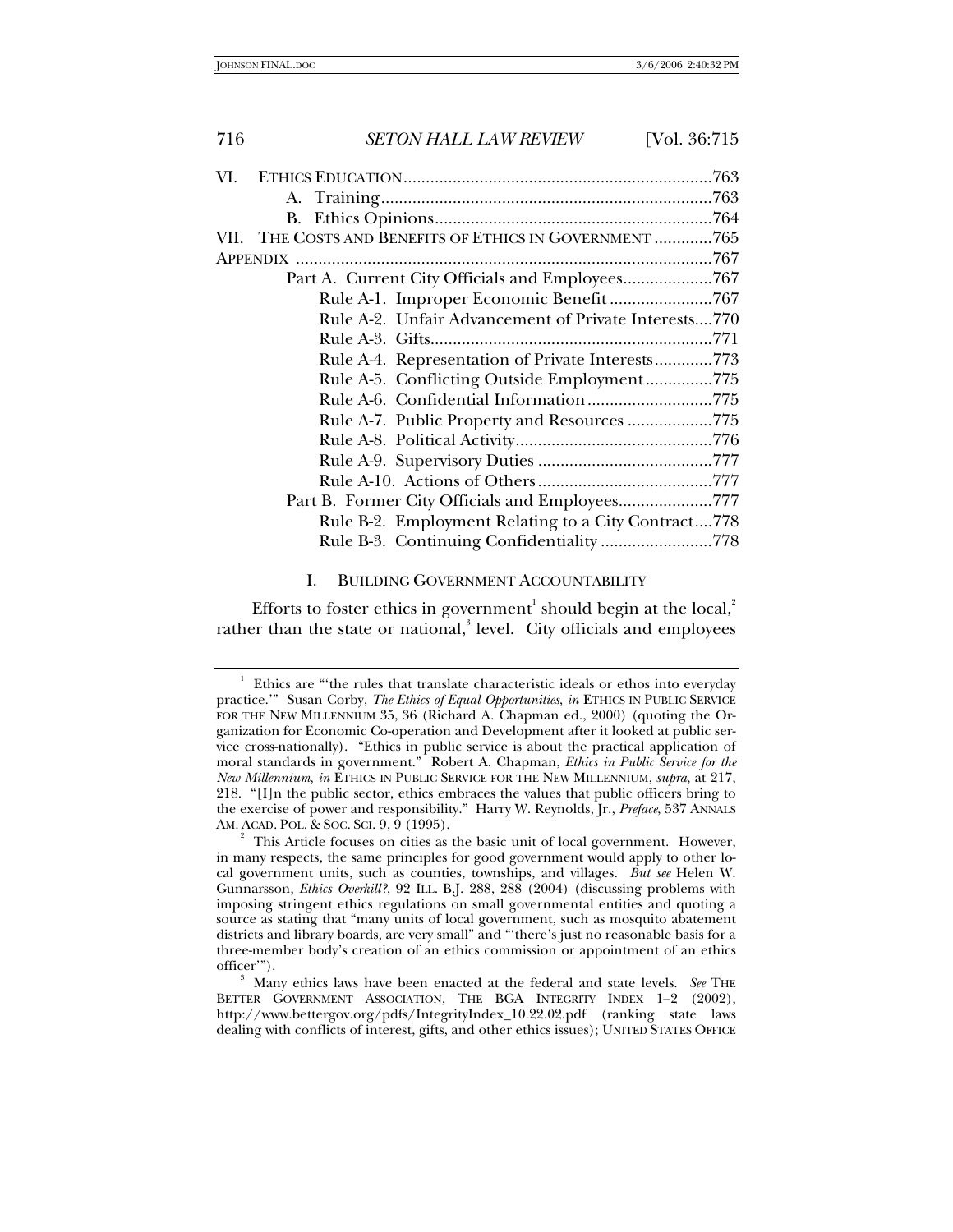make a broad range of decisions that affect the welfare of citizens in many ways. Those actions—relating, for example, to licensing, zoning, contracting, hiring, and basic municipal services<sup>4</sup>—determine to a large extent whether, on an everyday basis, people have equal access to the benefits and opportunities that government provides.

Officials who begin their careers in local government often progress to other positions in state or national settings. $^{\rm 5}$  If proper values $^{\rm 6}$ and ethical practices have been ingrained in those officials when they first serve in local government, there is reason to hope that the same high standards and practices may follow them when their careers move to a broader stage.<sup>7</sup> However, if officials start their careers un-

OF GOVERNMENT ETHICS, COMPILATION OF FEDERAL ETHICS LAWS (2004), http://www. usoge.gov/pages/laws\_regs\_fedreg\_stats/comp\_fed\_ethics\_laws.pdf (reproducing texts). Some ethics laws are so complex as to be virtually unreadable. *See, e.g.*, 18 U.S.C. § 208 (2000) (imposing restrictions on participation in matters involving a potential employer). However, one occasionally finds a clear statement of ethics principles. *See* 5 C.F.R. § 2635.101(b) (2005) (articulating general principles applicable to federal executive branch employees). 4

For example, the City of San Antonio's website lists more than one hundred categories of services that the city provides to residents, ranging from adult basic education, alarm permits, and arson investigation to waste collection, youth recreation, and zoning. Services on the San Antonio Community Portal, http://www. sanantonio.gov/services.asp?res=1024&ver=true (last visited Feb. 11, 2006). 5

*See, e.g.*, Erin P. Billings, *Hill Mourns Matsui's Passing*, ROLL CALL, Jan. 4, 2005, *available at* 2005 WLNR 89937 (discussing a Congressman who had previously served on the Sacramento City Council); Ellen Gedalius, *Commissioners Cast Eyes Toward 2006: 5 Could Run for Office, Undoing Board Harmony*, TAMPA TRIB., Feb. 21, 2005, at 1, *available at* 2005 WLNR 13850599 (discussing speculation that two county commissioners would run for seats in Congress); Mark Simon, *Senate and Assembly Primaries: Democrats Duel in March to Control November*, SAN. FRAN. CHRON., Feb. 29, 2004, at D3, *available at* 2004 WLNR 7626261 (discussing several candidates for the legislature who had served in local government as supervisors or members of city councils or school boards); Dennis J. Willard, *Ohio House Election is Battle: Slaby-Williams Clash in Summit is Rare. Area Races Incumbent-Heavy*, AKRON BEACON J., Oct. 17, 2004, at B1, *available at* 2004 WLNR 18788911 (discussing state re-election bids involving three legislators who had previously served in city government, one on the Cuyahoga Falls City Council, another on the Akron City Council, and a third on the Kent City Council).

In contrast to the nonpublic arena, "[p]ublic sector values emphasize . . . avoiding conflict of interest, discharging one's responsibilities fairly and impartially, shunning private gain in the course of discharging public tasks, and promoting the public interest." Reynolds, *supra* note 1, at 9. 7

*See* Thomas L. Shaffer, *Inaugural Howard Lichtenstein Lecture in Legal Ethics: Lawyer Professionalism as a Moral Argument*, 26 GONZ. L. REV. 393, 397 (1990–91) (discussing formation of moral habits and arguing that virtues "are something you learn and perfect as you grow, more than they are something you choose"). *Cf.* Colin Campbell, *Democratic Accountability and Models of Governance: Purchaser/Provider, Owner/Trustee*, *in* ETHICS IN PUBLIC SERVICE FOR THE NEW MILLENNIUM, *supra* note 1, at 141, 141 ("A culture which does not bring officials along gradually in the exercise of discretion can expect a high incidence of opportunistic entrepreneurship from pub-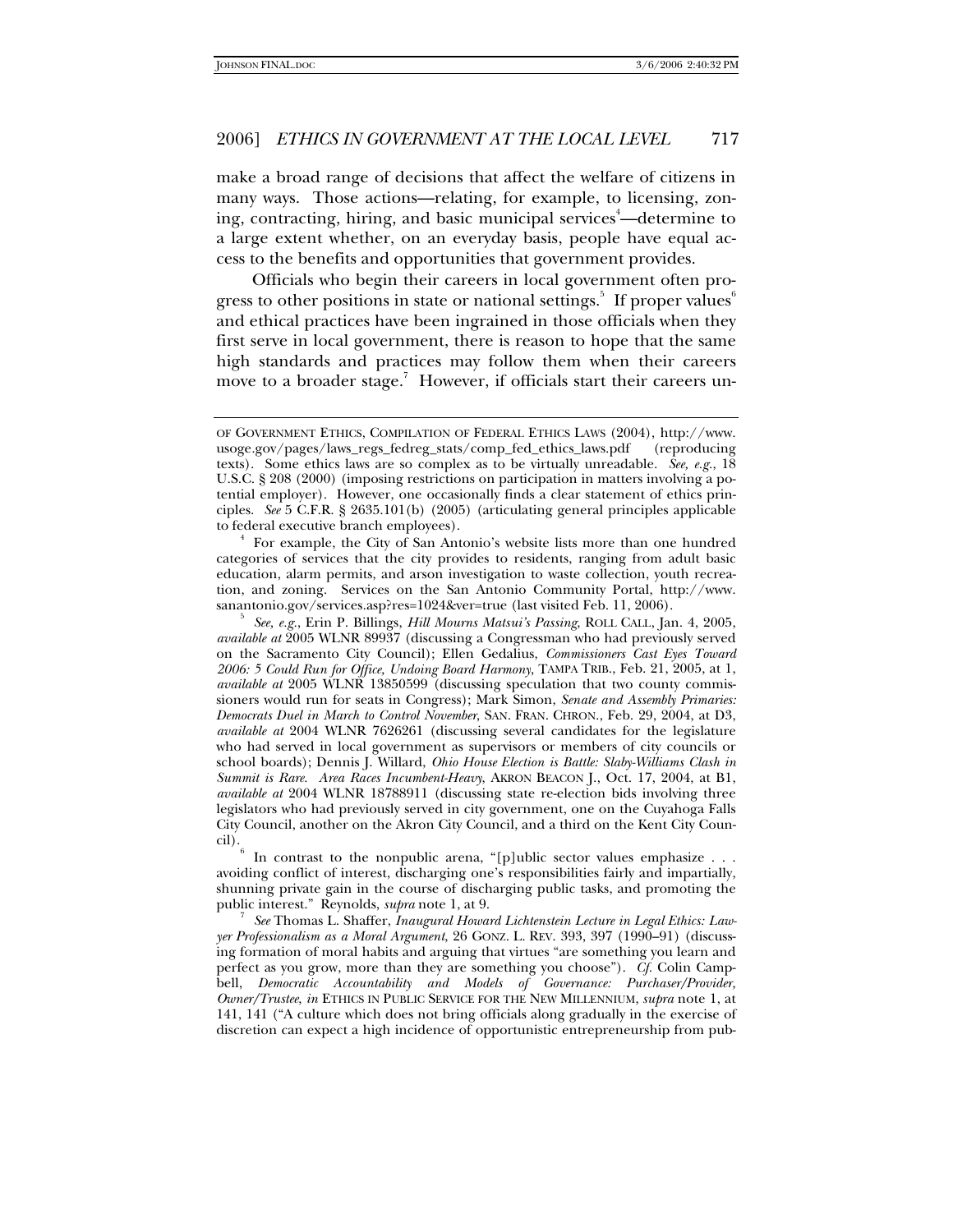der circumstances which tolerate unethical conduct, it will be difficult or impossible to change bad practices when those persons move to less immediate settings for public service.<sup>8</sup>

Focusing on city government ethics may also be the best way to build public support for high standards of conduct at all levels of government.<sup>9</sup> If the public comes to expect (and demand) fair treatment and ethical conduct from city officials and employees—the governmental actors who affect their lives most frequently and directly—they are more likely to have high expectations (and demands) for those who hold the reins of power in state and national arenas.<sup>10</sup>

This Article offers a distinctly American perspective<sup>11</sup> on legal regulation of ethics in government at the local level.<sup>12</sup> The Article reflects a number of important assumptions that are widely embraced today<sup>13</sup> in the United States, but sometimes not broadly subscribed to

 This idea is in some respects similar to the "bottom-up" approach of building democratic institutions abroad. *See* THOMAS CAROTHERS, ASSESSING DEMOCRACY ASSISTANCE: THE CASE OF ROMANIA 64 (1996) (stating that the "prospects for the internalization of new norms in a parliament appear to be greater when those norms are introduced through the bottom-up approach" of providing assistance to organizations and groups within a country, rather than directly to the foreign parliament for training, equipment, etc.).

 $\frac{10}{10}$  Of course, even if public servants take high standards with them from the local to state or national level, the public may not hold them in high regard. "The paradox of distance explains that while people trust and even revere those government officials who are near at hand, they believe that government officials who are far away are lazy, incompetent, and probably dishonest." H. George Frederickson & David G. Frederickson, *Public Perceptions of Ethics in Government*, 537 ANNALS AM. ACAD. POL. & Soc. Sci. 163, 167 (1995).<br><sup>11</sup> There are other approaches to ethics in government. *See* Mark Davies, *Govern*-

*mental Ethics Laws: Myths and Mythos*, 40 N.Y.L. SCH. L. REV. 177, 187 (1995) [hereinafter Davies, *Myths*] (briefly discussing the "German system of life tenure and high pay for government officials in return for stringent ethical standards").<br><sup>12</sup> This Article assumes that local government is generally distinct from state or

national government. That is not always true in other countries. *See* CHENGLIN LIU, CHINESE LAW ON SARS 45 (2004) (discussing the unitary centralized system in China, which emphasizes subordination of the local government to the Central Government).

 $13<sup>13</sup>$  One author divides the history of ethics in American government into five distinct phases, described as government by: the righteous (1620–1790); the gentry (1790–1828); the humble (1828–64); the meritorious (1865–1945); and the experts

lic servants who encounter greater discretionary power than that for which their training prepared them."); *id.* at 142 ("Officials who have learned to engage their moral agency in ambiguous situations will be more likely to summon the internal and institutional resources required for them to behave responsibly when confronted with issues of ethical import.").

*But see* Anthony T. Kronman, *The Value of Moral Philosophy*, 111 HARV. L. REV. 1751, 1757 (1998) (discussing how, when reason enters moral life, the "rational reform of habit follows").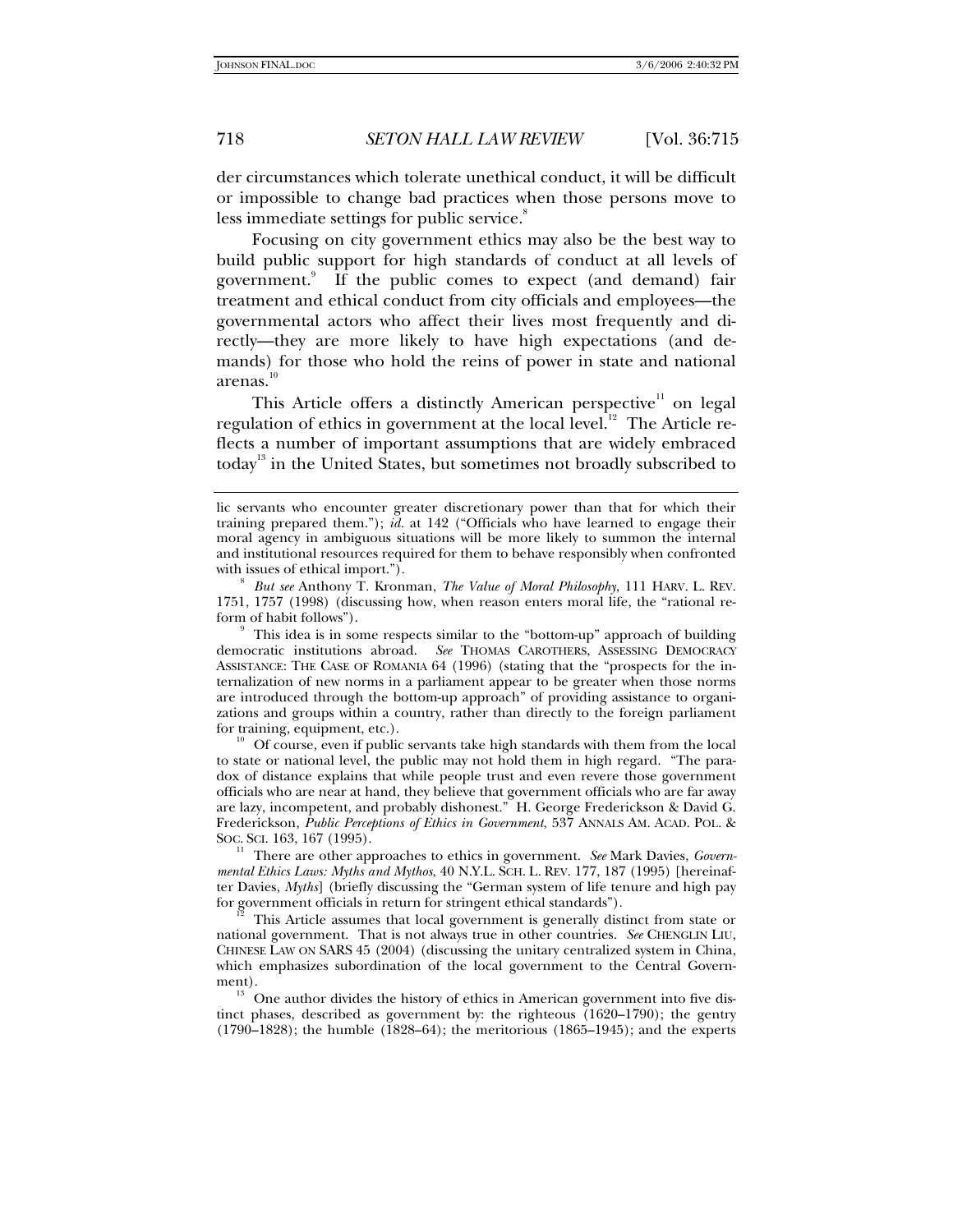in other countries<sup>14</sup>—which may mean that American ethics standards are not readily exportable.<sup>15</sup> Two of those assumptions bear noting. The first assumption is that all persons—rich and poor, male and female, majority and minority, young and old, educated and illiterate, native and immigrant—should be treated equally by the government, and that no person should enjoy an advantage because he or she has

<sup>(1945–</sup>present). Hubert G. Locke, *Ethics in American Government: A Look Backward*, 537 ANNALS AM. ACAD. POL. & SOC. SCI. 14, 15–21 (1995). He observes that "[p]rinciples held sacred in one period gave rise to excesses that engendered the re-<br>actions and reforms that ushered in the era that followed."  $Id$  at 23.

<sup>&</sup>lt;sup>14</sup> See, e.g., Vincent R. Johnson, *America's Preoccupation with Ethics in Government*, 30 ST. MARY'S L.J. 717, 720–21 (1999) [hereinafter Johnson, *America's Preoccupation*] (discussing the Chinese concept of "guanxi," "the use of special connections and privileged relationships for the purpose of gaining an advantage or accomplishing results," which has been said to "pervade every aspect of Chinese culture").

Romania, a country with one of the worst public corruption problems in Europe, is a case in point. The Constitution of Romania broadly endorses principles of equality. Article 4 states that "Romania is the common and indivisible homeland of all of its citizens, without any discrimination on account of race, nationality, ethnic origin, language, religion, sex, opinion, political adherence, property or social origin." CONSTITUTIA ROMÂNIEI art. 4(2). Article 16 proclaims that "Citizens are equal before the law and public authorities, without any privilege or discrimination." *Id.*  art. 16(1). These provisions can be read as committing Romania to the same ideals of equal treatment that animate American concerns about ethics in government. However, the United States is a country with a history and traditions very different from Romania. In particular, American society has long been individualistic, affluent, and highly mobile, and it now enjoys the benefit of mature, well-established governmental and professional institutions. Romania has only recently emerged from the yoke of communism, prosperity is yet to be fully achieved, and mobility (both geographic and social) is less pervasive in Romania than in the United States. Moreover, Romanian governmental and professional institutions are still young and developing. There is reason to question whether the type of government ethics regulations that are appropriate today in the United States could also work in Romania at this point in Romanian history. Furthermore, codified rules can play only a limited role in assuring high ethical standards; beyond that, much depends upon the character and integrity of the persons who hold government positions. Yet, when the European Union, international organizations, and foreign businesses urge Romania to improve accountability and transparency in government, they may be thinking of the type of legal regulations that are now found in the United States and other developed countries. *See generally* TRANSPARENCY INTERNATIONAL, GLOBAL CORRUPTION REPORT 2005, (2005) http://www.transparency.org/publications/gcr/download\_gcr /download\_gcr\_2005. The Transparency International Country Report for Romania indicates that Romania ranks 87 out of 146 countries in the Corruption Perceptions Index. *Id.* at 196. That is the lowest ranking in Europe, except for Albania and Serbia & Montenegro. *Id.* at 235. The report states that there are "gaping legal and administrative flaws in the Romanian public integrity system." *Id.* at 198. The United States, tied with Belgium and Ireland, ranked 17th on the Corruption Perceptions index. *Id.* at 235.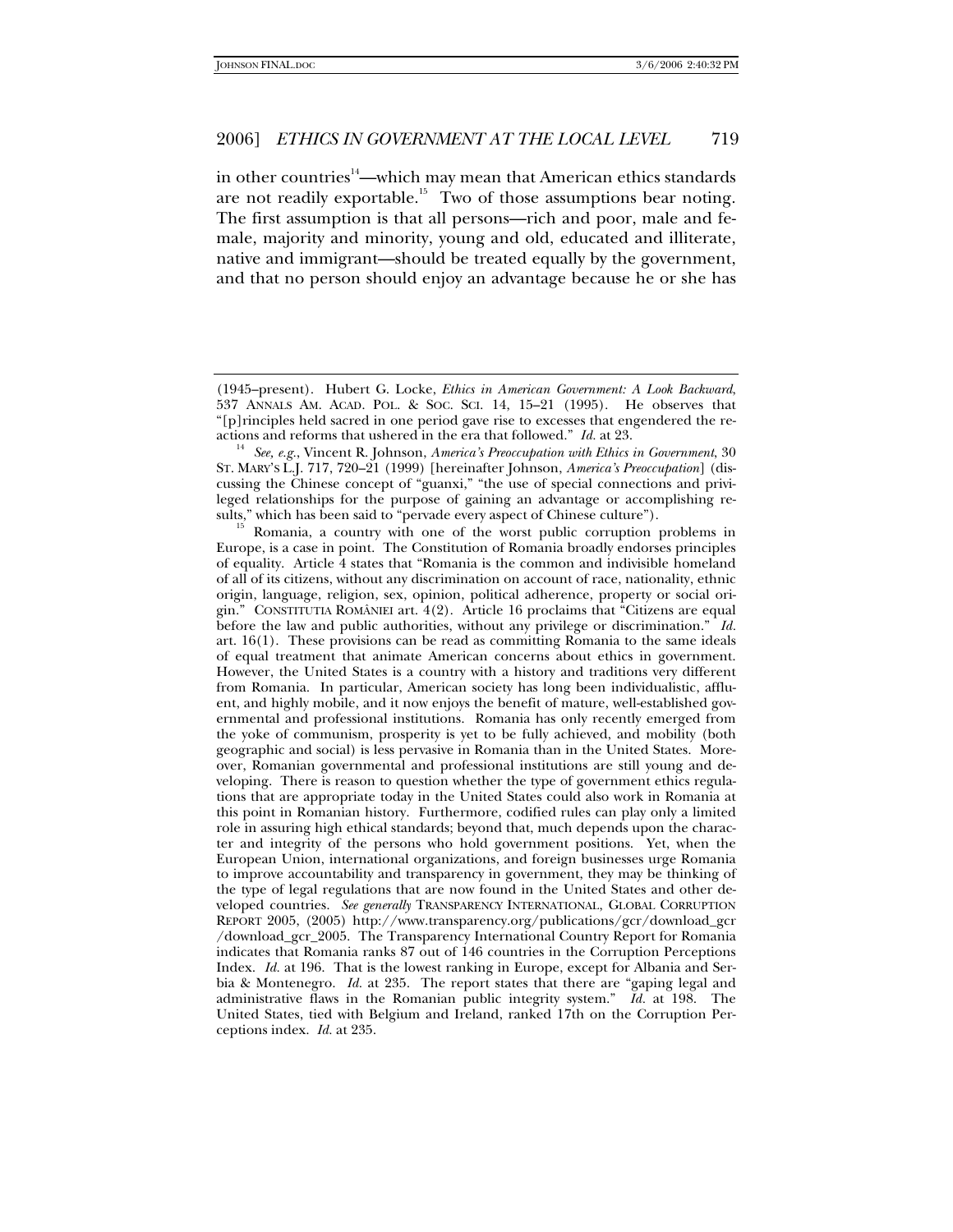a special relationship to those who exercise governmental power.<sup>16</sup> In colloquial terms, Americans believe that everyone should stand before the government on "equal footing."<sup>17</sup> This expectation is now deeply held by Americans, but the view was probably not so common in earlier times.<sup>18</sup>

At the time of the American revolution, "bribery, favoritism, and corruption in a great variety of forms were rampant not only in [British] politics, but at all levels of society."<sup>19</sup> At least some of those pernicious practices were alive in the colonies in North America as well. George Washington, long universally revered for his high standards of conduct, is said to have "joined a group of ten investors, most members of the Virginia Council or House of Burgesses, who used their influence as insiders to purchase forty thousand acres of swampland that they proposed to drain and develop."<sup>20</sup> Nepotism by public officials was also once widely practiced. As historian Stacy Schiff has written, "[t]he founding of America was very much a family affair. [John] Jay's private secretary in Spain was his . . . brother-in-law; Jefferson invited a distant relative as his clerk when he sailed to Paris in 1784."<sup>21</sup> Washington urged incoming President John Adams to promote his son, John Quincy, within the diplomatic corps.<sup>22</sup> In certain

 It is essential in a democratic system that the public have confidence in the integrity, independence, and impartiality of those who act on their behalf in government. Such confidence depends not only on the conduct of those who exercise official power, but on the availability of aid or redress to all persons on equal terms and on the accessibility and dissemination of information relating to the conduct of public affairs.

*Id.* <sup>17</sup> *See generally* Johnson, *America's Preoccupation*, *supra* note 14, at 725–33 (discussing ethical rules applicable to lawyers, judges, and public officials which seek to promote equal treatment of all persons whose interests are affected by the exercise of governmental power).<br><sup>18</sup> See DENNIS F. THOMPSON, RESTORING RESPONSIBILITY: ETHICS IN GOVERNMENT,

BUSINESS, AND HEALTHCARE 1 (2005) ("Conduct that was widely ignored in previous eras (petty graft, nepotism, payola, drunkenness, and physical violence in Congress)

<sup>21</sup> STACY SCHIFF, A GREAT IMPROVISATION: FRANKLIN, FRANCE, AND THE BIRTH OF AMERICA 342 (2005).

 $22$  DAVID MCCULLOUGH, JOHN ADAMS 476 (2001) (stating that "before leaving office [Washington] had written an unsolicited letter expressing the '*strong hope*' that as President, Adams would not withhold 'merited promotion' from John Quincy,"

<sup>&</sup>lt;sup>16</sup> *Cf.* SAN ANTONIO, TEX., CODE OF ETHICS § 2-41 (2006) [hereinafter SAN ANTONIO ETHICS CODE], *available at* http://www.ci.sat.tx.us/atty/ethics/codetext. htm. Section 2-41 states:

<sup>&</sup>lt;sup>19</sup> DAVID MCCULLOUGH, 1776, at 9 (2005). 20 JOSEPH J. ELLIS, HIS EXCELLENCY: GEORGE WASHINGTON 54 (2004) (stating that the story illustrates Washington's willingness to "use political connections in Wil-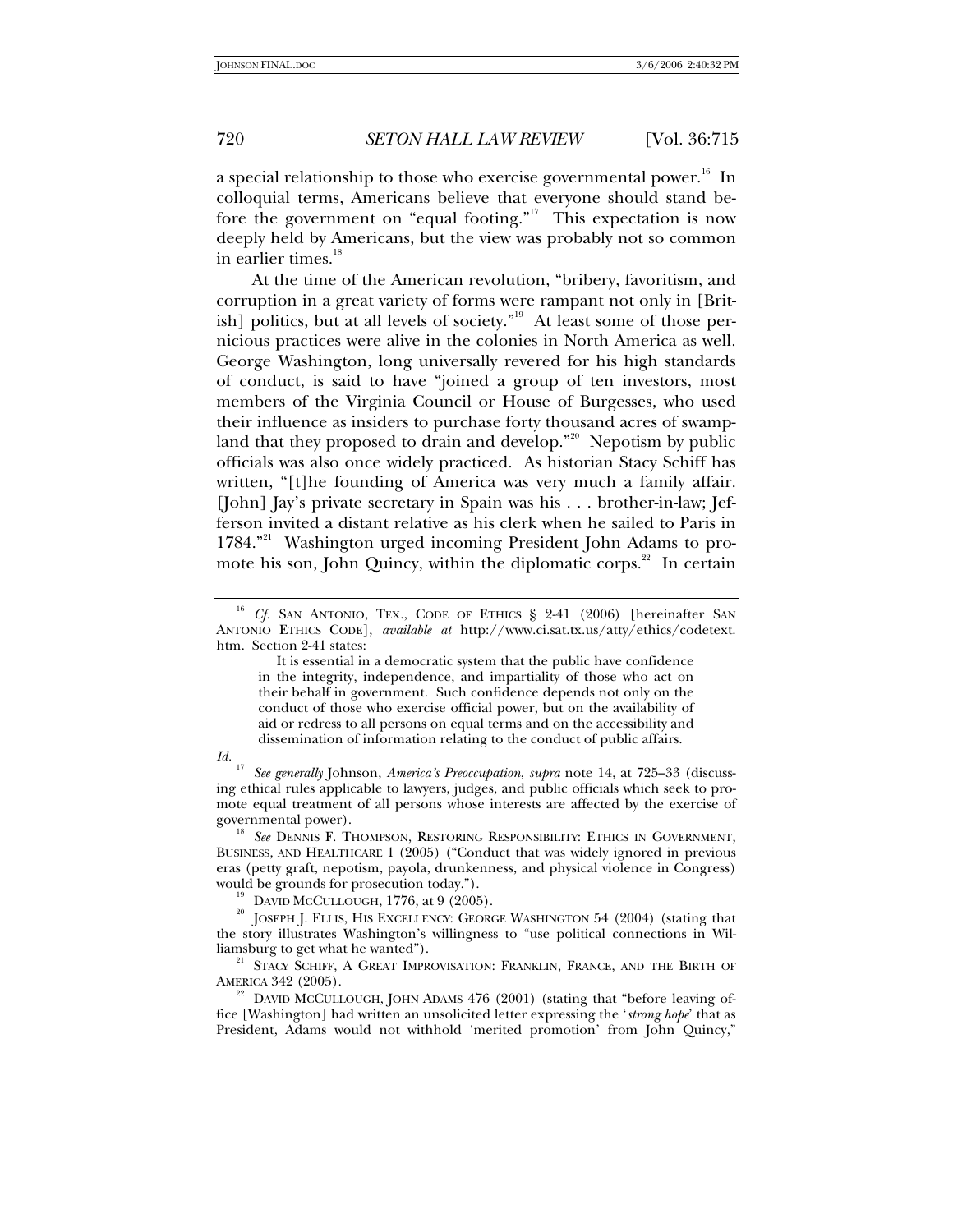cases, favoritism for family members may have promoted the interests of good government. While representing America in France, Benjamin Franklin made his grandson, William Temple Franklin, his personal secretary<sup>23</sup> and eventually secured for him an official appointment with the diplomatic mission.<sup>24</sup> "Temple's service solved two of Franklin's most pressing problems. There was at least one member of the Passy household on whose loyalty he could unequivocally rely. And the apprenticeship allowed Franklin to streamline his operation."<sup>25</sup> More recently, one American president concluded that it was in the public interest to name his brother as attorney general<sup>26</sup> and another president appointed his wife to head healthcare reform.<sup>27</sup>

Regardless of what the standards for conduct in public life once were, they have become ever more demanding.<sup>28</sup> Practices that previously went unnoticed are now subject to objection. Today, even

Attorney General). 27 *See* Carl David Wasserman, Note, *Firing the First Lady: The Role and Accountability of the Presidential Spouse*, 48 VAND. L. REV. 1215, 1219 (1995) ("President Clinton quickly appointed his wife to head the President's Task Force on National Health Care Reform . . . , a body formed to prepare health care reform legislation to be submitted to Congress within the first 100 days of the Clinton Administration."). *See also* Ass'n of Am. Physicians and Surgeons v. Clinton, 997 F.2d 898, 916 (D.C. Cir. 1993) (holding that the task force was not required to hold public meetings because it was "a committee composed wholly of full-time government officials," including

See Archibald Cox, *Ethics in Government: The Cornerstone of Public Trust*, 94 W. VA. L. REV. 281, 281 (1991–92) ("For twenty years or more, extraordinary public attention has been focused upon the ethics of government officials. . . . [T]he years are marked by the promulgation of new and tightened codes often accompanied by new machinery for administration and enforcement."). *But see* Adam Cohen, Editorial, *'The Shame' That Lincoln Steffens Found Has Not Left Our Country*, N.Y. TIMES, Apr. 11, 2004, § 4, at 10, *available at* 2004 WLNR 5501526 (discussing the one hundredth anniversary of the muckraking book, *The Shame of Cities*, which condemned public corruption and still sounds a "rallying cry that resonates today").

whom Washington regarded as "'the most valuable public character we have abroad'").

<sup>&</sup>lt;sup>23</sup> See SCHIFF, *supra* note 21, at 91–92 (discussing Temple's service as Franklin's personal secretary).

See id. at 344 (discussing Temple's appointment as secretary to the American commissioners in Paris—at Franklin's instigation, with Jay's consent, and to Adams' disgust).<br><sup>25</sup> Id. at 92.<br><sup>26</sup> See CLARK CLIFFORD & RICHARD HOLBROOKE, COUNSEL TO THE PRESIDENT: A

MEMOIR 335–38 (1991) (discussing President Kennedy's appointment of his brother, Robert Kennedy, to head the Justice Department); Richard P. Wulwick & Frank Macchiarola, *Congressional Interference with the President's Power to Appoint*, 24 STETSON L. REV. 625, 631 (1995) (stating that "many incorrectly believe that the Federal Anti-Nepotism statute was enacted in response to" the appointment of Robert Kennedy as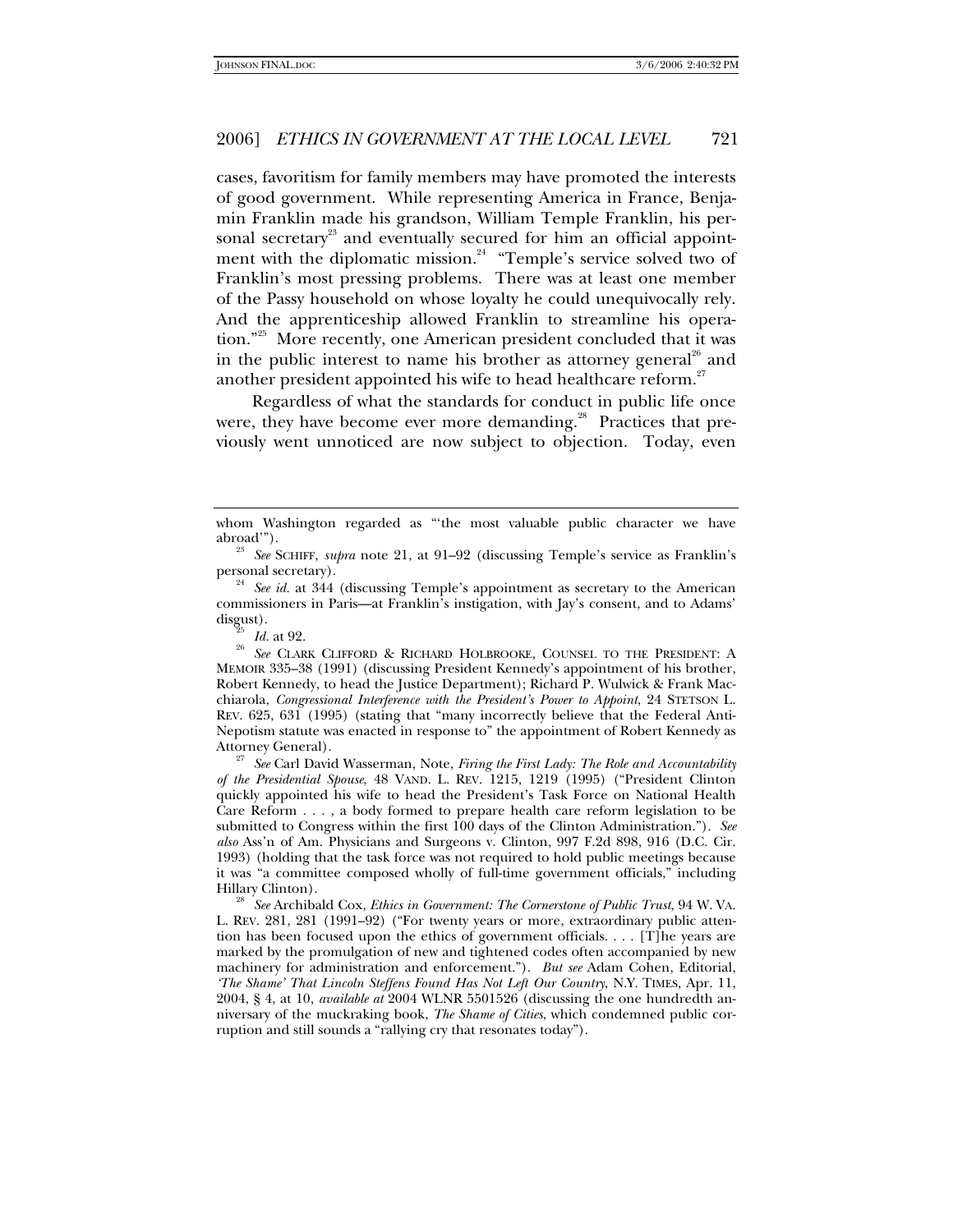those in high government positions are commonly called to account for allegedly unethical conduct.<sup>29</sup>

The current prevailing view that no one should enjoy an advantage based on special connections to those in office is a result of powerful streams of social development. $30$  First, the twentieth century in America was in large measure a search for equal opportunity.<sup>31</sup> Over the course of that century, there were great efforts in the United States to reduce the barriers to opportunity caused by poverty, to improve the status and treatment of minorities and women, to protect consumers from abusive business practices, and to welcome immigrants to the mainstream of American prosperity.<sup>32</sup> It would be surprising if a country so dedicated to civil rights and social fairness were not also committed to ethical principles that attempt to ensure that all persons have a fair chance to benefit from the services and opportunities that government offers. If Americans fall short in their quests for social equality or for ethics in government, it is not because the primacy of those ideals is doubted.

The second key assumption animating American debates about ethics in government is that law is a proper tool for ensuring good

The most egregious cases of allegedly unethical conduct often result in criminal prosecutions. *E.g.*, John M. Broder, *Representative Quits, Pleading Guilty in Graft*, N.Y. TIMES, Nov. 29, 2005, at A1, *available at* 2005 WLNR 19186909 (discussing a California congressman who resigned after taking \$2.4 million in bribes "to help friends and campaign contributors win military contracts"); Jodi Wilgoren, *Trial Shows Ex-Governor in 2 Lights*, N.Y. TIMES, Sept. 29, 2005, at A14, *available at* 2005 WLNR 15333758 (discussing a prosecution that capped a seven-year investigation that "netted 73 convictions of state officials, political operatives and business leaders"); *see also*  Mark Brown, *Ryan Seems Cool, Confident as he Gets his Day in Court*, CHI. SUN TIMES, Sept. 20, 2005, at 2, *available at* 2005 WLNR 16884965 (stating that in a public corruption trial the former governor of Illinois was charged with "steering state contracts and leases . . . [to friends] while he and his family members allegedly received illegal cash payments, gifts and services in return"). 30 *See* Johnson, *America's Preoccupation*, *supra* note 14, at 734–35 ( "[T]he current

visibility of governmental ethics issues may be an outgrowth of two of the most significant developments in American society during the twentieth century—the search for social equality . . . and the transformation of professional ethical standards into enforceable rules of law . . . .").

<sup>&</sup>lt;sup>31</sup> The search often culminated in the passage of new legislation which ameliorated social problems or disparities in wealth or power. *See, e.g.*, Civil Rights Act of 1964, Pub. L. 88-352, 78 Stat. 241 (codified as amended at 42 U.S.C. §§ 2000a–2001h (2000)); Equal Employment Opportunities Act, 42 U.S.C. §§ 2000e to e-17 (2000); Fair Housing Act, 42 U.S.C. §§ 3601–31 (2000); Occupational Safety and Health Act of 1970, 29 U.S.C. § 651 (2000); Social Security Act, 42 U.S.C. §§ 301–1397 (2000); Voting Rights Act of 1965, 42 U.S.C. § 1973 (2000). 32 *See* Johnson, *America's Preoccupation*, *supra* note 14, at 735–50 (discussing the

search for social equality).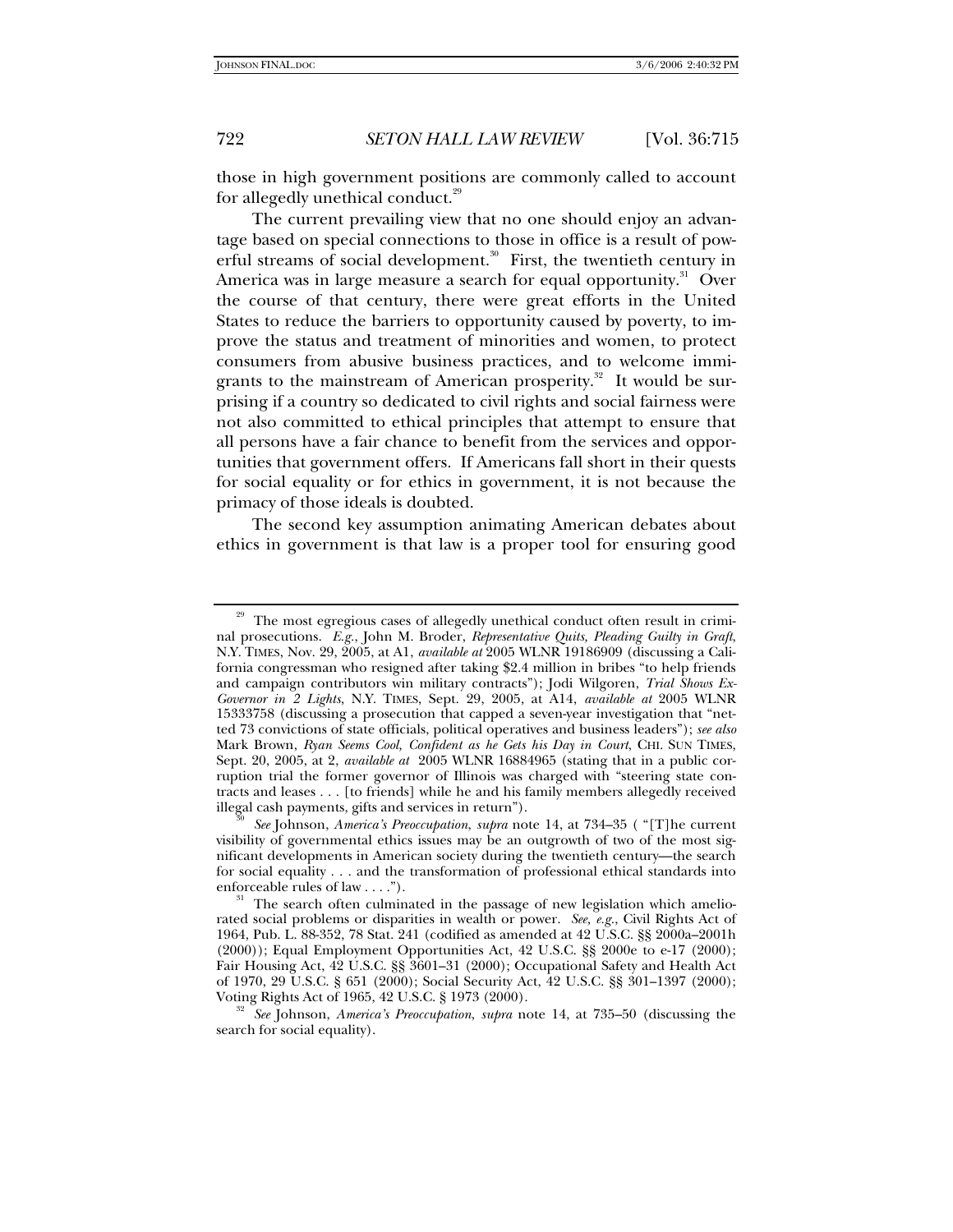conduct.<sup>33</sup> This is not surprising, for America is a legally oriented culture that prefers for social problems to be addressed by the adoption and enforcement of laws.<sup>34</sup> "Many Americans today expect that  $\dots$ law *can, should, and will be used* to ensure that a level playing field in public life exists by eliminating, insofar as possible, any unfair advantage that might be gained through the use of special connections to those who exercise the power of government."<sup>35</sup> Americans in general,<sup>36</sup> and the American media in particular,<sup>37</sup> today<sup>38</sup> strongly support the enactment of ethical standards and the enforcement of those norms, not only by special review boards, but also, when necessary, by an independent judiciary.<sup>39</sup> American judges themselves are

<sup>33</sup> *Cf.* Editorial, *The Duke Shames the Capitol*, N.Y. TIMES, Nov. 30, 2005, at A30, *available at* 2005 WLNR 19252273 (calling for Congress to legislate credit controls over the dealings between lobbyists and members of Congress and repair "an ethics process that now stands as a scandal unto itself"); Vincent R. Johnson, Editorial, *Lobbying of Officials Undermines Confidence in City Government*, SAN ANTONIO EXPRESS-NEWS,

Mar. 5, 1998, at 5B (calling for rules to regulate "big-time" city lobbyists). <sup>34</sup> *See* Johnson, *America's Preoccupation*, *supra* note 14, at 752–53 (discussing statutory solutions). 35 *See id.* at 724. "Governments at both the federal and state levels have re-

sponded to public demands for new rules to limit campaign contributions, require disclosure of financial interests, restrict the gifts officials may accept, and regulate the types of jobs they may take after they leave office." THOMPSON, *supra* note 18, at

<sup>2. 36</sup> *Cf.* Locke, *supra* note 13, at 23 ("[I]n the past several decades, a welter of attempts to enact ethical norms into law have been passed by state legislatures and city councils . . . ."). 37 *See* THOMPSON, *supra* note 18, at 2 (stating that in recent years "the media have

been more aggressive [in covering ethics charges] for good and for ill"); Warren Francke, *The Evolving Watchdog: The Media's Role in Government Ethics*, 537 ANNALS AM. ACAD. POL. & SOC. SCI. 109, 110 (1995) ("[M]ass media's influence on the ethics of public life is assumed to be significant."); Johnson, *America's Preoccupation*, *supra* note 14, at 751 ("News reports about the shortcomings of public officials inevitably fuel calls for higher ethical standards and stronger enforcement of those norms."). *See also* Blake D. Morant, *The Endemic Reality of Media Ethics and Self-Restraint*, 19 NOTRE DAME J.L. ETHICS & PUB. POL'Y 595, 595–96 (2005) ("Democracy . . . generally connotes a governmental structure that is continually monitored by an unabashed media industry."). Bloggers are also beginning to play a role in prompting calls for ethics in government. *See* Editorial, *New Rules in Yonkers*, N.Y. TIMES, Oct. 9, 2005, § 14WC, at 15, *available at* 2005 WLNR 16360959 (opining that an "acid-tongued bloggers' batting average in exposing hidden outrages" was not particularly high but should not be dismissed "out of hand").<br><sup>38</sup> A half century ago there was less interest in having mandatory ethics rules that

could be enforced. *See, e.g.*, Fritz Morstein Marx, *Ethics in Local Government*, 41 NAT'L MUN. REV. 438, 440 (1952) ("[A] 'code' of official morality should seek to inform individual judgment and thus strengthen it, rather than insist on unflinching obedience to a thousand special rules.").

See Patricia E. Salkin, *Summary of 2000 Ethics Issues in Land Use*, SG021 ALI-ABA 199, 212 (2001) ("Ethics allegations continue to be made liberally in courts across the country.").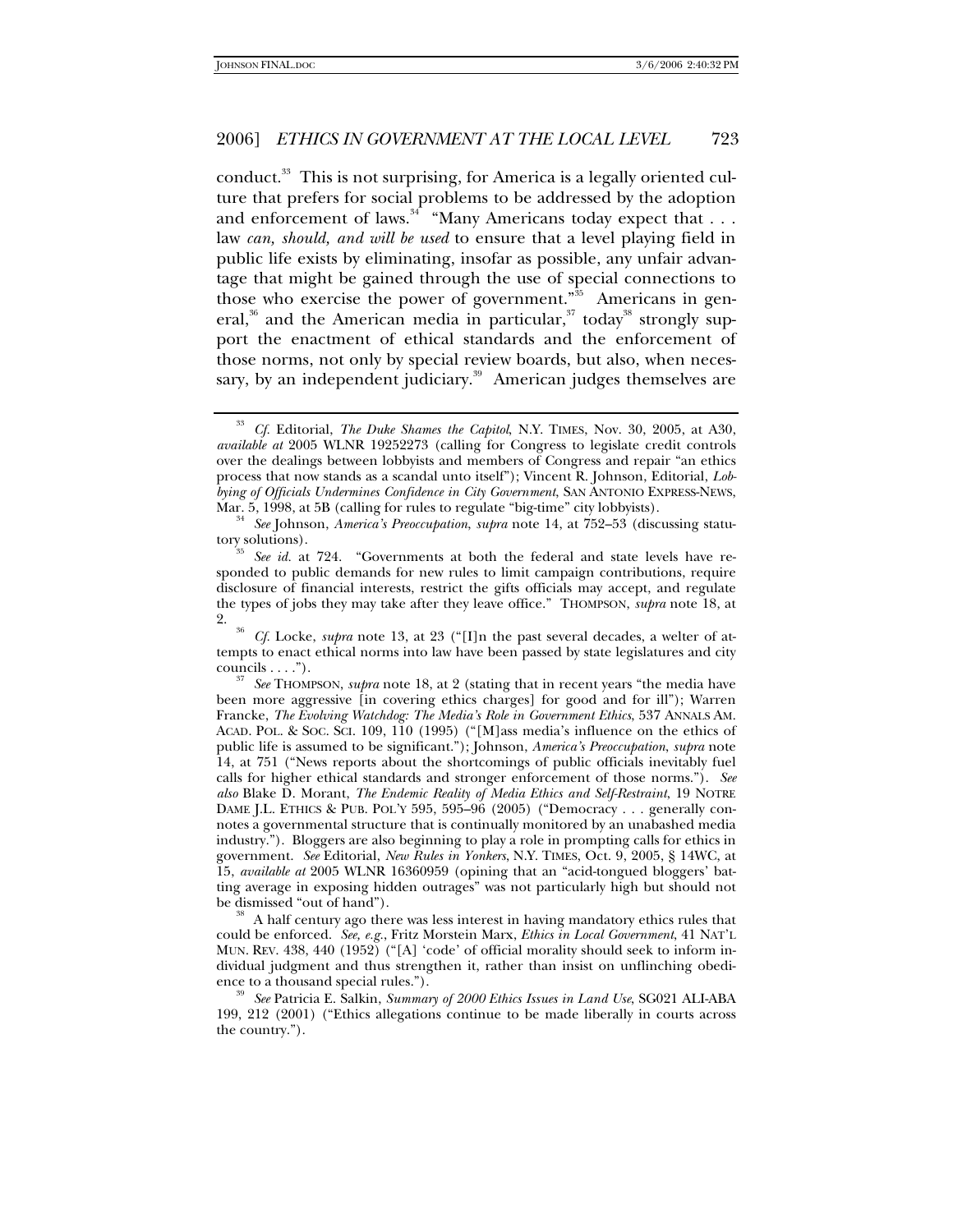heavily regulated by ethical standards that endeavor to ensure that special relationships and favoritism play as small a role as possible in court decisions.<sup>40</sup>

The idea that law should be used to promote ethics in government is neither new nor uniquely American. The centuries-old Constitution of the United States contains provisions addressing conflicts of interest $A$ <sup>1</sup> and other countries respond to ethical crises by passing new laws.<sup>42</sup> What is distinctive about the current American mindset is the expectation in many quarters that law should address issues relating to ethics in public life at all levels and in a comprehensive fashion.<sup>43</sup>

<sup>40</sup> *See generally* MODEL CODE OF JUDICIAL CONDUCT (2004); Michael R. Dimino, *Pay No Attention to That Man Behind the Robe: Judicial Elections, The First Amendment, and Judges as Politicians*, 21 YALE L. & POL'Y REV. 301, 314–15 (2003) (discussing the evolution of judicial ethics and restrictions on campaign speech); Vincent R. Johnson, *The Ethical Foundations of American Judicial Independence*, 29 FORDHAM URB. L.J. 1007, 1028 (2002) [hereinafter Johnson, *Ethical Foundations*] ("The independence of the American judiciary depends heavily on the ethical standards that prevent or mitigate harm to the exercise of judicial judgment by inappropriate pressures flowing from activities or relationships involving persons outside the court."); Vincent R. Johnson, *Ethical Campaigning for the Judiciary*, 29 TEX. TECH. L. REV. 811, 814 (1998) ("The [ethical] standards differentiating permissible forms of [judicial] political activity from those which are forbidden are finely drawn . . . ."); Judge Michael E. Keasler, *Ethical Issues in Judicial Campaigns*, 35 ST. MARY'S L.J. 991, 992 (2004) ("Under the leadership of Chief Justice William Taft and with the aid of Dean Pound of Harvard Law School, the American Bar Association (ABA) Canons of Judicial Ethics were promulgated in

<sup>1924.&</sup>quot;). 41 *See* John D. Feerick, *Ethics, Lawyers, and the Public Sector: A Historical Overview*, *in*  ETHICAL STANDARDS IN THE PUBLIC SECTOR: A GUIDE FOR GOVERNMENT LAWYERS, CLIENTS, AND PUBLIC OFFICIALS 1, 2 (Patricia E. Salkin ed., 1999) [hereinafter Feerick, *Historical Overview*] (opining that "[o]ne cannot read the debates at the Constitutional Convention of 1787 and the state ratifying conventions without concluding that the Framers were concerned about the potential for the abuse of power" and stating that sections six and nine of article I "[p]lainly . . . illustrate that the Framers recognized the potential for conflicts of interest in a democratic government and the necessity for provisions to protect government integrity"); *id.* at 3 ("Threshold requirements for integrity in public office were adopted by the First Congress in the creation of the United States Treasury.").

creation of the United States Treasury."). 42 *See* Rodney Brooke, *Corruption in Local Government—Some Ethical Issues of the Last Twenty-Five Years*, *in* ETHICS IN PUBLIC SERVICE FOR THE NEW MILLENNIUM, *supra* note 1, at 9, 19 (discussing Great Britain).

<sup>&</sup>lt;sup>43</sup> For example, consider the detail with which the conduct of American legislators is regulated in comparison with the rules governing their counterparts in Great Britain. The ethics manual for members of Congress runs more than 200 pages. *See*  CONGRESSIONAL QUARTERLY'S GUIDE TO CONGRESS 943–88 (5th ed. 2000) (discussing Congressional rules of ethics and prosecutions); ETHICS MANUAL FOR MEMBERS, OFFICERS, AND EMPLOYEES OF THE U.S. HOUSE OF REPRESENTATIVES (1992) (324 pages). The British House of Commons, up to recent times, has had few "rules governing conflicts of interest" and has "preferred to believe that its members could be trusted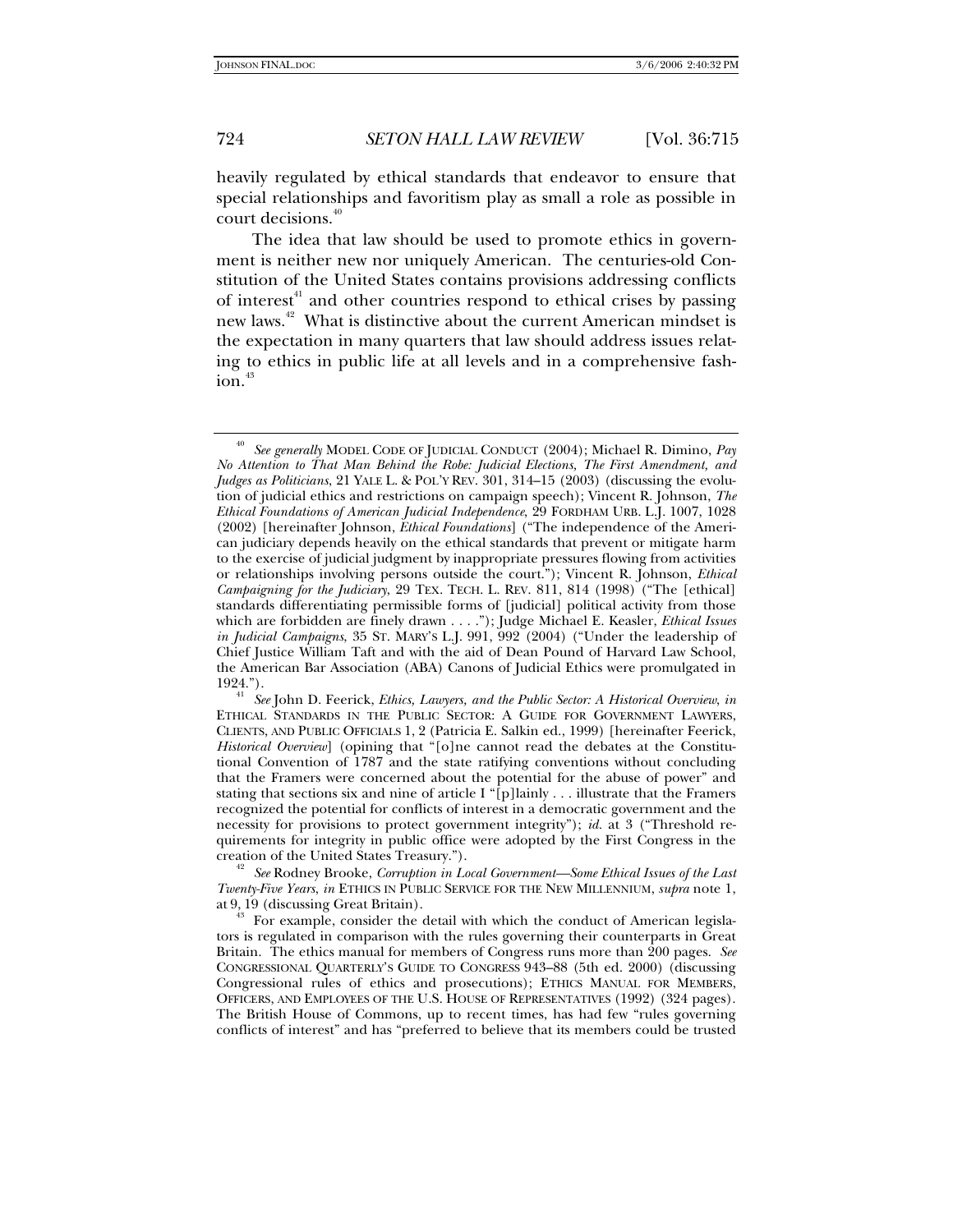Government ethics codes are a relatively new innovation.<sup>44</sup> Many Americans would be surprised, if not dismayed, to learn that in many cities the ethics rules are not a clear and coherent document, but either non-existent<sup>45</sup> or a tangle of disparate provisions that often lack coherent themes<sup>46</sup> or have serious omissions.<sup>47</sup> "Few [municipalities] have enacted a code of ethics that provides a simple and comprehensive list of 'do's and don't's' for their officers and employees," let

dors.").<br><sup>46</sup> See Mark Davies, *The Public Administrative Law Context of Ethics Requirements for West German and American Public Officials: A Comparative Analysis*, 18 GA. J. INT'L & COMP. L. 319, 324 (1988) ("Ethics laws in this country have proceeded not from a comprehensive view of the rights and duties of public officials but largely in reaction to specific scandals . . . ."); Huddleston & Sands, *supra* note 44, at 141 (noting that some "jurisdictions that profess to have codes [of ethics] have a jumble of discrete legal and administrative instruments, with little if any overarching structure"). 47 *See* Editorial, *Putting Yonkers on the Level*, N.Y. TIMES, Feb. 6, 2005, § 14WC, at 13

*available at* 2005 WLNR 1655826 (stating that during a recent four-year span, New York's fourth largest city "awarded millions of dollars in contracts . . . to top city officials who run outside businesses, or to their relatives—a problem that existing ethics rules do not even address"); Stacey Stowe, *Back-Burner Issues Too Hot to Handle*, N.Y. TIMES, June 19, 2005, § 14CN, at 1, *available at* 2005 WLNR 9695900 (discussing Connecticut's failure to pass a "bill [that] would have required municipalities to adhere to provisions of the state's ethics code"). *See also* Editorial, *New Jersey's Cinderella Governor*, N.Y. TIMES, Nov. 17, 2004, at A28, *available at* 2004 WLNR 9858976 (referring to

Mark Davies, Article 18 of New York's General Municipal Law: The State Conflicts of *Interest Law for Municipal Officials*, 59 ALB. L. REV. 1321, 1340 (1996) [hereinafter Davies, *Conflicts*] ("As a result, municipal officials lack guidance as to what they may and may not do, and consequently too often fall prey to accusations by self-proclaimed

to behave honourably." Michael Hunt, *Parliament and Ethical Behaviour*, *in* ETHICS IN

<sup>&</sup>lt;sup>44</sup> See Mark W. Huddleston & Joseph C. Sands, *Enforcing Administrative Ethics*, 537 ANNALS AM. ACAD. POL. & SOC. SCI. 139, 142 (1995) (noting that "only 4 state codes predate 1973" and that the "mid-1970s and beyond were particularly fecund years for ethics activities because of heightened sensitivity to these issues in the wake of the Watergate scandal"); Marx, *supra* note 38, at 440 (indicating that prior to 1951 no body had ever been organized in Arlington County, Virginia, to "delve into the sub-

ject of public ethics"). 45 *See* Anthony Ramirez, *Metro Briefing Connecticut: Hartford: Report Criticizes City Governments*, N.Y. TIMES, Apr. 27, 2005, at B6, *available at* 2005 WLNR 6559359 ("Connecticut Common Cause, a government watchdog group[,] . . . found that 69 of the state's 169 cities and towns had no ethics codes on the books, and that existing codes were vague."). Ethics rules passed at the state level are sometimes inapplicable to cities that are smaller than a certain size. *See, e.g.*, John D. Feerick et al., *Municipal Ethical Standards: The Need for a New Approach*, 10 PACE L. REV. 107, 108 (1990) (indicating that a 1987 law passed by the New York state legislature was inapplicable to more than ninety-five percent of the state's municipalities that had populations of less than 50,000 persons). *See also* Editorial, *Sheriff Ralph Lopez Shows Bad Judgment*, SAN ANTONIO EXPRESS-NEWS, Dec. 22, 2005, at 6B ("State law gives county sheriffs complete control over awarding commissary contracts, . . . [but] no ethics policy is in place [for Bexar County, Texas] governing how officials interact with contract ven-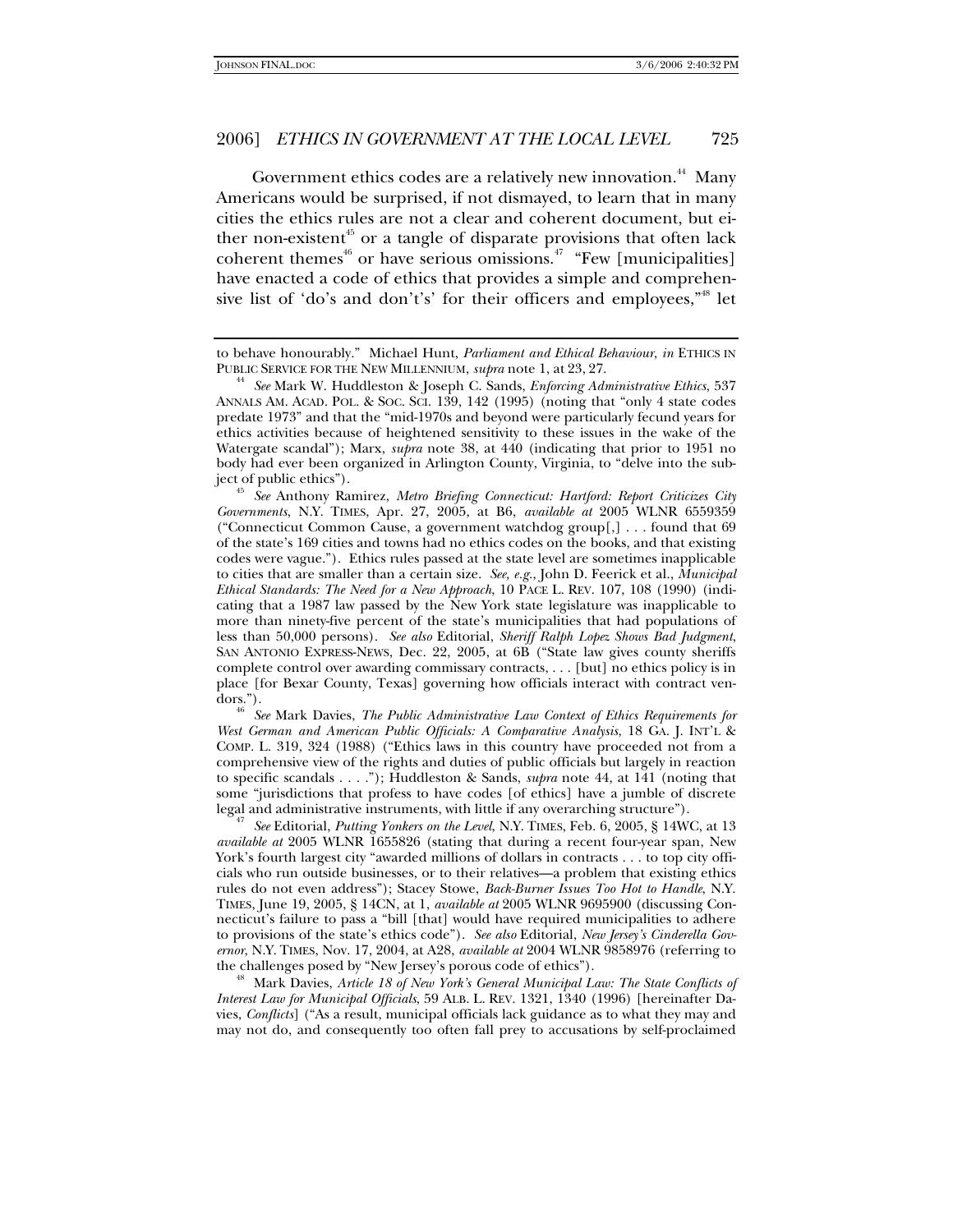alone a more precise document stating obligations susceptible to legal enforcement. Published scholarship has also tended to overlook how ethical standards for public servants can be implemented by cities.<sup>49</sup> For these reasons, and because of the overriding importance of high standards of conduct at the local government level, it is appropriate to consider in detail what types of rules should be part of a city ethics code and how those rules should be enforced.<sup>50</sup>

There are limits on what an ethics code can do to assure the observance of high standards of conduct.<sup>51</sup> Among those limits are the inability of language to define precisely all ethical obligations in a potentially vast range of factual settings, the difficulty of integrating moral principles with the type of mandatory standards found in codes, and the political compromises in the code-adoption process that often weaken codified ethical regulations.<sup>52</sup> Nevertheless, a well-

See generally INSTITUTE FOR LOCAL SELF GOVERNMENT, DEVELOPING A LOCAL AGENCY ETHICS CODE: A PROCESS-ORIENTED GUIDE (JoAnne Speers ed., 2003), http://www.ilsg.org (follow "Publications" hyperlink; then follow "Developing a Local Agency Ethics Code: A Process-Oriented Guide" hyperlink) (discussing issues in the adoption and implementation process). A Model Ordinance on Ethics has been published by the International Municipal Lawyers Association. *See* International Municipal Lawyers Association, www.imla.org (last visited Feb. 12, 2006). 51 Gerald S. Reamey, Editorial, *Ethics Code Not Hollow Words*, SAN ANTONIO

EXPRESS-NEWS, Feb. 4, 1998, at 5B ("[E]ven highly skilled wordsmiths and astute students of political anthropology fail to anticipate every possible way in which creatively unscrupulous people can slide around and through the most tightly knit law."). <sup>52</sup> *See* Vincent R. Johnson, *The Virtues and Limits of Codes in Legal Ethics*, 14 NOTRE

DAME J.L. ETHICS & PUB. POL'Y 25, 40–46 (2000) (describing limitations of ethics codes). *See also* Markowitz, *supra* note 48, at 598 ("[C]odes of ethics are not generally designed to address ethical implications of governmental policy and processes because they involve systemic difficulties which would require radical change in our notions of government accountability.").

ethics 'experts' of unspecified 'unethical' conduct."). *See also* Deborah L. Markowitz, *A Crisis in Confidence: Municipal Officials Under Fire*, 16 VT. L. REV. 579, 592 (1992) ("Vermont statutory law provides few clear standards for the conduct of local government officials."); *id.* at 595 (discussing "the paucity of municipal codes of ethics" in Vermont); William L. Steude, *Reflections on Ethics in the Public Sector*, PUB. CORP. L.Q., Winter 2001, at 1, *available at* http://www.michbar.org/publiccorp/pdfs/ winter01.pdf (discussing a report which found Michigan's ethics laws "narrow and piecemeal, and deficient in having no clearly defined, comprehensive conflict of in-

terest standards").<br> $^{49}$  "[T]he professional literature on governmental ethics tends to come from the field of public administration . . . and is directed primarily toward bureaucratic ethics, as opposed to the ethics of elected officials." Max J. Skidmore, *Ethics and Public Service*, 537 ANNALS AM. ACAD. POL. & SOC. SCI. 25, 27 (1995). "Until quite recently, most academic work on administrative ethics has been rather densely scholastic, marked . . . by sweeping philosophical speculation and abstract moral reasoning." Huddleston & Sands, *supra* note 44, at 140 ("Scholarly articles explaining in clear terms how to run an ethical organization have been scarce ....").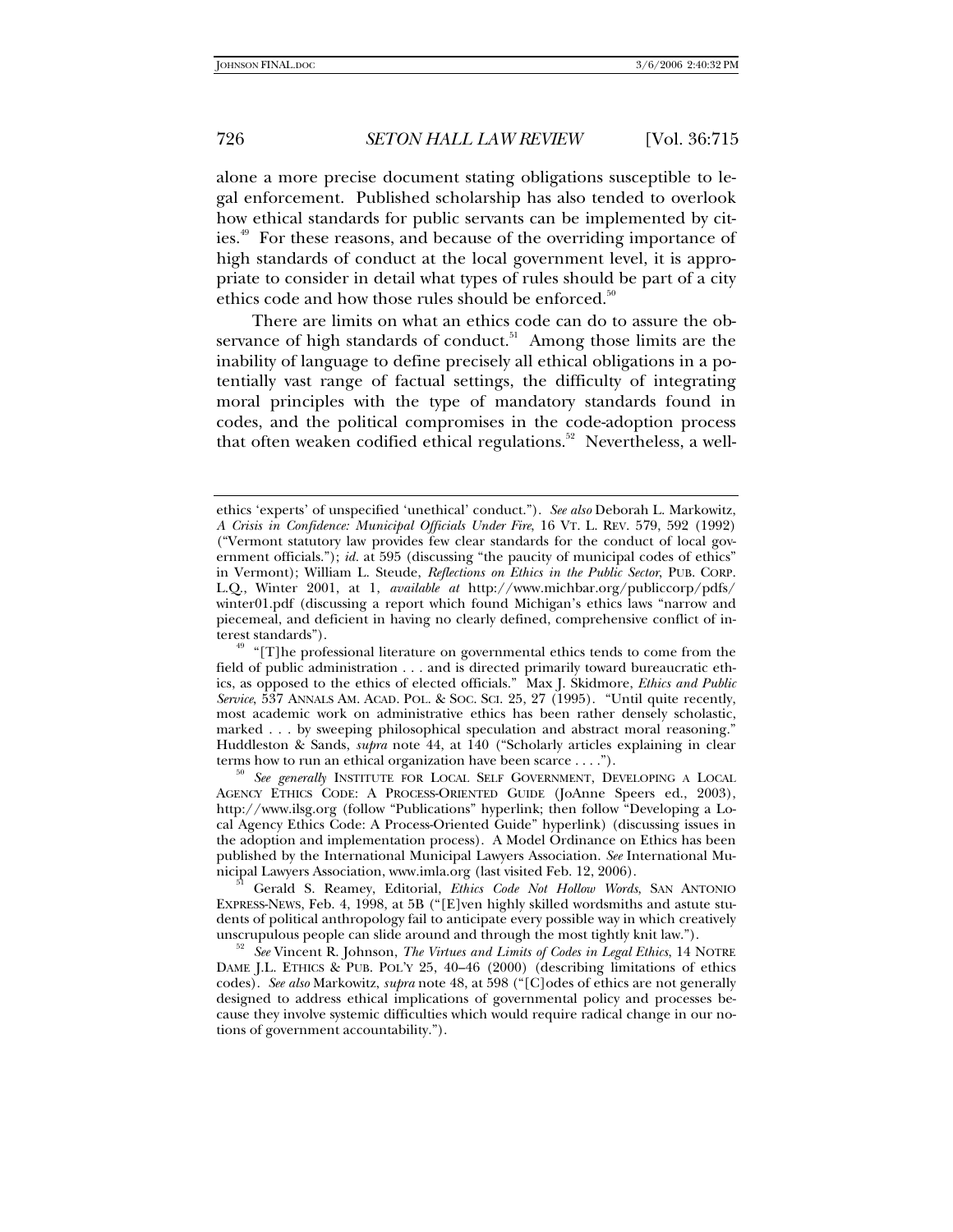drafted ethics code can reflect the best aspirations of a society<sup>53</sup> and bring to the transaction of public business an important measure of consistency, predictability, and fairness. The work of the public in any city of more than minor size is carried out by dozens, hundreds, or even thousands of persons. Some are elected, some appointed, some employed. Even if those individuals are all persons of good character, $54$ <sup>the failure to provide clear guidance as to what standards</sup> of conduct must be observed with respect to such issues as conflict of interest, use of city property, acceptance of gifts, and other important matters will invite confusion, varying practices, and the appearance of impropriety—all of which are harmful to good government.

Part II of this Article discusses the key rules that should govern the conduct of current city officials and employees. Part III addresses the standards that should apply to city officials and employees who have left government service. Part IV considers how disclosure requirements imposed on current city officials and employees or persons doing business with the city can facilitate enforcement of ethics rules. Part V deals with enforcement mechanisms, including the considerations relevant to constituting an ethics review board, adjudicating allegations of unethical conduct, and imposing sanctions. Part VI explores the role of ethics education in assuring high standards of conduct in public life, and in particular considers the functions of periodic training and issuance of formal ethics opinions. Part VII concludes that city ethics codes, though expensive and burdensome to write and enforce, can make a valuable contribution to public life by ensuring fairness to individual citizens, creating a climate conducive to business, and strengthening democratic institutions. The Appendix to this Article contains selected ethics code provisions illustrating how the concepts discussed in the text may be embodied in legal rules.

### II. CURRENT CITY OFFICIALS AND EMPLOYEES

To be effective, a city ethics code must have a broad reach. Its terms must apply not only to elected public officials, but to all public employees and citizen-volunteers (e.g., appointed members of boards

<sup>&</sup>lt;sup>53</sup> See Reamey, *supra* note 51 (stating that if a city "better expresses 'what is right' and makes clear that 'right' counts," adopting an ethics code is worth the effort.).

Character plays an in important role in insuring high standards of conduct in government and other fields of endeavor. However, one professor of public administration has written that "[v]iable notions of character-driven ethics in the public sector . . . have largely been on hold during the past generation . . . ." Harry W. Reynolds, Jr., *Educating Public Administrators about Ethics*, 537 ANNALS AM. ACAD. POL. & SOC. SCI. 122, 134 (1995).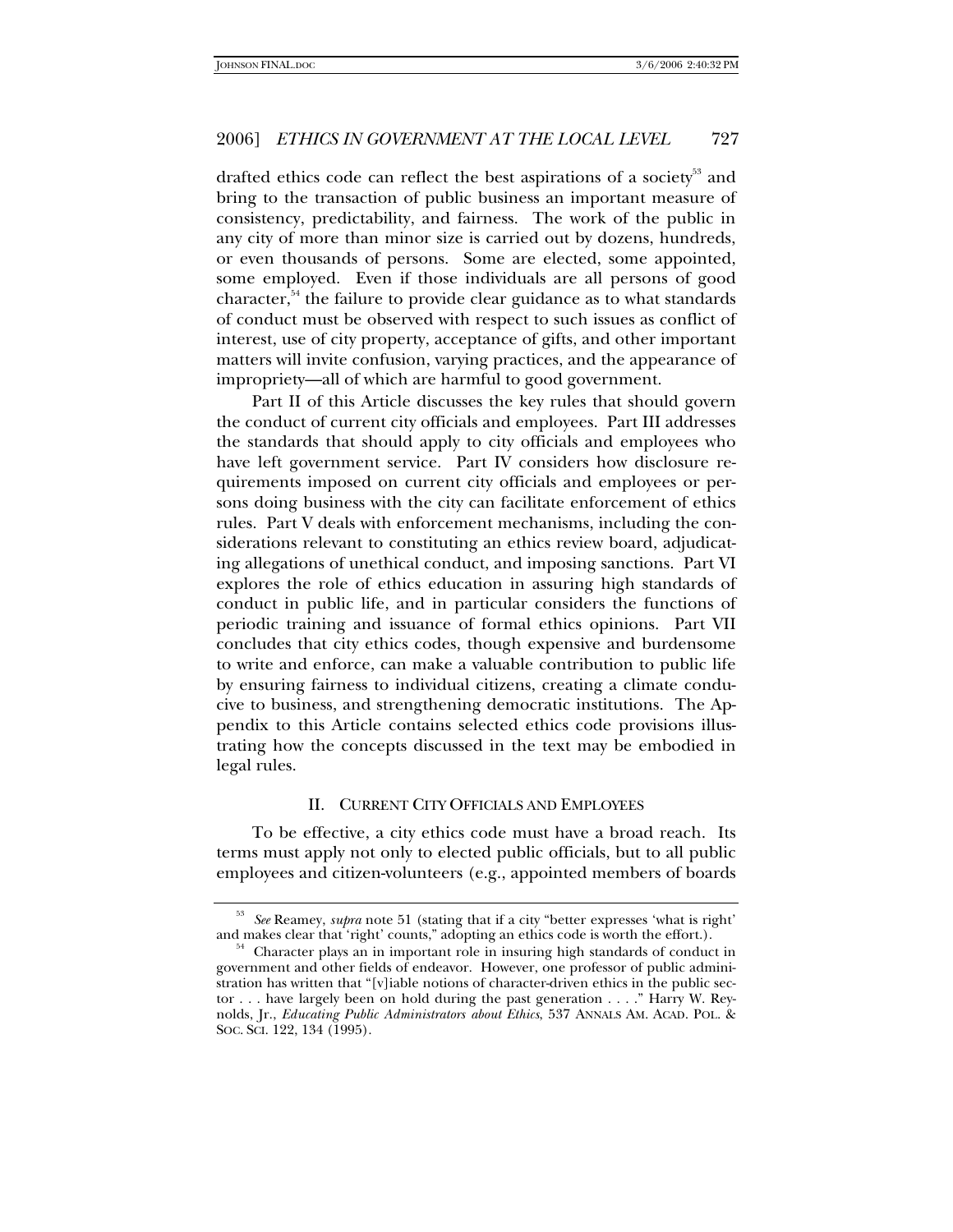and commissions) who exercise the power of government.<sup>55</sup> Thus, if a code is written as imposing obligations on "city officials" and "city employees," it is essential that those terms be carefully defined in the code to encompass the full array of governmental actors without limitation.<sup>56</sup>

"[O]utright dishonesty has become only one minor aspect of the ethical problems facing those in government service . . . [because most] ethical dilemmas raise the more subtle questions of conflict of interest, self-dealing, and preferential treatment."<sup>57</sup> To address these various problems, five types of rules relating to current city officials and employees are essential components of an effective local government ethics code. Those provisions deal with: (1) improper economic benefit; (2) unfair advancement of private interests; (3) gifts; (4) representation of private interests; and (5) conflicting outside employment. As the list suggests, "[g]overnment ethics laws do not regulate ethics per se but rather, as a general rule, regulate financial conflicts of interest, that is conflicts between a public official's [or another person's] private financial interests and public responsibilities."58 Rules addressing the five named topics and related provisions are discussed in the following sections. Provisions governing these types of issues must always be crafted to prevent not only actual impropriety, but also the appearance of impropriety, in governmental affairs.<sup>59</sup>

<sup>&</sup>lt;sup>55</sup> "[I]n many municipalities, unpaid officials, such as members of planning and zoning boards, wield the greatest power." Davies, *Conflicts*, *supra* note 48, at 1324–25. *See also* Markowitz, *supra* note 48, at 581("Vermont's local boards consist primarily of

For example, the term "city official" might be defined as including "the mayor, [other specified elected or appointed persons], and [m]embers of all boards, commissions . . . , committees, and other bodies created by the [c]ity . . . ." *See* SAN ANTONIO ETHICS CODE, *supra* note 16, § 2-42(u) (containing more detailed definition). "City employee" might be defined as "any person listed on the [city] payroll as an employee, whether part-time or full-time." *See id.* § 2-42(o) (containing more detailed definition).<br><sup>57</sup> Markowitz, *supra* note 48, at 581.<br><sup>58</sup> Davies, *Conflicts*, *supra* note 48, at 1322.<br><sup>59</sup> Cf. People v. Gnass, 125 Cal. Rptr. 2d 225, 237 (Ct. App. 2002) (stating, in

connection with a criminal prosecution, that "'our conflict-of-interest statutes are concerned with what might have happened rather than merely what actually happened. . . . They are aimed at eliminating temptation, avoiding the appearance of impropriety, and assuring the government of the officer's undivided and uncompromised allegiance. . . . Their objective "is to remove or limit the *possibility* of any personal influence, either directly or indirectly which might bear on an official's decision . . . ."'"); Cox, *supra* note 28, at 291 ("Unless used with care, the term 'appearance standard' is misleading. In part, the term is a euphemism sparing those who violate the principle the full opprobrium heaped upon one who consciously takes a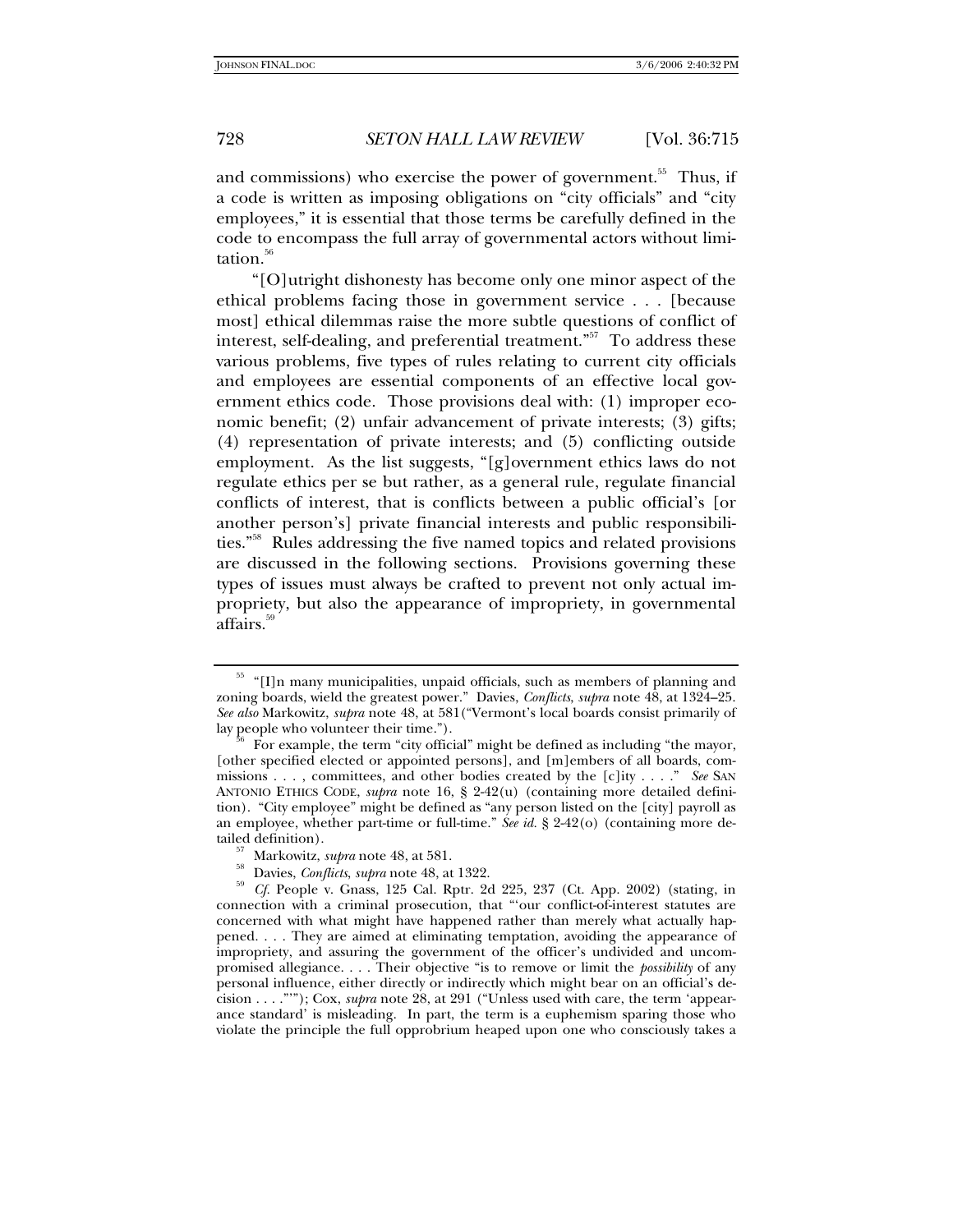#### *A. Improper Economic Benefit*

A rule prohibiting the representatives of government from deriving improper economic benefit from their official conduct is the heart of any government ethics code.<sup>60</sup> Officials and employees should be prohibited from taking any official action that would affect their personal financial interests in a manner distinguishable from the action's effect on members of the public in general. $61$  For purposes of stating this prohibition, the term "official action" should be defined to include affirmative acts within the scope of (or in violation of) the official or employee's duties, as well as failure to act when there is a duty to act. $\degree$ 

In cases where the city official or employee's personal economic interests would be affected, the city official or employee should be required to step aside and allow another representative of government to make a disinterested decision on the matter in question.<sup>63</sup> To ensure that the substitution of an unbiased decision-maker is effective, the disqualified city official or employee should be required

position). 61 *See infra* note 254 and accompanying text. One recent Pennsylvania case raised an issue relating to what might be called the differential-impact requirement. In *Kraine v. Pennsylvania State Ethics Commission*, 805 A.2d 677 (Pa. Commw. Ct. 2002), a state ethics law provided that there was no conflict of interest,

[if the official action in question affected] to the same degree a class consisting of the general public or a subclass consisting of an industry, occupation or other group which includes the public official or public employee, a member of his immediate family or a business with which he or a member of his immediate family is associated.

*Id.* at 681. Because the defendant county controller's husband "received the same payment as all other members of his occupation for performing autopsies," there was no preferential treatment and her signature on checks to her husband did not vio-<br>late the ethics rules.  $Id.$  at  $682.$ 

<sup>62</sup> *See, e.g.*, SAN ANTONIO ETHICS CODE, *supra* note 16, § 2-42(v) (similar provision). An ethics code might even require a city official or employee to arrange his or her affairs (e.g., investments) so as to minimize the need for recusal. However, city ethics codes generally have not taken that course, presumably because the duty could be onerous and difficult to enforce. *But see* 5 C.F.R. § 2635.101(b)(2) (2004) (stating as a general principle that federal executive branch employees "shall not hold financial interests that conflict with the conscientious performance of duty"); CODE OF JUDICIAL CONDUCT, Canon 4(D)(4) (2004) (providing that a "judge shall manage the judge's investments and other financial interests to minimize the number of cases in which the judge is disqualified").

bribe. But the case is not simply one of deceptive appearances condemning one who appears to do wrong when in fact he is innocent.").

Cf. Feerick, *Historical Overview*, *supra* note 41, at 1 ("Theodore Roosevelt noted that '[t]he first requisite on the citizen who wishes to share the work of public life  $\dots$ is that he shall act disinterestedly and with a sincere purpose to serve the whole commonwealth.'"); Broder, *supra* note 29, at A1 (quoting U.S. attorney Carol C. Lam as stating that the worst thing an elected official can do is enrich himself through his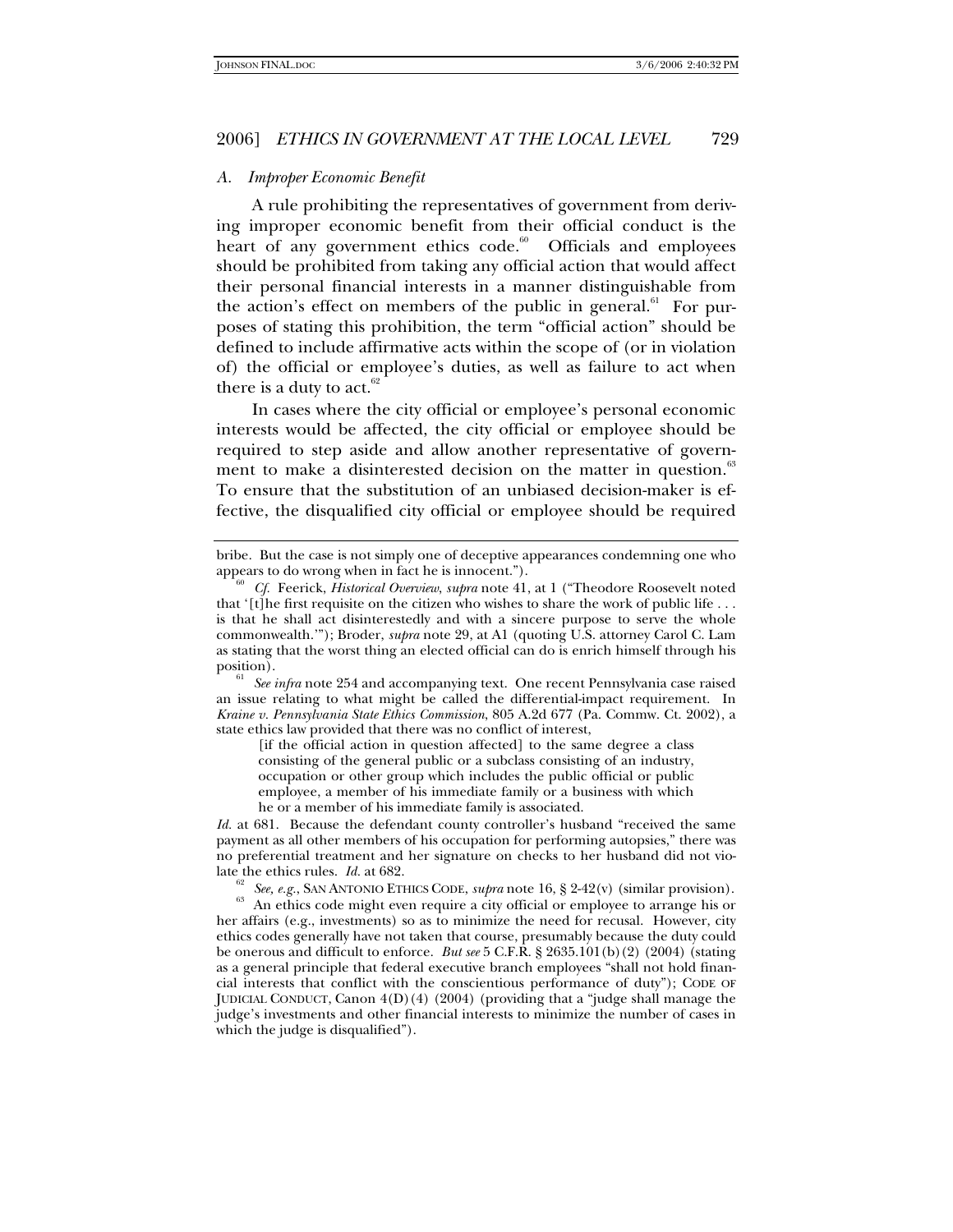to refrain from any further participation in the matter. $64$  This is sometimes referred to as "recusal." The disqualified or "recused" individual should be required to refrain from participating in any discussion about the matter with any city officials or employees who will make the decision or provide advice relevant thereto. $65$  In order to ensure procedural fairness, the recused official or employee should also not attend any meeting at which the matter is discussed by other decision-makers, for the individual's presence may intimidate or bias the others.<sup>66</sup>

To enable neutral third persons to scrutinize whether the terms of the rule against improper economic benefit are being observed, the disqualified city official or employee should be required to file a written statement that is available to the public and the press as an official city document. $67$  The statement should disclose the nature of the relationship that prohibits the official or employee from acting on the matter in question. This formal disclosure of the "conflict of interest<sup>"68</sup> will help to ensure that city officials and employees act with an appropriate level of seriousness in observing the recusal provisions of the ethics code. The statement will also enable third persons to evaluate whether the prohibition against improper economic benefit, and related recusal provisions, are being, or have been, properly observed.

To be optimally effective, a rule against improper economic benefit must be drafted broadly.<sup>69</sup> It must prohibit official action that

<sup>&</sup>lt;sup>64</sup> See SAN ANTONIO ETHICS CODE, *supra* note 16, § 2-43(b)(1) (discussing recusal).<br><sup>65</sup> Similarly exacting standards are followed in other areas of the law. *See* James P.

Hill, *Scaling the "Chinese Wall": Rethinking the Conflict of Interest Regulations of the Clean Water Act*, 74 MICH. B.J. 910, 911 (1995) ("The EPA consistently invokes the 'Chinese wall' approach . . . that requires individuals with . . . [a] conflict of interest to be fully insulated from all . . . decision-making, and insists that it be strictly and vigorously

enforced."). <sup>66</sup> *Cf.* Markowitz, *supra* note 48, at 603–04 (asserting that, to ensure procedural fairness, it is "the ethical responsibility of municipal officials . . . to conduct proceedings and to fulfill their other duties with openness and objectivity and to treat all that

<sup>&</sup>lt;sup>67</sup> See SAN ANTONIO ETHICS CODE, *supra* note 16, § 2-43(b)(2) & (4) (discussing disclosure).

<sup>&</sup>lt;sup>8</sup> "A conflict of interest develops when [an] official has a second interest which appears to be, or actually is, incompatible with the faithful performance of his or her official duty." *See* Debra S. Weisberg, Note, *Eliminating Corruption in Local Government: The Local Government Ethics Law*, 17 SETON HALL LEGIS. J. 303, 304 (1993).<br><sup>69</sup> See Cox, *supra* note 28, at 287 ("We speak of public office as a 'public trust' be-

cause the same principle lies behind the fiduciary obligations of all private trustees. The trustee has undertaken to act for the benefit of others; therefore, he must avoid *any situation* that would or might cause trust decisions to be influenced by anything other than the welfare of the beneficiaries. Because public officials have undertaken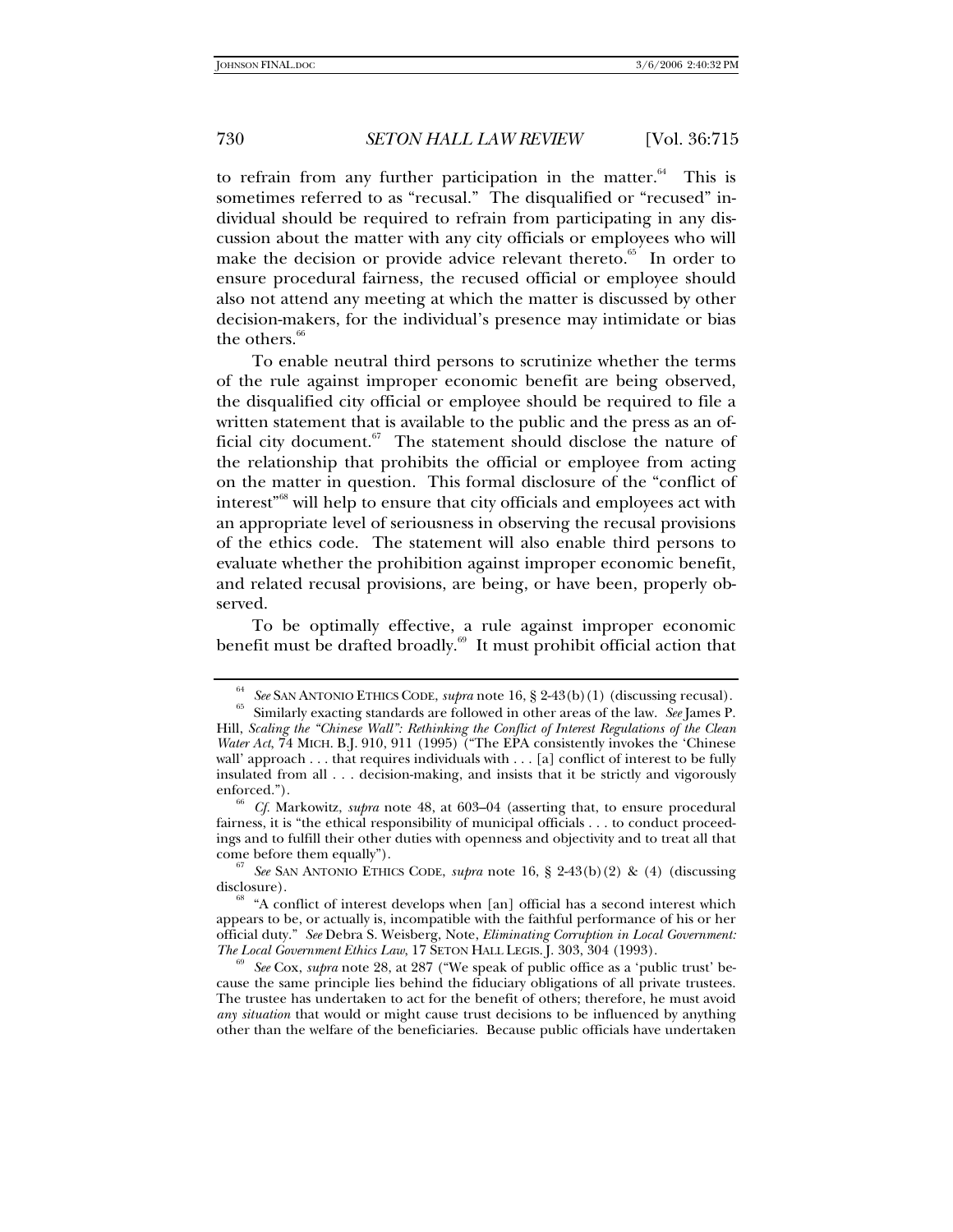affects not only the personal economic interests of the official or employee, but also the economic interests of persons or entities closely connected to the official or employee. This group would presumably include: close relatives; $\bar{a}$  other household members (or domestic partners); outside employers (either of the city official or employee or of persons closely connected to the city official or employee); businesses in which the city official or employee (or a closely connected person) owns an interest; and non-profit entities for which the city official or employee serves in an officer, director, or other highlevel policy making position. $71$ 

It is easy to envision that a city official or employee might misuse official power to further chances of lucrative business opportunities or subsequent employment in the private sector. The rule against improper economic benefit should therefore also prohibit official action that would benefit the interests of a person or business entity from which the city official or employee (or a closely connected person) has recently sought or received an offer of an employment or other business relationship.<sup>72</sup>

to act for the common good, they too must exclude conflicting concerns." (emphasis added)). <sup>70</sup> *See generally* Christopher R. McFadden, Comment, *Integrity, Accountability, and* 

*Efficiency: Using Disclosure to Fight the Appearance of Nepotism in School Board Contracting*, 94 NW. U. L. REV. 657, 658 (2000) (discussing the problems created by appointment of relatives and asserting that "[t]he appearance of impropriety—even when none

exists in fact—can weaken the public's confidence in its government"). <sup>71</sup> *See generally* SAN ANTONIO ETHICS CODE, *supra* note 16, § 2-43(a) (specifying a list of persons or entities considered closely connected to the official or employee). A New York model ethics law contains a provision that would expand the list of persons with respect to whose economic interests a city official or employee would not be permitted to take official action to include substantial campaign contributors. *See*  Mark Davies, *Keeping the Faith: A Model Local Ethics Law—Content and Commentary*, 21 FORDHAM URB. L.J. 61, 69 (1993) [hereinafter Davies, *Model Local Ethics Law*] ("[An] officer or employee shall not use his or her official position . . . in a manner which  $\ldots$  may result in a personal financial benefit for  $\ldots$  (f) a person from whom the officer or employee has received election campaign contributions of more than \$1000 in the aggregate during the past twelve months."). Such a rule would be good ethics and bad politics. Presumably, this type of provision will be difficult to enact into law. *Cf.* Editorial, *Tom Suozzi's Friends*, N.Y. TIMES, Nov. 7, 2004, § 14LI, at 23, *available at*  2004 WLNR 6563623 (urging support for a bill to forbid county officials from soliciting political donations from companies doing business with the county). <sup>72</sup> *See* SAN ANTONIO ETHICS CODE, *supra* note 16, § 2-43(a)(9) (stating rule). Simi-

lar provisions are found in federal law. *See* 18 U.S.C. § 208(a) (2000) (providing, with limited exceptions, that certain federal officers and employees may not act on a matter affecting the financial interests of a person with whom the officer or employee is "negotiating or has any arrangement concerning prospective employment").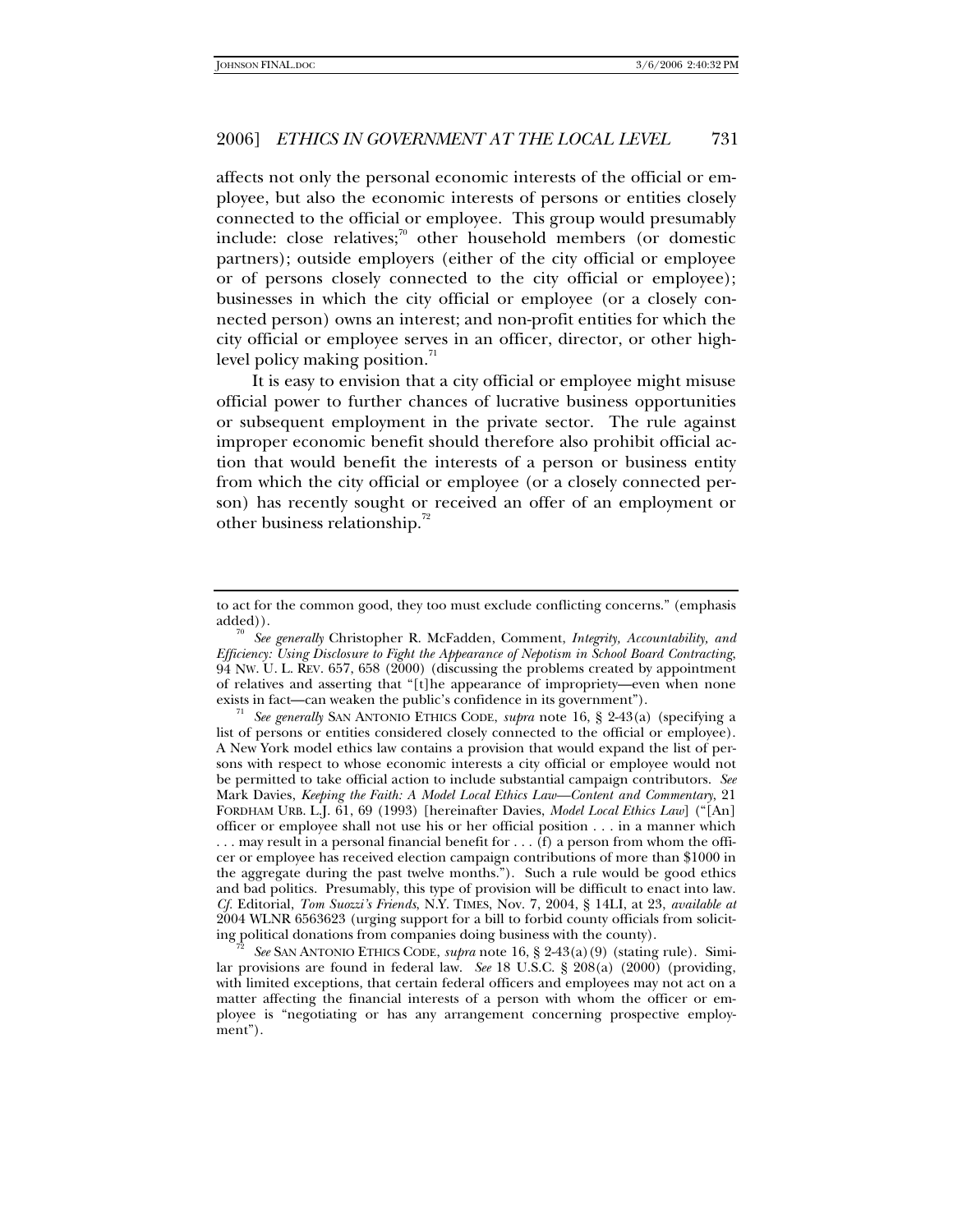A model rule against improper economic benefit, reflecting the concerns discussed in this section, is set forth in Part A-1 of this Article's Appendix.

## *B. Unfair Advancement of Private Interests*

The rule against improper economic benefit (discussed above) reaches the most egregious cases of misuse of public authority for private benefit. Undoubtedly, it is useful to state those prohibitions in the clearest terms (by explicitly banning a city official or employee, for example, from taking official action that will economically benefit a close family member). However, the underlying ethical principle is broader than the specific cases addressed by the improper economic benefit rule. A city official should be prohibited not merely from acting in a manner that affects the economic interests of himself or herself, or closely related persons or entities. The official or employee should also be prohibited from exercising official power to grant *any person* any form of special advantage beyond what is lawfully available to all persons.<sup>73</sup> This does not mean that no one may be granted a benefit by government (e.g., awarded a government contract). Rather, it means that all persons should have the right to compete for the benefit on the same terms (e.g., by submitting a bid to win a contract in a process where all bids will be evaluated on their merits).

To put this somewhat differently, "[t]he village clerk may, for example, issue a fishing license to her brother<sup> $n<sup>74</sup>$ </sup> and "when a resident complains to a town board member that the town highway department blocks the resident's driveway with snow, the board member . . . [may] pursue that complaint with the proper town authorities."75 Everyone has the right to apply for a fishing license or to request ordinary "constituent services"<sup>16</sup> from elected representatives. In contrast, it would be improper for an official to direct the city streets department to pave a constituent's driveway, because that

<sup>&</sup>lt;sup>73</sup> See SAN ANTONIO ETHICS CODE, *supra* note 16, § 2-44 (stating rule).<br><sup>74</sup> Davies, *Model Local Ethics Law, supra* note 71, at 79.<br><sup>75</sup> Id. at 80.<br><sup>76</sup> But see THOMPSON, *supra* note 18, at 152 ("[P]olitical scientist [that] constituent service is not a wholly beneficial practice even when legitimately performed. . . . One danger is that as constituent service becomes such a prominent part of the job, legislative duties suffer. . . . Another danger is that by concentrating on righting wrongs against individual citizens, constituent service can favor particular remedies over general reforms. . . . Yet another danger is that to the extent that incumbents gain electoral advantage through constituent service, new members who might bring fresh policy views or offer new criticisms of government performance are less likely to make their way into the legislature.").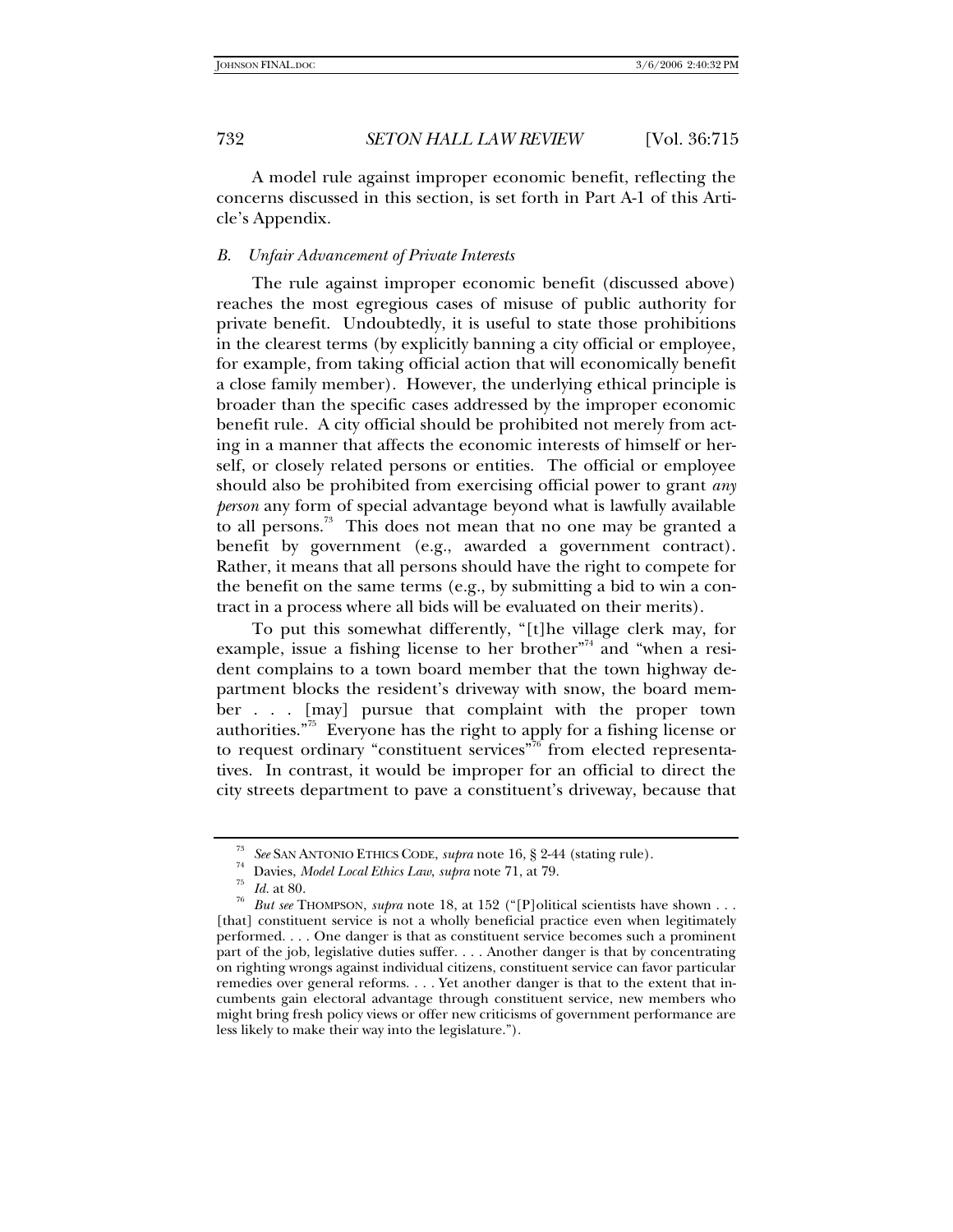would involve the advancement of private interests by rendering services that are not available to the general public. Similarly, when a mayor performs marriages and donates the resulting fees to a charitable organization, that conduct is arguably improper because it involves the use of public power for the advancement of particular private interests. $77$ 

This underlying ethics principle against unfair advancement of private interests should be expressed clearly and expansively, for it is the ethical foundation for the idea that there should be a level playing field in public life and that public business should be conducted in a manner conducive to confidence in government.<sup>78</sup> The rule should prohibit not only granting special treatment to any person, but also conduct that attempts to do so. The rule should not only bar efforts to advance private interests unfairly, but also conduct that denies (or attempts to deny) any person the same rights that are accorded to others. Language in an ethics code that prohibits the unfair advancement of, or interference with, private interests helps to ensure that all persons deal with government on equal footing and that no one is unfairly advantaged or obstructed.<sup>79</sup>

In connection with the prohibition of unfair advancement of private interests, it may be useful to articulate special subsidiary rules to address certain types of problems that routinely arise in local gov-

<sup>77</sup> Keller v. State Ethics Comm'n, 860 A.2d 659, 660, 668 (Pa. Commw. Ct. 2004) (holding that a borough mayor violated a state conflict of interest law when he received payments for performing marriages, deposited those funds into his personal

bank account, and ultimately donated those funds to a charity). <sup>78</sup> *E.g.*, Bd. of Selectmen of Avon v. Linder, 227 N.E.2d 359, 360 (Mass. 1967) (holding that a statute providing that a member of the board of selectmen shall not "use or attempt to use his official position to secure unwarranted privileges or exemptions for himself or others or give the appearance of such action" was intended "as much to prevent giving the appearance of conflict as to suppress all tendency to

wrong-doing").<br><sup>79</sup> However, the appointments process creates a risk that favoritism will still play a role in public decisions. Persons who hold positions in government must be willing to act in furtherance of the common good, rather than for the benefit of private interests. *See* Laura Mansnerus, *A Shadowy Web of State Agencies and Developers*, N.Y. TIMES, July 24, 2005, § 14NJ, at 1, *available at* 2005 WLNR 11581247 ("Over the years an emerging pattern has fed the already-strong impression that New Jersey's ethics are built on shifting sand: the boards of many independent agencies are populated largely by real estate developers, building contractors and representatives of engineering and architecture firms and of energy and utility companies. And as private money intertwines more and more with ambitious redevelopment projects, government watchdog groups are growing increasingly suspicious and see the appointment process as forging connections between state government and private enterprise. 'We put developers on boards who take care of other developers who sit on other boards who then take care of them,' said Jeff Tittel, the director of the state chapter of the Sierra Club . . . .").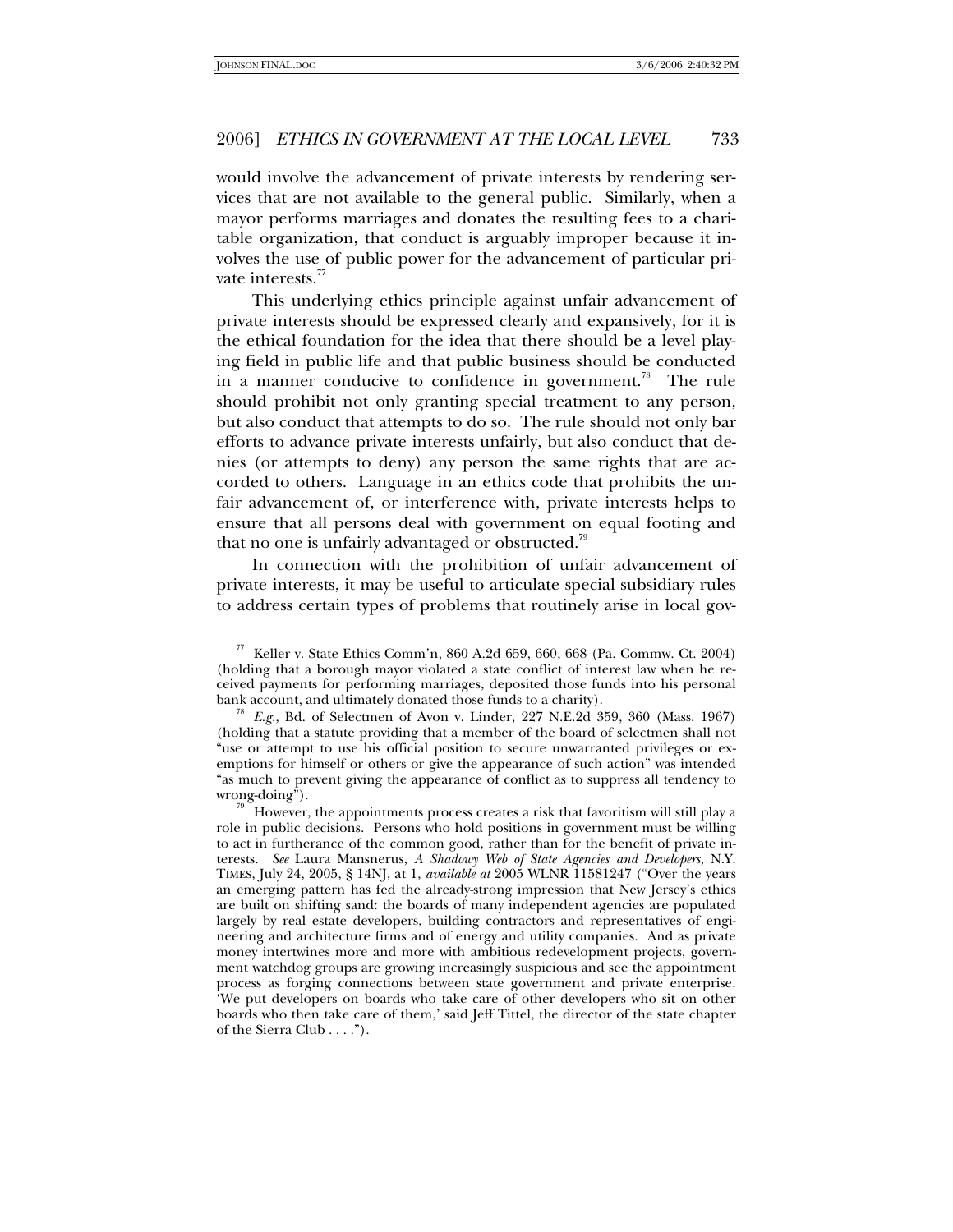ernment. These problems include official action which anticipates the reward of a reciprocal favor, $\frac{80}{3}$  involves the appointment $\frac{81}{3}$  or supervision<sup>82</sup> of relatives, or relates to private acquisition by a city official or employee of a property interest that is likely to be affected (presumably, made more valuable) by impending city action. $88$  Each of these types of conduct should be wholly or generally prohibited.

A model rule against unfairly advancing or impeding private interests is set forth in Part A-2 of this Article's Appendix. The rule states the general ethical principle and includes provisions addressing the special cases noted above.

# *C. Gifts*

There are two dangers created by gifts given to current city officials and employees. One risk is that the gifts will, in fact, distort the discharge of official duties by biasing officials or employees in favor of the interests of the gift givers. $84$  The other danger is that the gifts will be perceived by the public as having a prejudicial effect on the performance of city duties, regardless of whether the discharge of duties is actually affected.<sup>85</sup> Any rule on gifts must take careful note of

<sup>&</sup>lt;sup>80</sup> See SAN ANTONIO ETHICS CODE, *supra* note 16, § 2-44(b)(2) (prohibiting an "agreement or understanding" that amounts to a reciprocal favor).

<sup>&</sup>lt;sup>81</sup> See id. § 2-44(b)(3) (prohibiting appointment of relatives).<br><sup>82</sup> See id. § 2-44(b)(4) (prohibiting "supervision of a relative within the third degree of consanguinity or second degree of affinity" and providing for reassignment or other arrangements to enforce the policy). 83 *See id.* § 2-44(b)(1) (prohibiting acquisition of an interest if the "official or

employee knows, or has reason to know, that the interest will be directly or indirectly affected by impending official action").

<sup>&</sup>lt;sup>84</sup> See Cox, *supra* note 28, at 291–92 (quoting PAUL H. DOUGLAS, ETHICS IN GOVERNMENT 44 (1952)) ("What happens is a gradual shifting of a man's loyalties from the community to those who have been doing him favors. His final decisions are, therefore, made in response to his private friendships and loyalties rather than to the public good. Throughout this whole process the official will claim—and may indeed believe—that there is no causal connection between the favors he has received and the decisions which he makes. He will assert that the favors were given and received on the basis of pure friendship unsullied by worldly considerations. He will claim that the decisions, on the other hand, will have been made on the basis of the justice and equity of the particular case. The two series of acts will be alleged to be as separate as the east is from the west. Moreover, the whole process may be so subtle as not to be detected by the official himself."). <sup>85</sup> *See* Laura Jesse, *Firefighters Face Hearing on Gifts*, SAN ANTONIO EXPRESS-NEWS,

Jan. 11, 2006, at 1B (quoting the president of a union as stating, in connection with a hearing into whether fire department officials violated the city ethics code, "[w]e continue to this day to have radio problems, and it gives rise to the question of whether we got the best equipment or if this company was chosen because they had the better gifts").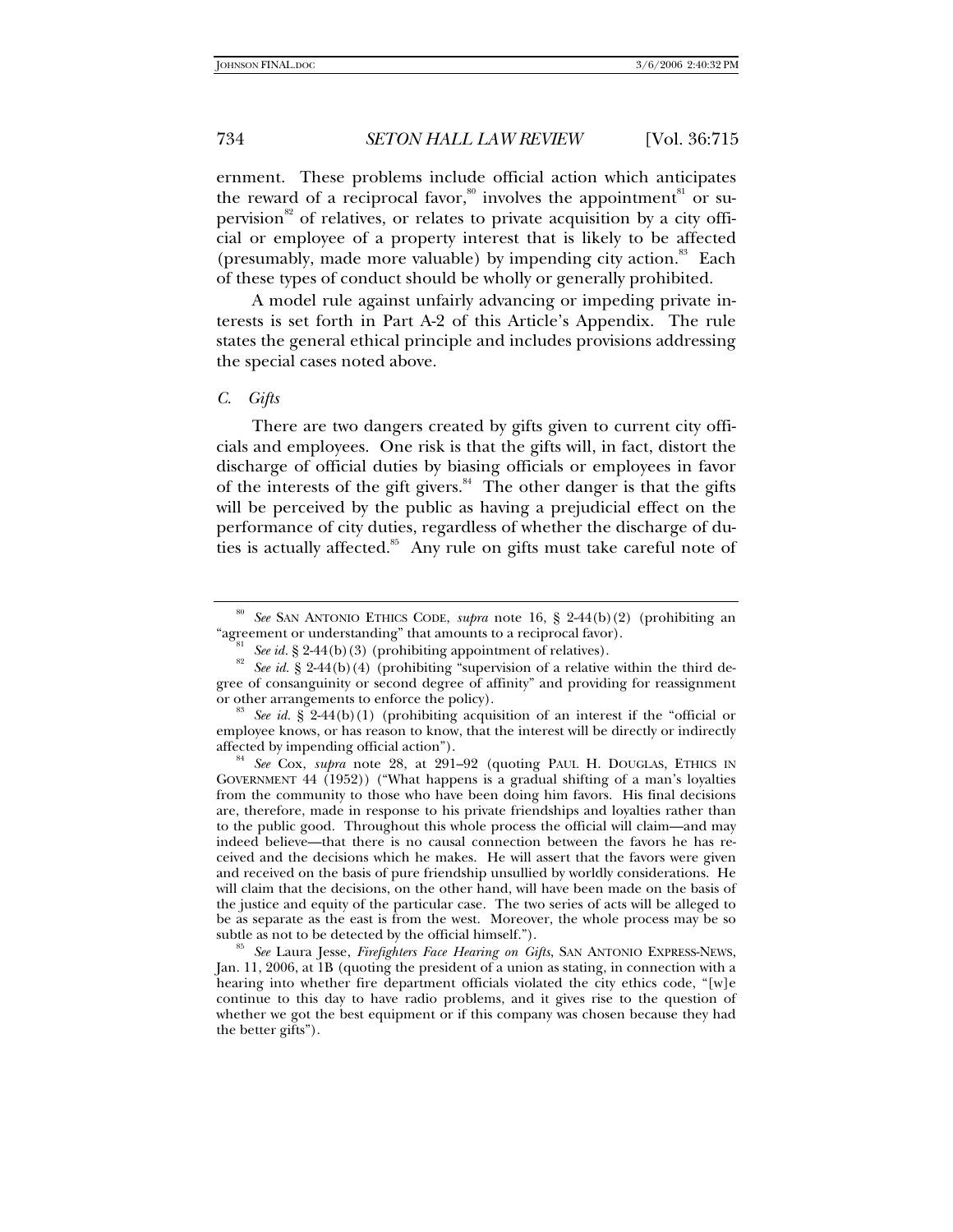this latter point, for the appearance of impropriety is often as destructive of public confidence in government as impropriety itself.

To be effective, a rule relating to gifts must define the term "gift" so that it covers not merely benefits conventionally thought of as "gifts," but the transfer of anything of value.<sup>86</sup> Otherwise it will be simple for anyone who is intent on giving a gift (or a bribe) to circumvent the narrow terms of the prohibition.<sup>87</sup> However, once the term "gift" is broadly defined, $\frac{88}{3}$  the rule regulating gifts must clearly specify which types of "gifts" are unobjectionable, for many transfers of money or other things of value are perfectly acceptable. No ethical principle is violated when a city official or employee receives a small gift from a close family member on a special occasion (e.g., a birthday or holiday), or qualifies for a loan from a lending institution on the same terms as other members of the public, or accepts a modest protocol gift, not for personal use, but on behalf of the city. Similarly, there is no reason to bar an official or employee from accepting free admission to an event, such as a neighborhood association gathering, that is appropriate for the official to participate in with respect to official duties.

The drafting of a rule relating to gifts requires the exercise of considerable care, for questions relating to whether a public official or employee may accept gifts (broadly defined) arise in a large city on an everyday basis.<sup>89</sup> There is a risk that language flexible enough to

*from the* Sun-Diamond *Case*, 33 LOY. L.A. L. REV. 1813, 1814 (2000) (noting that gift-

<sup>86</sup> *Cf.* Scaccia v. State Ethics Comm'n, 727 N.E.2d 824, 830 (Mass. 2000) (holding that golf and meals were either "entertainment" or "anything of value," and were therefore within the broad definition of "gifts" under a state statute).

 $^\mathrm{s7}$  See 2005 N.Y. Op. Att'y Gen. No. 10, 2005 N.Y. AG LEXIS 11 (Apr. 12, 2005) (interpreting the term "gift" under a state ethics law to include donations given to a city alderman to pay the legal expenses he incurred by bringing a legal proceeding in his individual capacity against another city official).<br><sup>88</sup> A "gift" might be defined in the code as "a voluntary transfer of property (in-

cluding the payment of money) or the conferral of a benefit having pecuniary value (such as the rendition of services or the forbearance of collection on a debt), unless consideration of equal or greater value is received by the donor." SAN ANTONIO ETHICS CODE, *supra* note 16, § 2-42(q). There is reason to be concerned with even small gifts. "Too many politicians figure they can get away with little things because everyone knows you can't be bought for a free dinner or a plane ride. That's how it starts. . . . If we all shrug our shoulders and look the other way, the consequences can be dire." Editorial, *Sweat the Cheesy Stuff*, N.Y. TIMES, Mar. 28, 2004, § 4, at 12, *available at* 2004 WLNR 5584133. *See also* Sewell Chan, *Transit Leader to Pay Fine in Ethics Case*, N.Y. TIMES, Aug. 27, 2005, at B1, *available at* 2005 WLNR 13492174 (reporting that New York City Transit "adopted a 44-page code of ethics that established a 'zerotolerance policy' toward employees who receive gifts from companies and individuals conducting business with the authority" following "a string of alleged ethical lapses"). <sup>89</sup> *Cf.* Steven M. Levin, Note, *Illegal Gratuities in American Politics: Learning Lessons*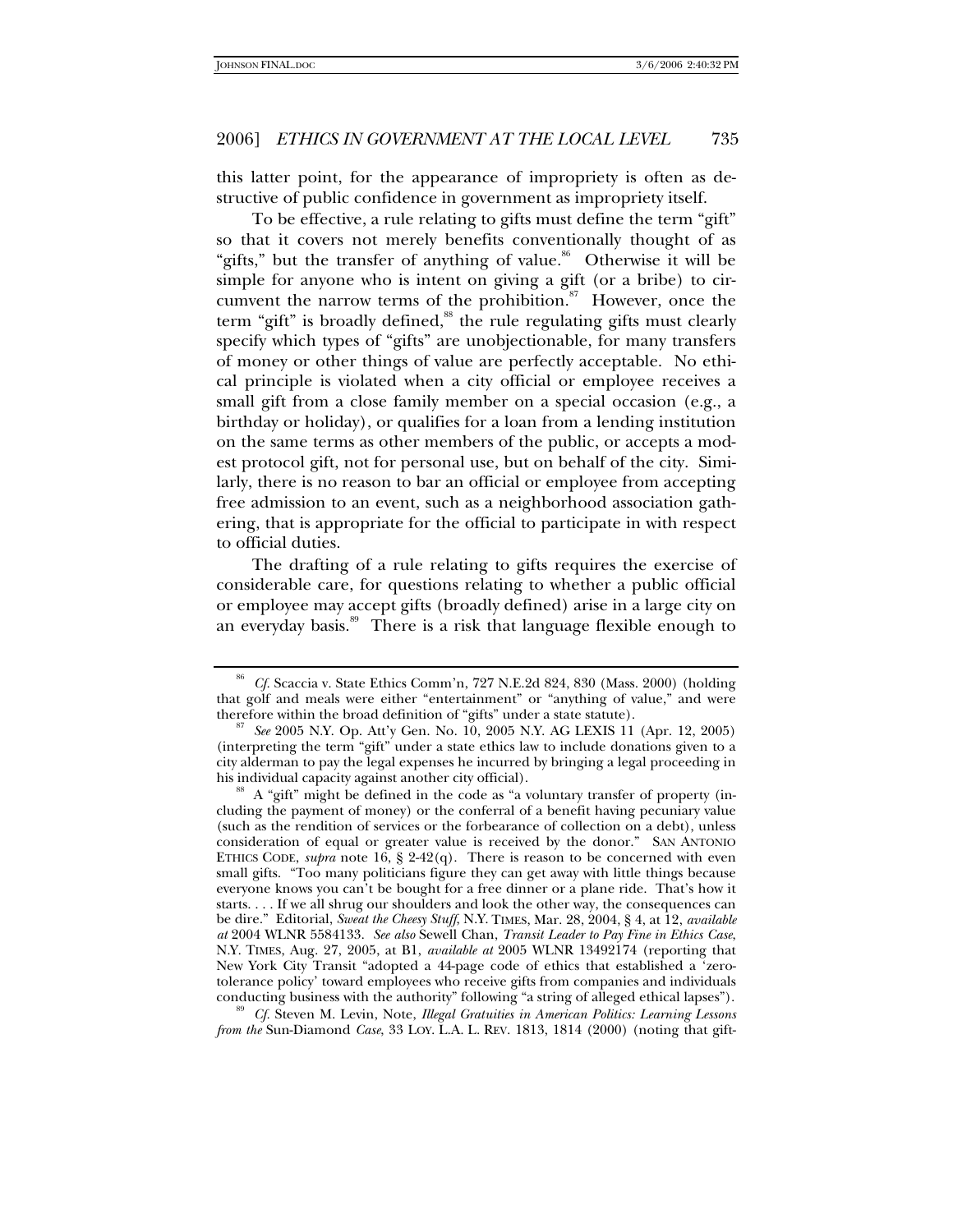apply to a broad range of situations may invite abuse. In the United States, some ethical provisions relating to gifts create an exception for "ordinary social hospitality," reasoning that such courtesies are not improper.<sup>90</sup> However, other codes decline to embrace that language, fearing that it provides far too little guidance as to what is permitted and that the vagueness of the terms will countenance or encourage undesirable practices.

In addition, it is important to consider carefully how far the rule against gifts should reach. Presumably, a city cannot impose giftacceptance restrictions on the city official or employee's family members or outside business associates. However, it may be wise to require the city official or employee to use his or her best efforts to persuade closely related persons or entities not to accept benefits that would be improper for the city official or employee to accept. It may also be desirable to oblige officials and employees to disclose to the city knowledge of gifts accepted by other closely related persons or entities that were given with actual or apparent intent of influencing official action.

A model rule relating to gifts for city officials and employees is set forth in Rule A-3 of this Article's Appendix.

#### *D. Representation of Private Interests*

Questions frequently arise as to whether it is ethically appropriate for a city official or employee to represent himself or herself, or some third person, before other city decision-makers or decisionmaking bodies.<sup>91</sup> Such representation poses a risk that the party being represented will receive more favorable treatment than is accorded to other persons, or at least that others will think that the party has an unfair advantage.

giving rules can impact the "everyday interaction between public officials and the corporations and individuals they represent"). *See also* Seth D. Zinman, *Judging Gift Rules by Their Wrappings—Towards a Clearer Articulation of Federal Employee Gift-Acceptance Rules*, 44 CATH. U. L. REV. 141, 142 (1994) ("Writing . . . [ethics] rules is not an easy task. It is not enough that ethics rules reflect sound, wise, and practical value judgments. The success of the entire enterprise depends upon the skill with

which authors draft these rules.").<br><sup>90</sup> See MODEL CODE OF JUDICIAL CONDUCT, Canon 4(D)(5)(c) (2004).<br><sup>91</sup> As a result, provisions addressing these issues are found in many city ethics codes. *See, e.g.*, MILWAUKEE, WIS., CODE OF ETHICS § 303-5(7.a) (2006), *available at*  http://cc-codenew.milwaukee.gov/code/volume3/ch303.pdf (regulating compensated representation); MINNEAPOLIS, MINN., CODE OF ETHICS § 15.60(d) (2006), *available at* http://www.ci.minneapolis.mn.us/boards-and-commissions/docs/Ethics-in-Government.pdf (same).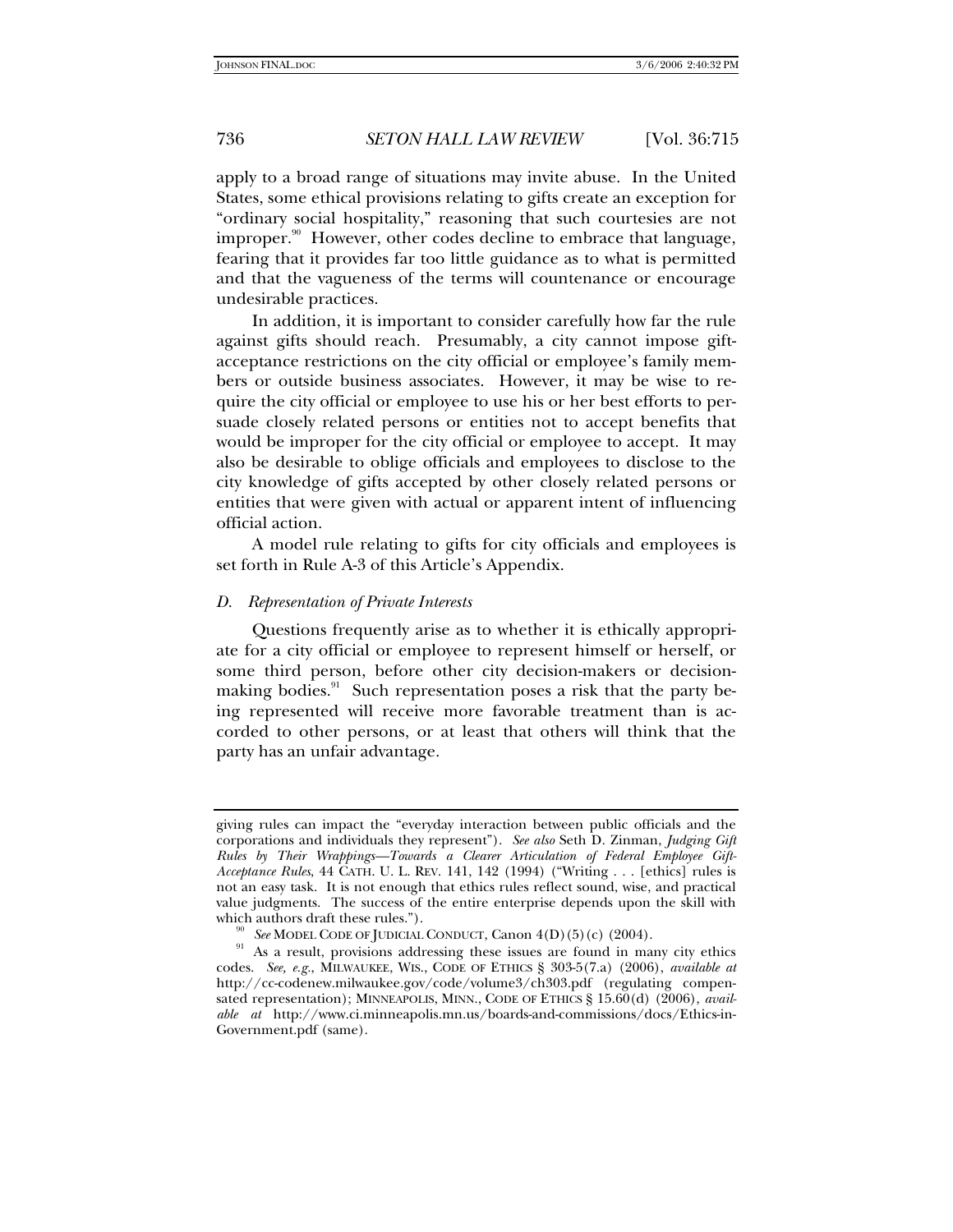It seems clear that no city official or employee should ever appear as an advocate (for himself or herself, or anyone else) before the governmental board, commission, or office of which he or she is a member. The appearance of favoritism, special advantage, and impropriety is far too great in such cases. In addition, formal appearance<sup>92</sup> by a city officer or employee as a representative of private interests before other city decision-makers should normally be rare. There is substantial risk that, in acting as a private representative, the city officer or employee will improperly lend the prestige of his or her public position to the advancement of private interests. If there are cases where such representation is appropriate, they might include situations where a city official or employee is acting pro  $se^{93}$  (for his or her own benefit, rather than on behalf of another) in the same way that all persons are allowed to petition the government on their own behalf. Examples of this type of conduct include a personal application for a building permit, a zoning change, or business license.

A related question concerns whether it is appropriate for a city official or employee who is a lawyer to represent private interests in litigation against the city. $94$  Is this type of conduct a violation of some duty of loyalty to the government? In resolving this issue, it may be useful to differentiate elected government officials and paid employees, on the one hand, from volunteer members of city boards and commissions, on the other. Persons in the latter group typically are neither paid for their services nor expected to work full-time for the government. It is reasonable to expect a higher degree of loyalty from one who is elected to city office or on the payroll than from a person who has merely agreed to donate a few hours of service to the work of the government on an occasional basis by serving on a board or commission. The rules applicable to citizen-volunteers should be crafted carefully so as not to discourage persons from assisting the work of government by accepting unpaid, part-time government positions. A lawyer engaged in the private practice of law, who could bring insight to the work of a board or commission as a volunteer,

 $92$  There is a difference between formal representation and informal assistance. There is ordinarily nothing wrong with an elected official, or his or her staff, performing routine "constituent services" by making a request to a city department to act on some request by a constituent. It is an entirely different matter for the elected city official to formally appear before a board or other city body as the designated

<sup>&</sup>lt;sup>93</sup> "Pro se" is a Latin term which means "[f]or oneself; on one's own behalf; with-<br>out a lawyer." BLACK'S LAW DICTIONARY 1258 (8th ed. 2004).

<sup>&</sup>lt;sup>14</sup> Some codes contain provisions specifically directed toward representation by attorneys. *See* SAN ANTONIO ETHICS CODE, *supra* note 16, § 2-47(d) (addressing representation in litigation adverse to the city).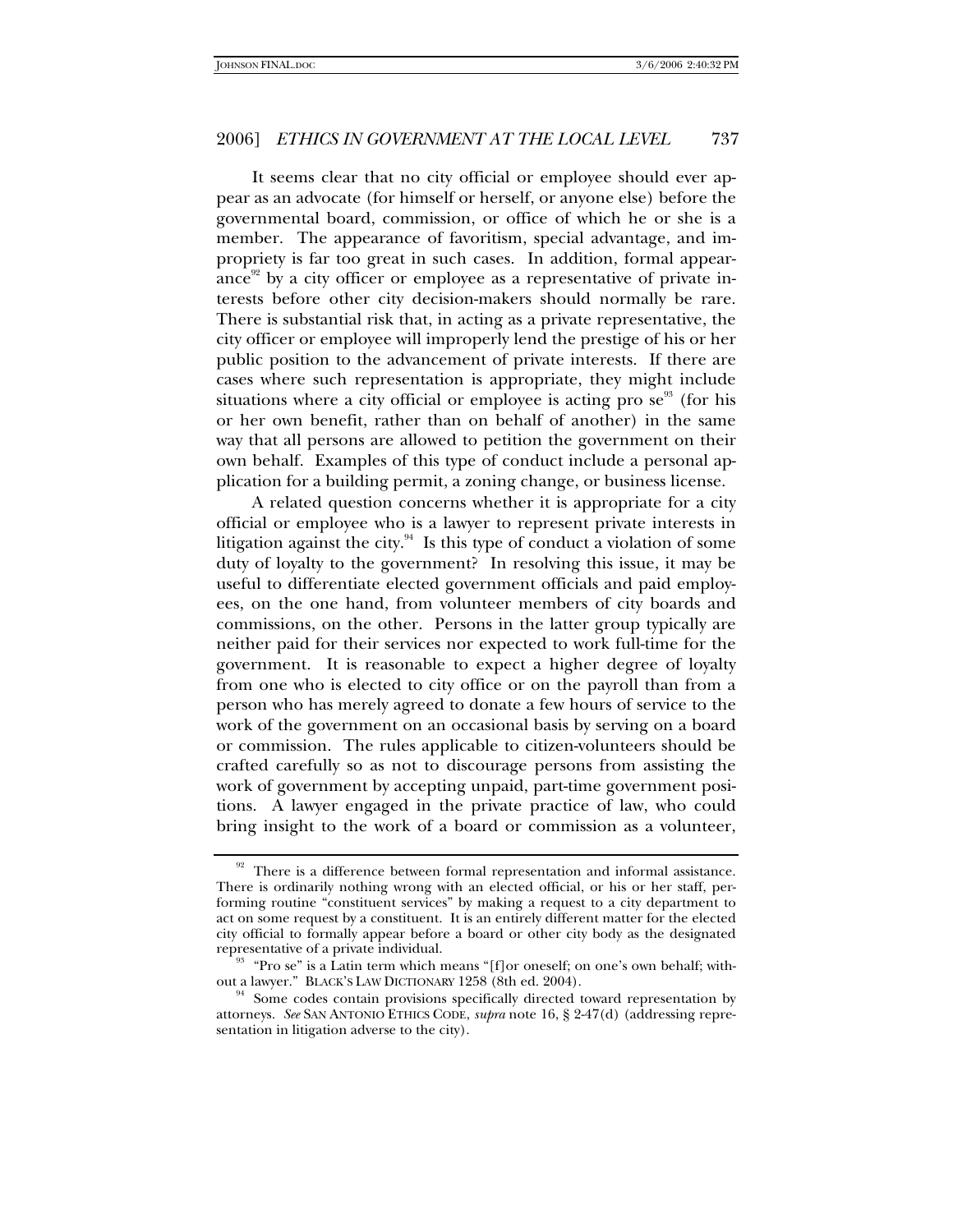might well turn down an offer of appointment if doing so means that the lawyer, or his or her professional colleagues, $\frac{95}{3}$  must decline representation of clients in matters affecting the interests of the city that are wholly unrelated to the work of the board. A city's legitimate expectation of loyalty from a citizen-volunteer generally extends no further than the scope of the volunteer's official duties.

Reasonable minds may differ as to the precise contours of a rule to regulate representation of private interests before government decision-makers or in litigation that might have an adverse impact on the government. Nevertheless, it is essential that a city articulate  $clear<sup>50</sup>$  expectations with respect to these matters because disputes over what course of conduct is appropriate arise frequently. It is important for persons serving as city officials and employees to know what is expected of them. It is equally important for a consistent standard to be applied to the review of allegations of misconduct.

A model rule offering one possible version of provisions governing the representation of private interests is set forth in Rule A-4 of this Article's Appendix.

#### *E. Conflicting Outside Employment*

If a city official or employee were permitted to accept outside employment relating to his or her official duties, there would be a risk that the outside employer would have, or would be perceived to have, an advantage in terms of access to information about government affairs or an ability to influence government decisions. For these reasons, city officials and employees should ordinarily be prohibited from providing services to an outside employer related to their city duties. In addition, any form of outside employment that could reasonably be expected to adversely affect the official or employee's independence of judgment or faithful performance of city duties should be banned.<sup>97</sup>

A model rule addressing these concerns is set forth in Rule A-5 of this Article's Appendix.

Under the usual rules of professional conduct, a law firm is treated as a single attorney and if one lawyer has a conflict, no lawyer in the firm can handle the matter in question. *See* MODEL RULES OF PROF'L CONDUCT R.  $1.10$  (2003).

<sup>&</sup>lt;sup>30</sup> See Feerick et al., *supra* note 45, at 110 ("Clear and consistent standards are as important for local public officials as they are for statewide public officials.").

SAN ANTONIO ETHICS CODE, *supra* note 16, § 2-48 (stating rule). *See also* 5 C.F.R. § 2635.101(b)(10) (2004) (stating that federal executive branch employees "shall not engage in outside employment or activities, including seeking or negotiating for employment, that conflict with official Government duties and responsibilities.").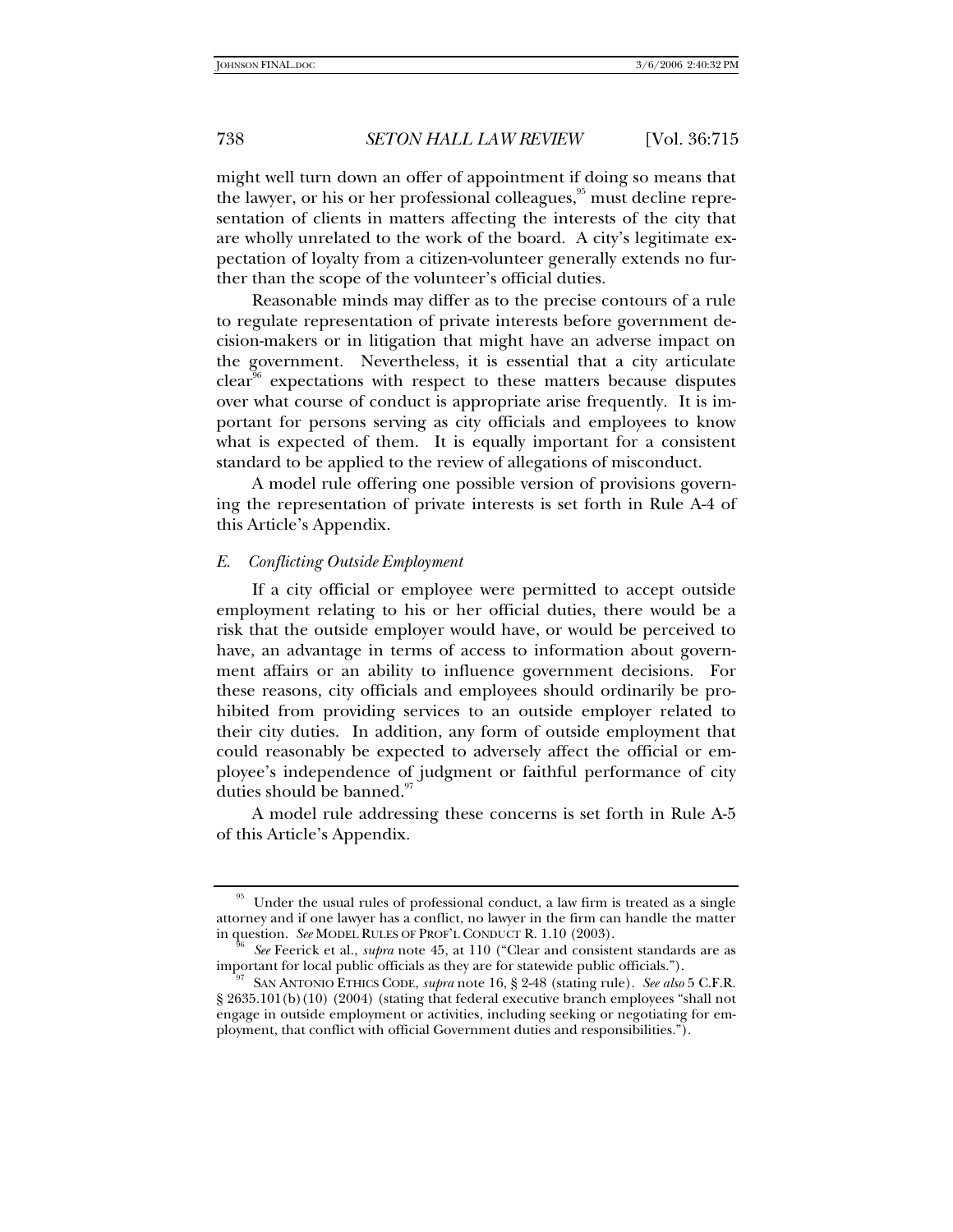## *F. Prohibited Contractual Interests*

Certain ethics codes contain language prohibiting some or all city officials and employees from holding a financial interest in city contracts.<sup>98</sup> In terms of their effect, these rules go far beyond the improper economic benefit rule.<sup>99</sup> The latter type of rule provides that a city official or employee may not personally take official action economically benefiting the official or employee or a closely related person or entity. In contrast, a prohibited contractual interest rule provides, in effect, that no one in the city may consummate a contract in which a city official or employee personally holds a financial interest. Such a rule is not designed to identify which officers or employees must step aside, but rather which types of transactions may never take place.<sup>100</sup> There is a world of difference between saying that a particular person may not participate in a transaction and saying that a particular transaction may never occur.

The difficulty with a prohibited contractual interest rule is that it may make it inconvenient or expensive for the city to do its business.<sup>101</sup> A large city may have so many officials and employees that, if all or many of them fall within the scope of the rule, their far flung financial interests may make it impossible for the city to engage in transactions with a wide range of commercial enterprises.<sup>102</sup> Similar problems can arise in small towns:<sup>103</sup>

<sup>98</sup> *See, e.g.*, AUSTIN, TEX., CITY CODE § 2-7-62(L) (2006), *available at* http://www. amlegal.com/library/tx/austin.shtml ("No salaried City official and certain City employees . . . [specified], and the spouse of each of the above, shall solicit nor propose on a contract, enter into a contract or receive any pecuniary benefit from any contract with the City. This prohibition does not include any employment contract which may be authorized for the official, a contract of sale for real property or a contract for services which are available to all citizens.").<br><sup>99</sup> *See supra* Part II-A (discussing the improper economic benefit rule).<br><sup>100</sup> One model code contains language that illustrates the rule. The provision

states that:

No [County, City, Town, or Village] officer or employee shall have an interest in a contract with the [County, City, Town, or Village] . . . . Any contract willfully entered into by or with the [County, City, Town, or Village] in which there is an interest prohibited by that section shall be null, void, and wholly unenforceable, to the extent provided by . . . law.

Davies, *Model Local Ethics Law*, *supra* note 71, at 81. <sup>101</sup> *See* Davies, *Myths*, *supra* note 11, at 183 ("One town in New York had to truck its bulk trash (like old washing machines) to another state because the local landfill was owned by a member of the town board.").<br><sup>102</sup> In San Antonio, which has more than 11,000 city officials and employees, the

contractual-interest prohibition is embodied in expansive language contained in the City Charter. *See* CHARTER OF THE CITY OF SAN ANTONIO (TEX.) § 141 (2006) (effective Jan. 1, 1952), *available at* http://www.sanantonio.gov/clerk/charter/charter.htm ("No officer or employee of the city shall have a financial interest, direct or indirect,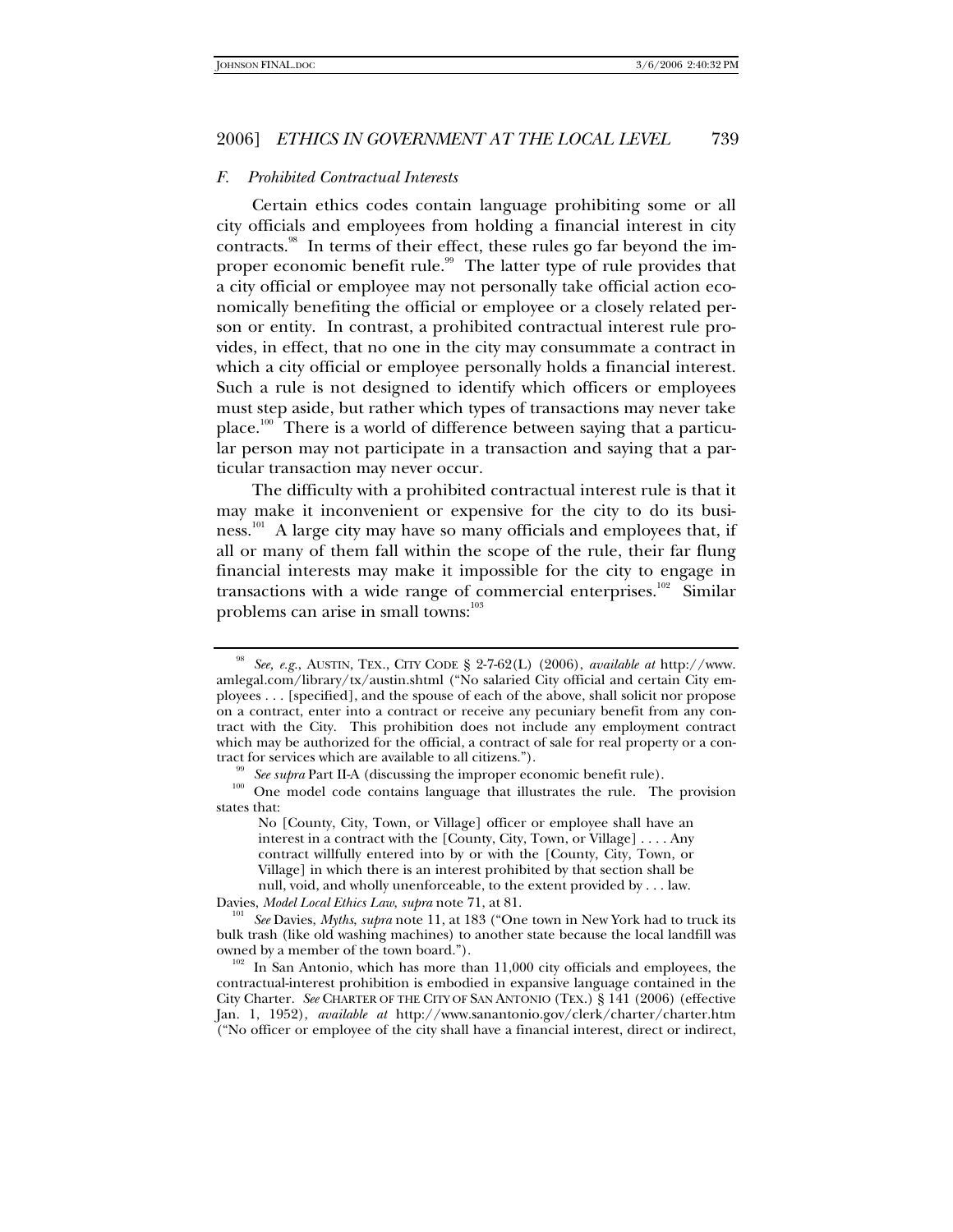In many small, rural communities, members of the legislative body, or other elected or appointed officials, may well own the only hardware store, gas station, or snow plowing service in the area. The municipality must then either ignore the prohibition against contracts with municipal officials or obtain the goods and services at a significantly higher price from distant vendors.<sup>1</sup>

Local contractors may also have a better understanding of the municipality's needs or greater willingness to handle small contracts.<sup>105</sup> In addition, in communities that are economically struggling, citizens may prefer that public money is spent in a way that supports local merchants, rather than those doing business in some other town.

It may reasonably be asked whether a prohibited contractual interest rule is a necessary component of an ethics code. In terms of substance, perhaps not, if the other rules on improper economic benefit and unfair advancement of private interests are followed. However, there is still the problem of bad appearances, especially if a visible, high-level official or employee has a substantial stake in a contract with the city. Observers may believe that the transaction is corrupt, even if it is wholly legitimate. In that sense, the rule on prohibited contract interests avoids the appearance of impropriety. In addition, such a rule may also be convenient. When a city attorney is approached by a council member or other city official or employee asking whether a business in which that person holds an interest can enter into a contract with the city, it may be useful to flatly answer "no." This may be more efficient than giving a more equivocal response saying that the answer depends on what other city decisionmakers will decide in light of the various rules governing actual or apparent impropriety in public affairs. However, some cities have framed a rule which allows the answer to turn on advance disclosure of the nature and extent of the financial interest, $106$  rather than

in any contract with the city, or shall be financially interested, directly or indirectly, in the sale to the city of any land, materials, supplies, or service . . . ."). The city ethics code contains elaborate provisions which construe the charter language and effectively confine its reach within manageable bounds by stating that it applies only to financial interests of certain high-level employees and that only certain types of investments in entities create a financial interest in the contracts to which the entities are parties. SAN ANTONIO ETHICS CODE, *supra* note 16, § 2-52.

See Markowitz, *supra* note 48, at 603 ("In smaller towns, a municipality would have a particularly difficult time trying to find volunteers for its boards if service required volunteers to sever all employment and business connections with the municipality.").<br>
<sup>104</sup> Davies, *Model Local Ethics Law, supra* note 71, at 82.<br>
<sup>105</sup> Feerick et al., *supra* note 45, at 114.<br>
<sup>106</sup> *See* MILWAUKEE, WIS., CODE OF ETHICS § 303-5(6) (2006), *available at* http://cc-

codenew.milwaukee.gov/code/volume3/ch303.pdf ("No official or other city [employee], member of an official's or other city [employee's] immediate family, nor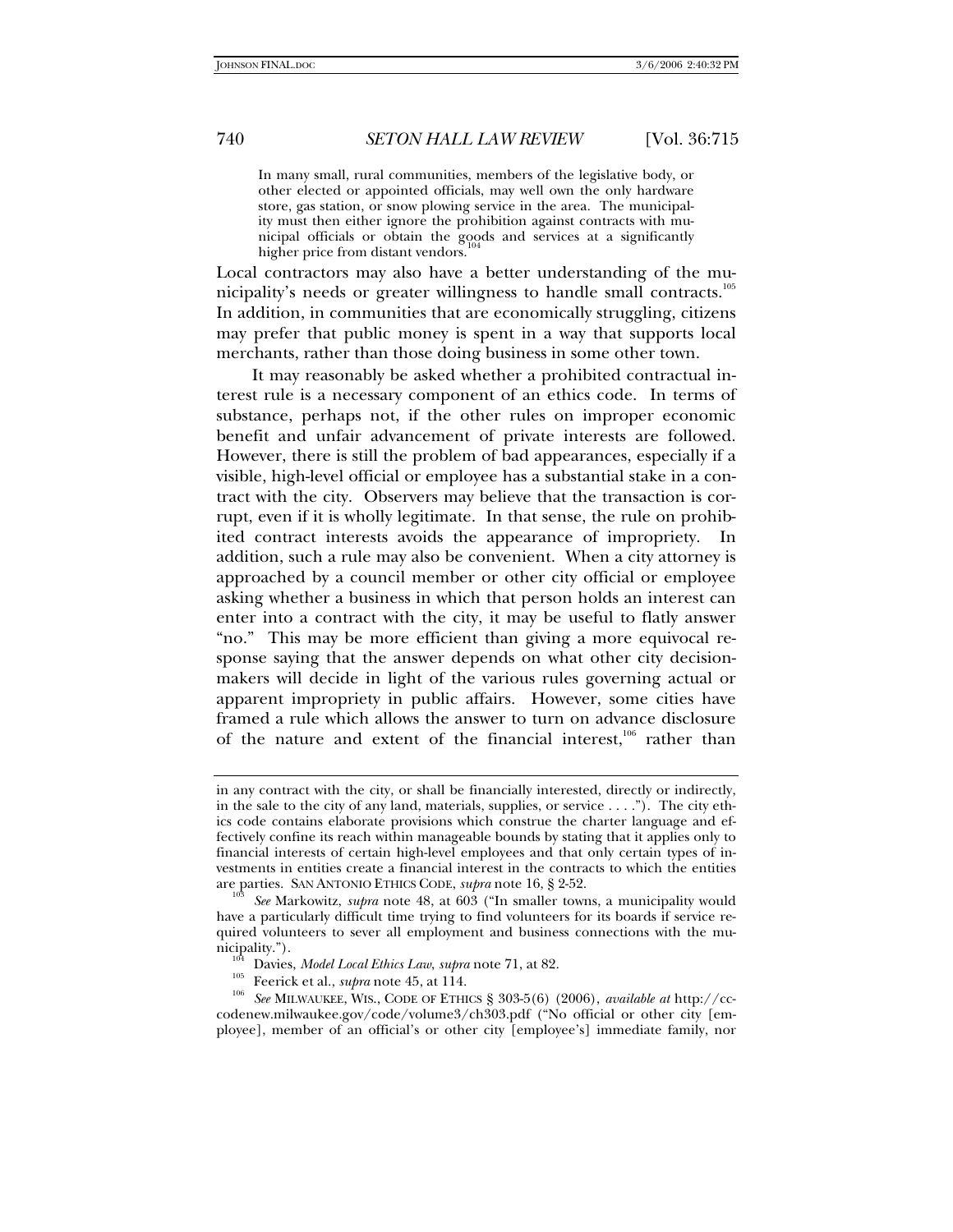broadly prohibiting contracts in which an official or employee has a financial interest. In those cities,

[u]nder the flexible principles of transactional disclosure and recusal, as long as municipal officers or employees publicly *disclose* the nature and extent of their interests in a contract *and recuse*  themselves from taking *any* action on it to obtain a benefit for themselves or related persons, the contract may be executed and their companies may receive payment.<sup>107</sup>

#### *G. Other Provisions*

A city ethics code does not operate in a vacuum. Rather, it stands against a backdrop of numerous other provisions that constrain the conduct of government officials and employees. Those provisions typically include laws that impose civil and criminal liability for various forms of inappropriate activity, such as fraud and theft, and personnel rules that guide everyday practices in public life. In addition, laws enacted at a state level to deal with issues such as conflicts of interest may be expressly or implicitly applicable to city officials or employees.<sup>108</sup>

A city ethics code may include provisions that go beyond the rules discussed above (improper economic benefit, unfair advancement of private interests, gifts, representation of private interests, conflicting outside employment, and prohibited contractual interests). The code may, for example, address such topics as confidentiality of government information, $109$  use of public facilities and re-

any organization with which the official or other city [employee] or a member of the official's or other city [employee's] immediate family owns or controls at least 10% of the outstanding equity, voting rights, or outstanding indebtedness may enter into any contract or lease involving a payment or payments of more than \$3,000 within a 12 month period, in whole or in part derived from city funds, *unless the official or other city*  [*employee*] *has first made written disclosure of the nature and extent of such relationship or interest to the board and to the department involved in regard to the contract or lease*. Any contract or lease entered into in violation of this subsection may be voided by the  $\text{city}_{\alpha}$ ....") (emphasis added).

<sup>&</sup>lt;sup>107</sup> Feerick et al., *supra* note 45, at 115.<br><sup>108</sup> *See infra* note 194 and accompanying text.<br><sup>109</sup> *See, e.g.*, SAN ANTONIO ETHICS CODE, *supra* note 16, § 2-46 (stating rule). A city ethics code can define confidential information by reference to the state's open records and open meetings laws or the Freedom of Information Act. *See id.* § 2-42(k) ("'Confidential government information' includes all information held by the city that is not available to the public under the Texas Public Information Act and any information from a meeting closed to the public pursuant to the Texas Open Meetings Act, unless disclosure is permitted under the Open Meetings Act."). Even some early government-ethics codes recognized the importance of confidentiality. *See The City Manager's Code of Ethics*, 27 NAT'L MUNICIPAL REV. 546 (1938) (quoting the 1938 revision of a 1924 code as stating that "personal aggrandizement or personal profit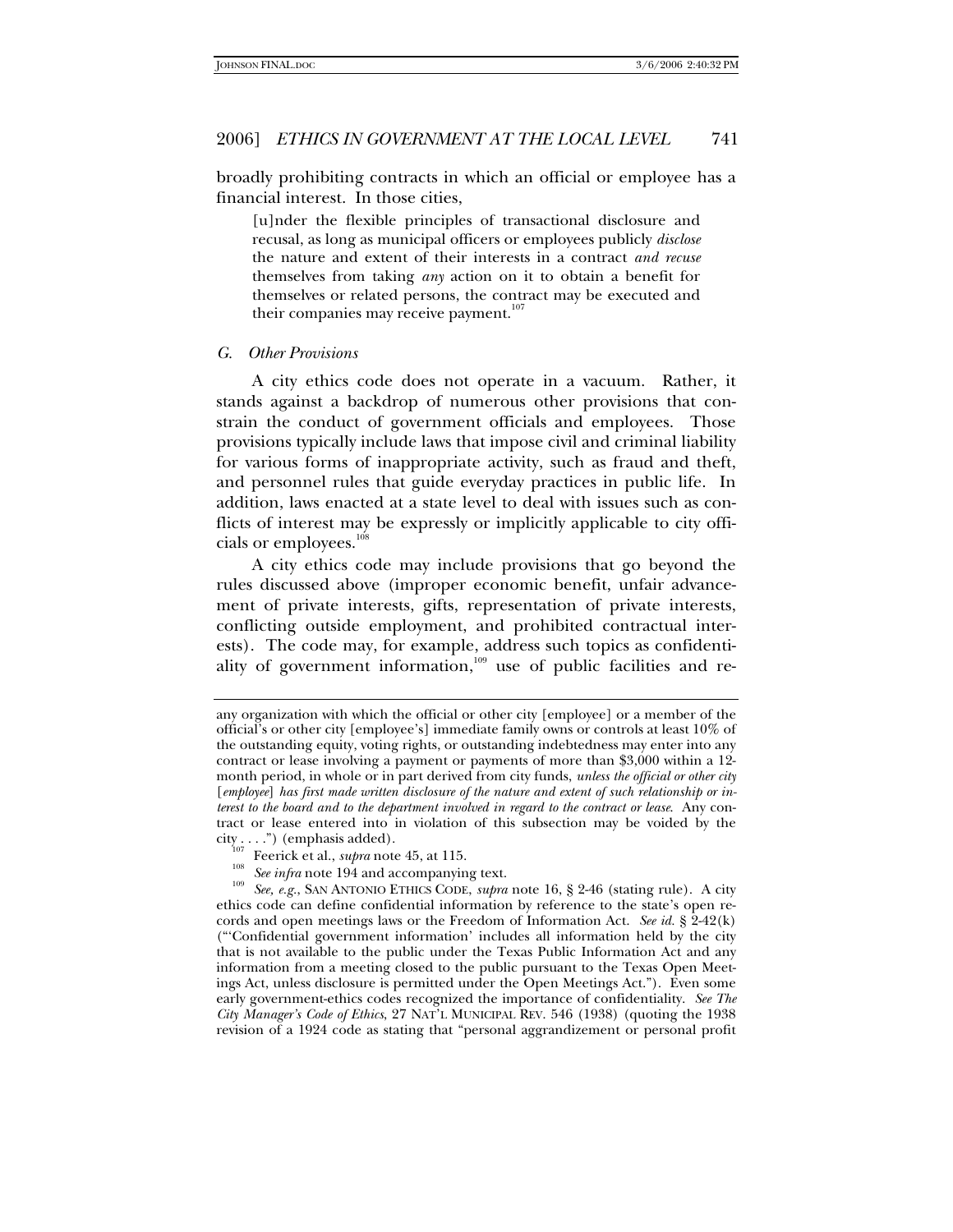sources,<sup>110</sup> political activity by officials and employees (on the job or off-duty), $\frac{1}{11}$  or supervision of subordinates (to ensure that their conduct, too, complies with applicable ethical standards).<sup>112</sup> Model rules addressing these concerns are set forth in Rules A-6 to A-9 of this Article's Appendix. Whether an ethics code needs to address any of these or other subjects<sup>113</sup> depends upon whether the matters in question are adequately covered by other existing laws and personnel regulations.

An issue of particular importance is the question of whether an ethics code should include provisions to deal with discrimination.<sup>114</sup> A city official or employee who manifests discriminatory bias or prejudice in official conduct brings the city into disrepute, and the conduct may deny the victim equal treatment by the government. A decision on whether a building permit will be issued or police protection will be provided should not depend upon whether the citizen in need is black, or Jewish, or Hispanic, or elderly, or gay, or poor, or an immigrant. It is fair to argue that because a city should observe the highest ethical standards in the performance of official duties, an anti-discrimination provision should be included in a city ethics code. One early aspirational (rather than legally enforceable) city manager's code of ethics contained such language.<sup>115</sup> However, most city ethics codes today contain no provision against discrimination. Pre-

secured by confidential information or by misuse of public time is dishonest"). The use of confidential government "information for private gain usually means that taxpayers will pay more than they should to procure supplies and services." Feerick et

al., *supra* note 45, at 125.<br><sup>110</sup> *See* SAN ANTONIO ETHICS CODE, *supra* note 16, § 2-49.<br><sup>111</sup> *See, e.g., id.* § 2-50. *See also* Davies, *Model Local Ethics Law, supra* note 71, at 75 ("Political solicitation of subordinates by an official fosters the appearance, if not the

reality, of coercion.").<br><sup>112</sup> SAN ANTONIO ETHICS CODE, *supra* note 16, § 2-53 (stating rule relating to con-<br>tract personnel).

Some city ethics handbooks contain provisions relating to software use and email policies. *See* THE CITY OF PHOENIX ETHICS HANDBOOK 10–11 (2005), *available at* http://phoenix.gov//AGENCY/PHXPERSON/ethics.pdf. While it may be appropriate to include those subjects in educational materials for city officials and employees, they may not need to be addressed in a city ethics code, since personnel rules

<sup>&</sup>lt;sup>114</sup> The rules applicable to federal executive branch employees provide that "[e]mployees shall adhere to all laws and regulations that provide equal opportunity for all Americans regardless of race, color, religion, sex, national origin, age, or

The City Manager's Code of Ethics, *supra* note 109, at 546 ("The city manager handles all matters of personnel on the basis of merit. Political, religious, and racial considerations carry no weight in appointments, salary increases, promotions, and discipline in the municipal service.").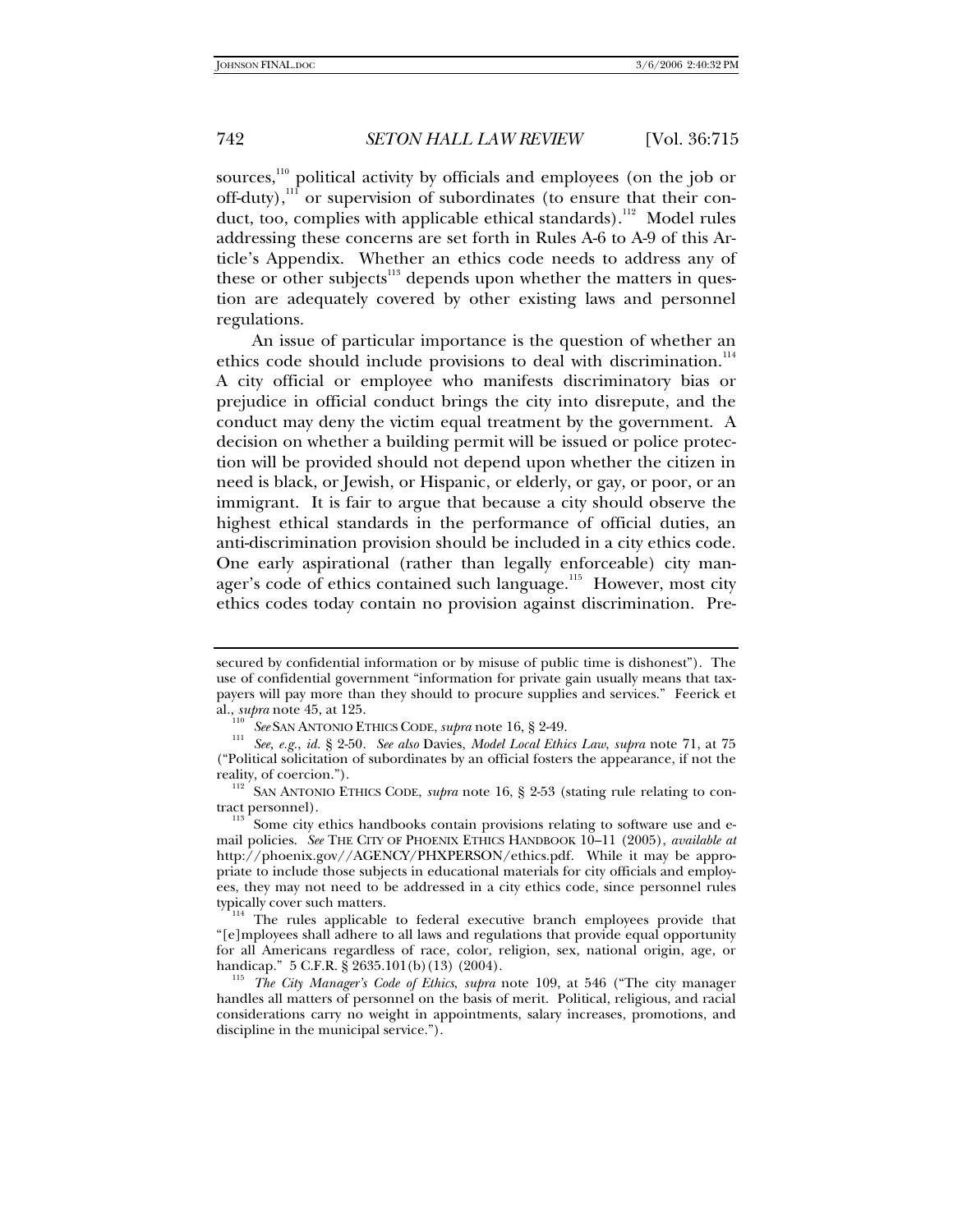sumably, this is because discrimination is now extensively addressed by other laws and personnel regulations. The City of Houston is a notable exception; its ethics code contains a brief anti-discrimination rule.<sup>116</sup> If an anti-discrimination provision was to be included in a city ethics code, it might be patterned on anti-discrimination rules found in the Model Code of Judicial Conduct.<sup>117</sup> Of course, that would set a very high standard, for judges are subject to what are typically the most demanding ethical standards in American public life.<sup>1</sup>

Presumably all ethics codes should contain provisions imposing on city officials and employees (and others) duties that relate to the

(c) Definitions. For purposes of this section:

Keasler, *supra* note 40, at 992 ("There are many reasons why judges should be held to a . . . higher standard than other public officials, and it has to do with what judges do. . . . [W]e pass judgment on other people.").

<sup>116</sup> HOUSTON, TEX., CODE OF ORDINANCES § 18-3(a)(7) (2006), *available at* http://www.houstontx.gov/codes/chapters16to20.html (providing that no city official shall "[e]ngage in or promote ideas and/or actions that would demean and defame any particular ethnic group, racial minority group, special interest group and/or religious group").

<sup>&</sup>lt;sup>117</sup> See MODEL CODE OF JUDICIAL CONDUCT Canons 3(B)(5) & (6) (2004). Borrowing from those provisions, an ethics rule on discrimination might read:

 <sup>(</sup>a) General Rule. City affairs must be conducted without bias or prejudice. A city official or employee shall not, in the performance of official duties, manifest by words or conduct bias or prejudice toward any person, group, or entity, including bias or prejudice based upon race, sex, religion, national origin, disability, age, sexual orientation, or socioeconomic status, and shall not permit others subject to his or her direction and control to do so.

 <sup>(</sup>b) Exceptions. A city official or employee is not liable under subsection (a) for: (1) conduct undertaken in good faith (i) to implement an existing city policy or (ii) to carry out the direction of a superior; or (2) conduct involving the legitimate advocacy of a position relating to race, sex, religion, national origin, disability, age, sexual orientation, or socioeconomic status (i) in litigation or similar proceedings or (ii) incidental to the formation of city policy.

<sup>(1) &</sup>quot;Words or conduct" manifesting "bias or prejudice" includes, but is not limited to, physical abuse, verbal abuse, threats, intimidation, harassment, coercion, assault, stalking, hate speech, and other conduct that threatens or endangers the health or safety of any person.

<sup>(2) &</sup>quot;Good faith" means that the city official or employee has a reasonable basis for believing, and does believe, that the conduct in question is lawful and not discriminatory.

<sup>(3) &</sup>quot;Legitimate advocacy" means that the position espoused is not frivolous.

In 1997, the Mayor's Task Force on Ethics in Government unanimously endorsed the inclusion of this language in the San Antonio Ethics Code. However, in the political process leading to the adoption of a new code in 1998, the language was deleted on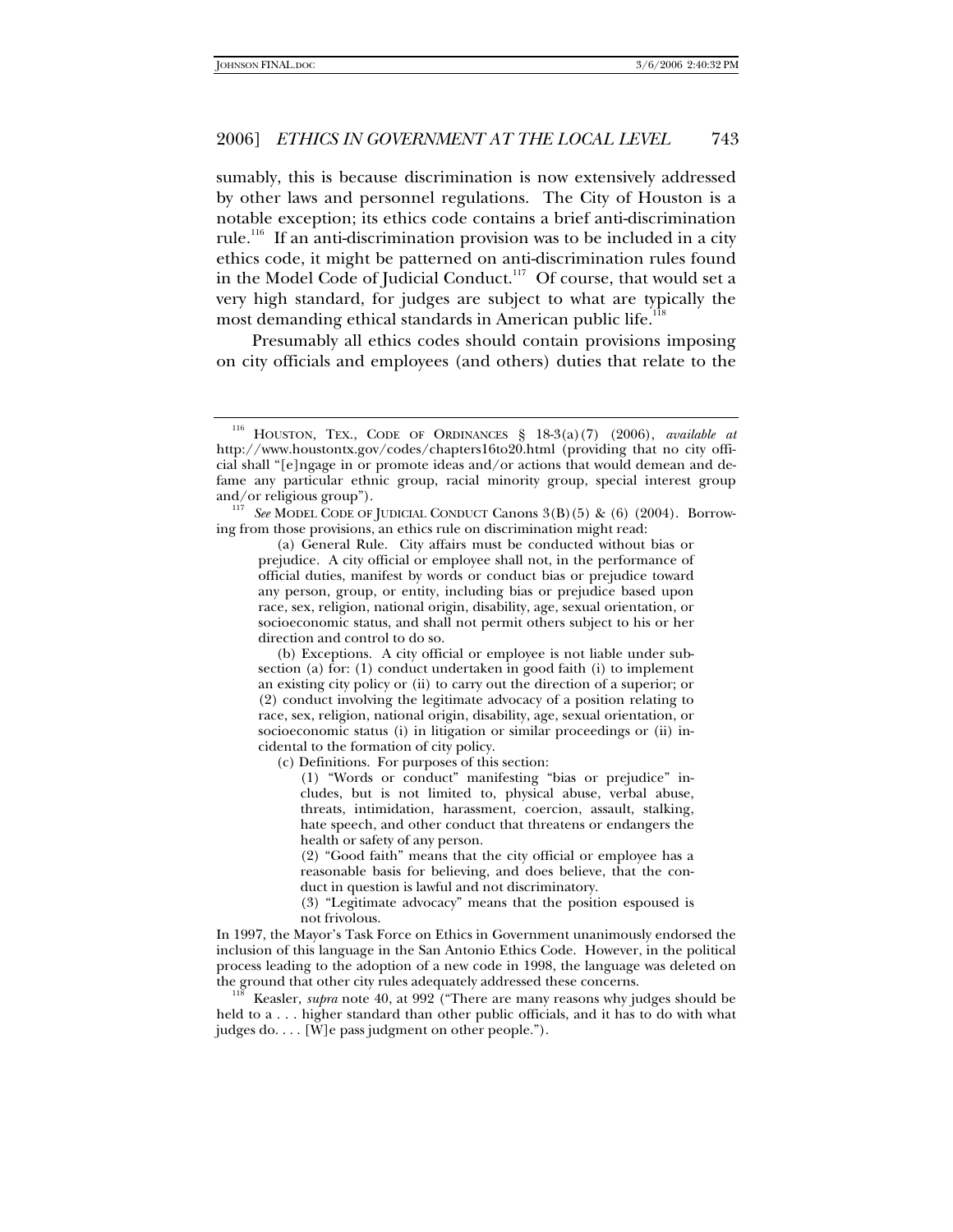conduct of others.<sup>119</sup> Those rules should prohibit anyone from assisting or inducing another to violate the code, for such forms of concerted action typically give rise to concerted-action liability in other areas of the law.<sup>120</sup> The rules should also ban a government official or employee from seeking to accomplish what is forbidden by the code by acting through the conduct of another.<sup>121</sup>

A model rule imposing liability on city officials or employees for conduct relating to the actions of others is set forth in Rule A-10 of this Article's Appendix. The provisions relating to conduct of ordinary citizens should be stated in a part of the ethics code not limited to the obligations of current city officials and employees.<sup>122</sup>

# III. FORMER CITY OFFICIALS AND EMPLOYEES

#### *A. Representation of Private Interests*

Citizens are often deeply cynical when former city officials and employees represent private interests in dealings with the city government.<sup>123</sup> The citizens suspect, sometimes rightly, that the former city officials and employees are trading on their connections with those still in government service, and that the private interests they represent will have an unfair advantage in achieving the results they  ${\rm seek.}^{^{124}}$ 

son shall intentionally or knowingly induce, attempt to induce, conspire with, aid or assist, or attempt to aid or assist another person to engage in conduct violative of the obligations imposed" by various provisions of the code). <sup>123</sup> *See* Feerick et al., *supra* note 45, at 127 ("Such behavior . . . raises questions

about the true motivations behind the official acts of a public servant. Were his votes and actions taken while in office prompted by the best interests of the government or

by a desire to attract future employment and clients?"). <sup>124</sup> *E.g.*, Editorial, *The Capitol's Revolting Door*, N.Y. TIMES, Nov. 4, 2005, at A26, *available at* 2005 WLNR 17834711 (discussing "Washington's ever-whirring carousel for business lobbyists and government appointees, who spin back and forth between the private and public sectors in a blur of opportunism").

<sup>&</sup>lt;sup>119</sup> See, e.g., SAN ANTONIO ETHICS CODE, *supra* note 16, § 2-51 (stating rule).<br><sup>120</sup> See, e.g., RESTATEMENT (SECOND) OF TORTS § 876 (1979) (discussing concertedaction liability in tort law). 121 Similar provisions can be found in other ethics codes. *See* MODEL RULES OF

PROF'L CONDUCT R. 8.4(a) (2002) (providing that it is professional misconduct for a lawyer to violate the rules "through the acts of another"). <sup>122</sup> *See* SAN ANTONIO ETHICS CODE, *supra* note 16, § 2-72 (providing that "[n]o per-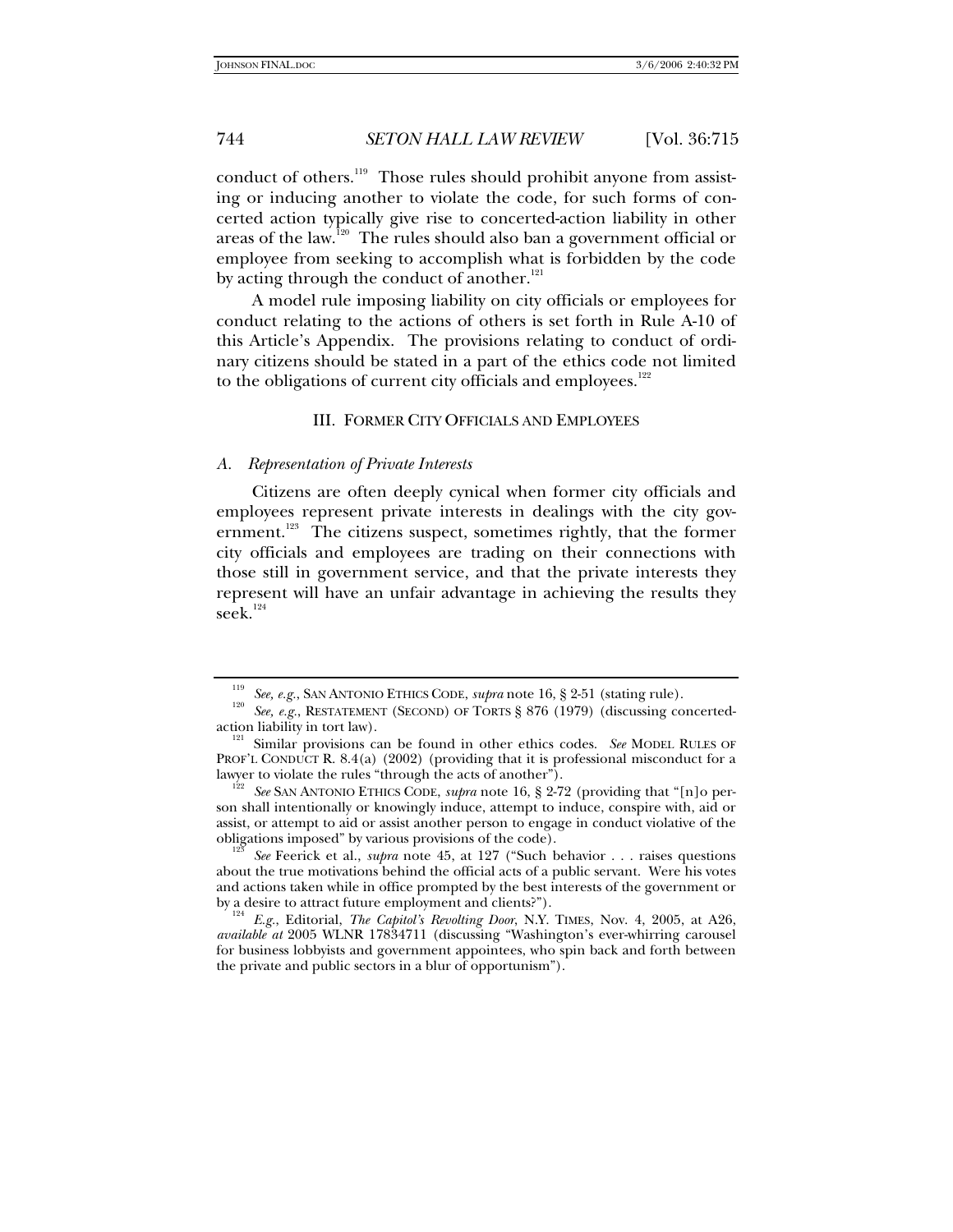To preserve confidence in local government,<sup>125</sup> a city ethics code must address the issue of when and under what circumstances a former city official or employee may represent private interests before the government. However, such rules must be written with particular care. The rules should not be so stringent that they discourage persons from entering government service in the first place.<sup>126</sup> The rules should also not demand an unrealistically high degree of continuing "loyalty" from persons who served the government. A rule broadly prohibiting a former city official or employee from using any skills or non-confidential knowledge acquired while in government service would certainly go too far.<sup>127</sup> That type of provision would discourage qualified persons from ever working for the government.<sup>128</sup> The rules governing conduct by former city officials and employees should prohibit only those forms of post-government-service conduct that pose a serious risk of real or apparent unfair advantage.<sup>129</sup>

In drafting rules limiting the conduct of former city officials and employees, it is important to consider several variables. The first consideration is whether the prior government service was rendered by a person who was (a) an elected official, (b) an employee, or (c) an unpaid volunteer. Presumably, a higher degree of continuing loyalty can be expected from a former elected office-holder, or perhaps even a former paid employee, than from a mere former volunteer. One might also conclude that it is fair to impose greater obligations on former full-time employees than on former part-time employees, $\frac{1}{2}$ 

<sup>125</sup> *See* Cox, *supra* note 28, at 288 ("The public will not give the necessary trust to those who present government as the place where one feathers his own nest, exchanges favors with friends and former associates, and takes good care of those who

<sup>&</sup>lt;sup>126</sup> This is especially true in rural settings. *See Davies, Myths, supra* note 11, at 181 ("[S]mall communities depend heavily upon volunteers for municipal officials, who meet only monthly, who are independent but sometimes not terribly sophisticated, who are known by everyone in the community, [and] who cherish their privacy . . . ."<br>(footnote omitted)).

 $127$  Similar broad restrictions on the conduct of lawyers after leaving a law firm have been held to be invalid. *See* Vincent R. Johnson, *Solicitation of Law Firm Clients by Departing Partners and Associates: Tort, Fiduciary, and Disciplinary Liability*, 50 U. Pitt. L.

Rev. 1, 113 n.514 (1988) (discussing a District of Columbia ethics opinion). 128 Davies, *Myths*, *supra* note 11, at 181 ("[B]road 'revolving door' restrictions will

probably keep some of the best people out of local government . . . .").<br><sup>129</sup> *Id.* at 181 (noting that when "ethics laws become so onerous . . . [they] foster

bad government"). 130 Feerick, *Historical Overview*, *supra* note 41, at 4 (quoting a report stating, with respect to federal government ethics rules, that "'it is safe, proper and essential from the viewpoint of recruitment, [that] the statutes should differentiate in treatment between regular employees and citizens who serve the Government only intermittently, for short periods, as advisors and consultants.'").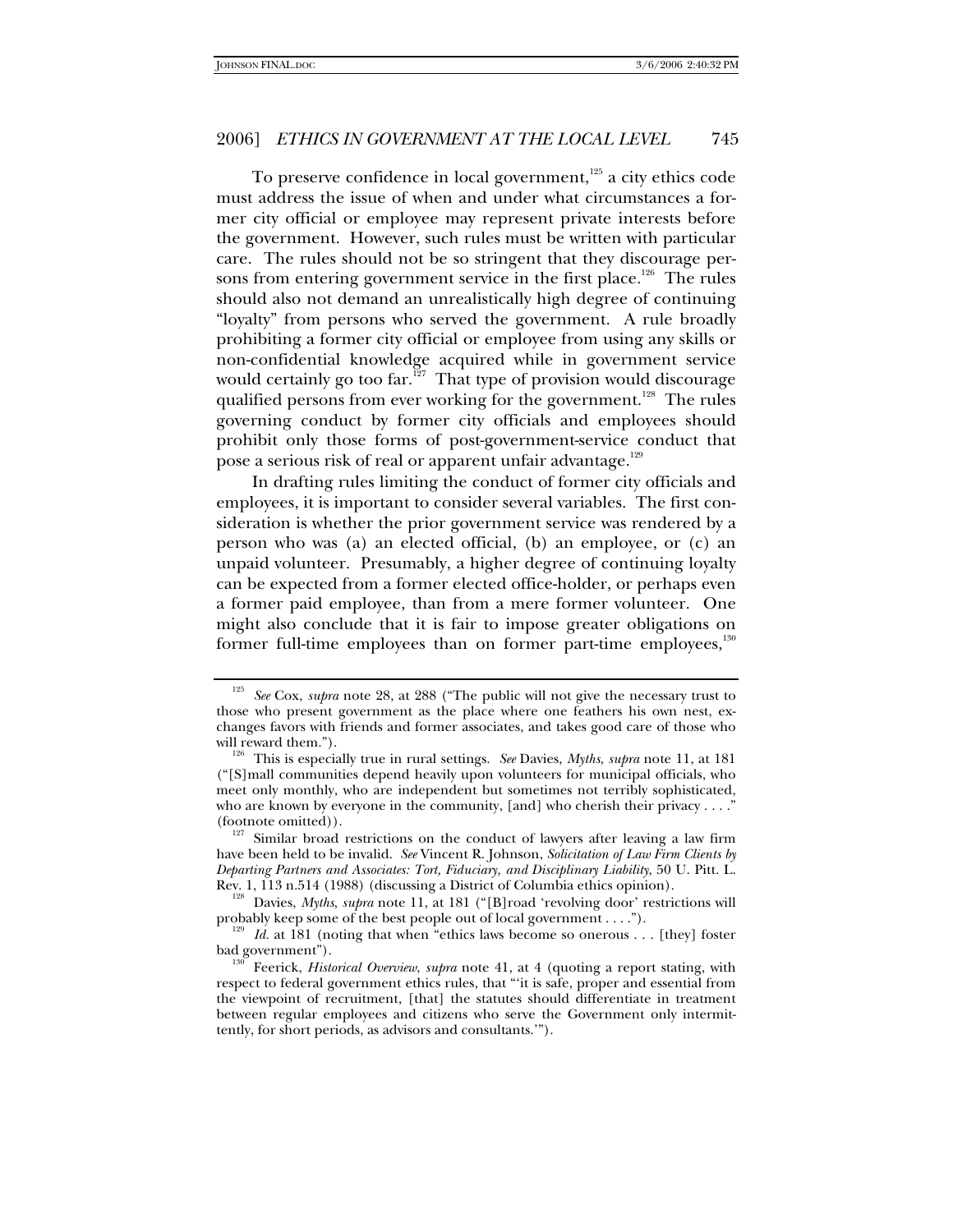although apparently few codes have drawn such a distinction. A former unpaid volunteer should have a less restrictive duty of continuing loyalty than one who was previously elected to office or on the city payroll.

A second variable is the nature of the conduct in which the former city official or employee will engage after leaving government service. Thus, it is appropriate to ask whether the subsequent representation of private interests is (1) pro se, (2) on behalf of others, but unremunerated, or (3) on behalf of third persons who pay for the services. Self-representation may not be highly objectionable, particularly if other persons in the community have the same right. In contrast, compensated representation of private interests, particularly if it occurs frequently, may pose a great risk to public confidence in government because it may appear that the former official or employee is deriving improper economic benefit from connections to persons still in government. Unremunerated subsequent representation of private interests as a volunteer would seem to be less objectionable than compensated work, but it may still pose an appearance of impropriety on the ground that the persons being represented seem to have (or actually do have) an advantage based on the former city official or employee's real or perceived relationship to current city decision-makers or special knowledge about how to obtain successful results.

A third relevant variable is the amount of time that has elapsed since the former city official or employee was in government service. It might, for example, be highly objectionable for a former city council member to begin representing private interests to the government immediately after leaving public service. However, as the years pass, the real or perceived connections of the former public servant to those who represent the government often diminish (although that is not always true).<sup>131</sup> Therefore, it may be appropriate to design a prohibition imposing limitations on post-government representation of private interests that expires after a certain number of years have elapsed. Of course, there is no easy answer to the question of whether such a prohibition should last one year, two years, five years, or seven years, as opposed to ten years, twenty years, or a lifetime.

<sup>&</sup>lt;sup>131</sup> Cf. Beth Barrett, *Calendars Show Frequent Private Meetings with Reps*, DAILY NEWS OF L.A., Jan. 8, 2006, at N21, *available at* 2006 WLNR 484681 (discussing a former councilman who had "long friendships with the council members" and was part of "an interconnected web of influence at City Hall").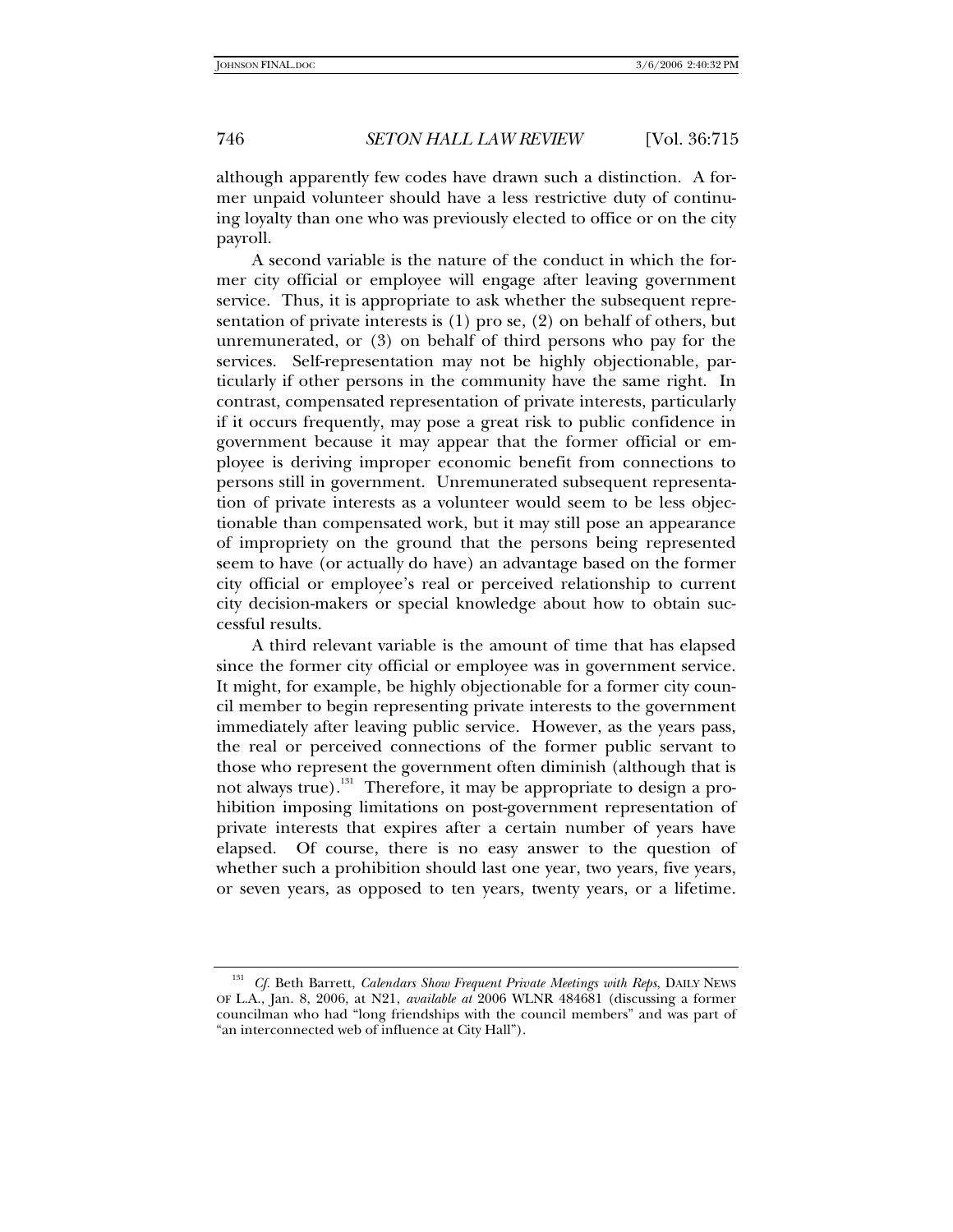Most cities seem to impose a one- or two-year limitation.<sup>132</sup> Such a brief restriction is only a small step toward preserving citizen confidence in government and may be more a reflection of what is politically feasible, than what is desirable. A rule that contains a time limitation will obviously be subject to debate on the issue of whether the period of time is too long or too short for the purpose of ensuring fairness and a level playing field in city government decision-making processes.<sup>133</sup>

Finally, it may be appropriate to consider the closeness of the connection between the subject matter of the former official or employee's prior responsibilities in government service and the subsequent representation of private interests.<sup>134</sup> Presumably, the closer the connection, the greater the risk that the private party will be perceived to have (or actually will have) an unfair advantage, and the greater the justification for banning such work. A rule that focuses on the nexus between the prior government service and the subsequent representation will inevitably impose a wide range of limitations on persons who previously exercised broad authority for the city, such as a mayor or city council member, and a lesser range of limitations on persons who previously played a minor role in city affairs. That may be appropriate. State and federal laws commonly prohibit former public servants from "lobbying former agencies on matters in which the official or employee was involved."<sup>135</sup>

Aside from the foregoing general considerations, there is another issue relating to government ethics rules that purport to constrain the conduct of attorneys. In *Shaulis v. Pennsylvania State Ethics*  Commission,<sup>136</sup> the Pennsylvania Supreme Court considered a state ethics law which provided that "[n]o former public official or public

<sup>132</sup> *See* Jennifer Medina, *Officials Laud New Ethics Code in Yonkers*, N.Y. TIMES, Nov. 14, 2005, at B6, *available at* 2005 WLNR 18365889 (discussing a new city ethics code approved by the voters which "prevents former city officials from lobbying for one year after they leave office" and "bars former officials from lobbying at all on issues they worked on while in office"); SAN JOSE, CAL., MUNICIPAL CODE §12.10.030 (2006), *available at* http://www.amlegal.com/sanjose\_ca/ (one-year restriction); SAN ANTONIO ETHICS CODE, *supra* note 16, § 2-56(a) and (b) (stating two-year restric-

tions). <sup>133</sup> *See, e.g.*, Christopher Anderson, *Majority Backing Ethics Proposals*, SAN ANTONIO EXPRESS-NEWS, Jan. 16, 1998, at 7B (describing a council member who questioned

<sup>&</sup>lt;sup>134</sup> Cf. MODEL RULES OF PROF'L CONDUCT R. 1.9 (2002) (limiting former-client conflict-of-interest restrictions on attorneys to cases where the new matter is the same or "substantially related" to the prior representation of a different client). 135 Huddleston & Sands, *supra* note 44, at 142–43. 136 833 A.2d 123 (Pa. 2003).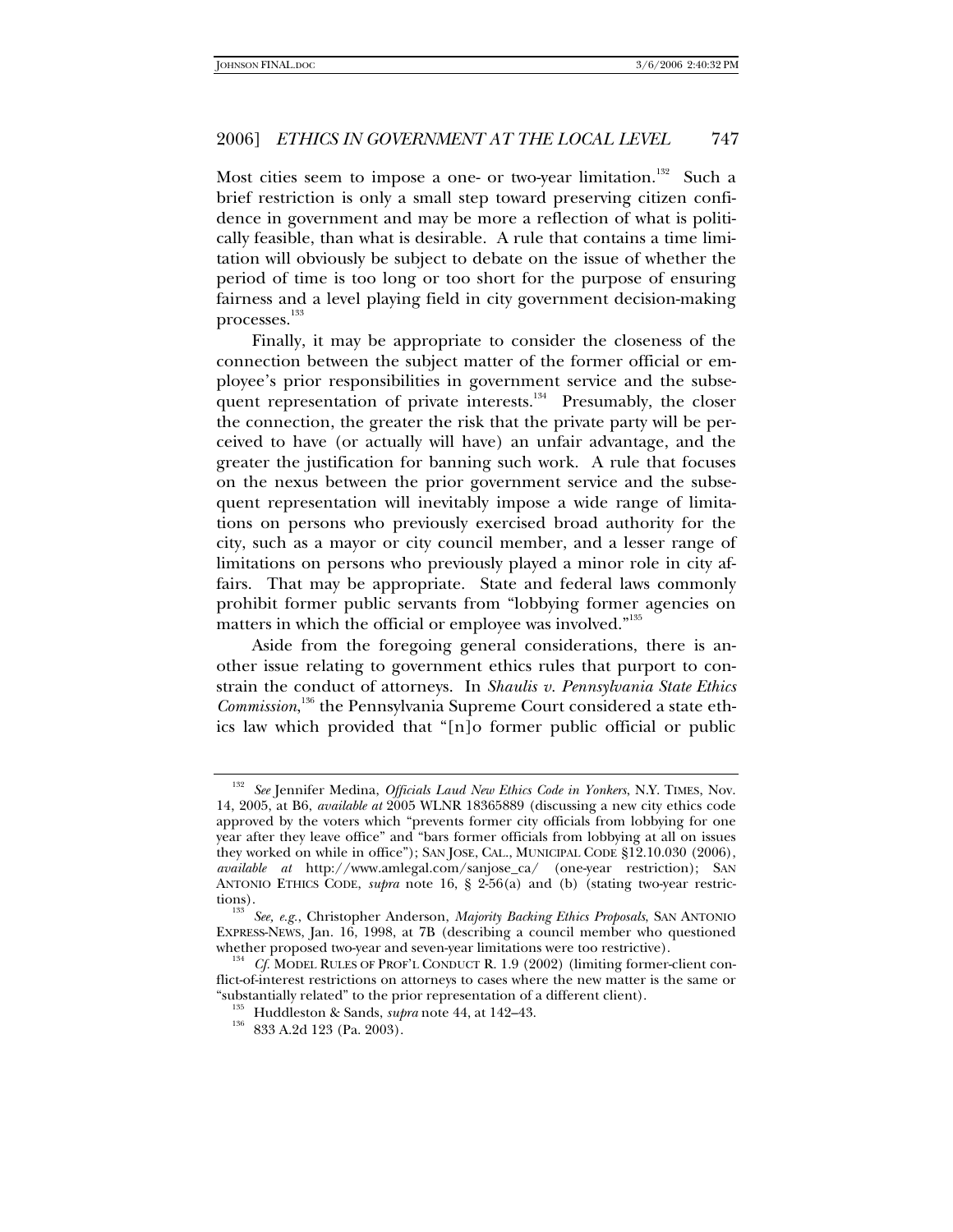employee shall represent a person, with promised or actual compensation, on any matter before the governmental body with which he has been associated for one year after he leaves that body."<sup>137</sup> The court held that as applied to attorneys, the provision was unconstitutional under the state constitution, which provides that the state supreme court has the exclusive authority to regulate the conduct of an attorney insofar as it constitutes the practice of law.<sup>138</sup> Whether other

The provision seeks to prevent a former government employee from representing any person before his or her government employer for one year after the termination of their employment relationship. The Ethics Act defines "represent" as "[t]o act on behalf of any other person in any activity which includes, but is not limited to, the following: personal appearances, negotiations, lobbying and submitting bid or contract proposals which are signed by or contain the name of a former public official or public employee." While it is conceivable that a non-attorney could engage in such "representation" and, therefore, Section 1103(g) is not strictly limited in scope to attorneys, it nonetheless targets the practice of law.

 Accordingly, we find Section 1103(g) of the Ethics Act unconstitutional, as violative of Article V, Section 10 of the Pennsylvania Constitution, to the extent that Section 1103(g) applies to former government employees who are also attorneys. We do not question the policy underpinning Section 1103(g). We recognize the sound rationale for prohibiting a former government employee from "represent[ing] a person, with promised or actual compensation, on any matter before the governmental body with which he has been associated for one year after he leaves that body." However, the state legislature is not the body vested with the power to enact such a restriction; that authority lies with this Court through the promulgation of the Pennsylvania Rules of Professional Conduct.

*Id.* (internal citations omitted). The Pennsylvania Supreme Court's determination that the limitations on an attorney's subsequent representation would be defined by the code of ethics applicable to attorneys has the potential for entirely changing the analysis of what types of conduct are permissible when an attorney leaves government service. For example, state ethics codes regulating the conduct of attorneys who previously served as public officers or employees do not frame limitations on subsequent representation in terms of the passage of time. For example, the applicable Pennsylvania rule provides that:

Except as law may otherwise expressly permit, a lawyer who has formerly served as a public officer or employee of the government: shall not otherwise represent a private client in connection with a matter in which the lawyer participated personally and substantially as a public officer or employee, unless the appropriate government agency gives its informed consent to the representation.

PA. RULES OF PROF'L CONDUCT R. 1.11. The rule is broader than the challenged state ethics rule in lacking a time limitation, but narrower in terms of imposing a "personally and substantially" participated requirement. The *Shaulis* decision leaves many unanswered questions and creates the possibility that Pennsylvania attorneys may en-

<sup>&</sup>lt;sup>137</sup> *Id.* at 124 n.1 (quoting Public Official and Employee Ethics Act, 65 PA. CONS. STAT. ANN. § 1103(g) (West 2000)). <sup>138</sup> *Id.* at 132. The court wrote: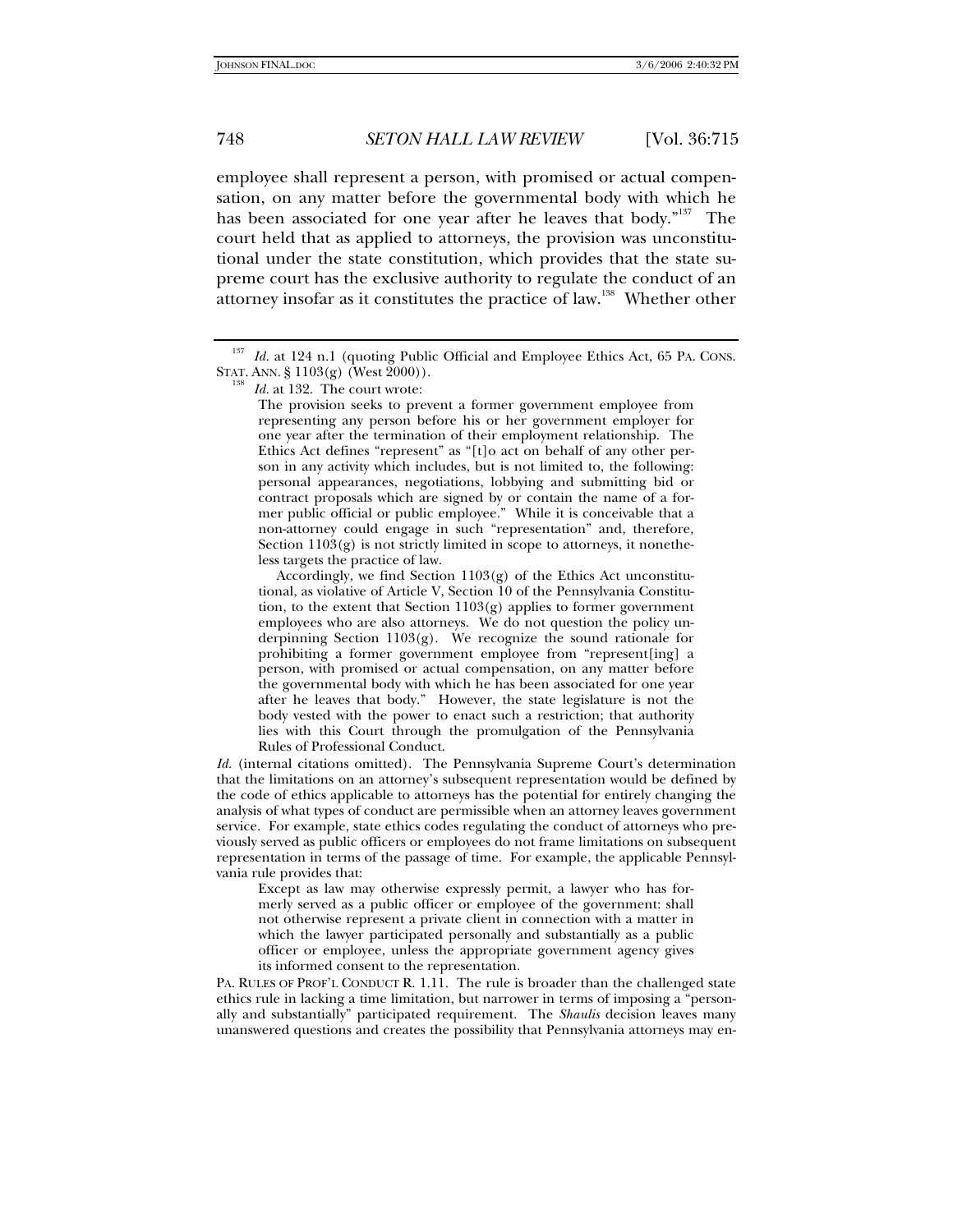courts would reach the same conclusion is doubtful. Decisions in New York<sup>139</sup> and Florida<sup>140</sup> have reached contrary results. Nevertheless, it is important to note that such separation-of-powers considerations may limit the reach of a government ethics code that purports to constrain an attorney's subsequent representation of private interests.

As the preceding paragraphs suggest, the formulation of a rule governing whether it is permissible for former city officials and employees to represent private interests after leaving government service is one of the greatest challenges in writing an ethics code. Moreover, if the code is adopted at the city level (rather than imposed on the city by a higher governmental body), $141$  there will be great resistance to enacting demanding rules to govern the conduct of former officials and employees because those rules will presumably apply to the persons who vote on them once they leave government service.<sup>142</sup> A model rule offering one possible version of provisions governing the representation of private interests is set forth in Rule B-1 of this Article's Appendix.

#### *B. Employment Relating to a City Contract*

Similar issues arise concerning whether it is permissible for a former city official or employee to be employed by a private party to

gage in the type of representation of private interests that would be deemed to create an impermissible appearance of impropriety, if engaged in by other persons.

<sup>&</sup>lt;sup>139</sup> Forti v. N.Y. State Ethics Comm'n, 554 N.E.2d 876, 885 (N.Y. 1990) (explaining that New York's revolving door law "is not directed specifically at admitted attorneys but rather is aimed at all former executive branch employees [and] [i]ts effect on the practice of law is, thus, merely incidental").<br><sup>140</sup> *See* Howard v. State Comm'n on Ethics, 421 So. 2d 37, 39 (Fla. Dist. Ct. App.

<sup>1982) (</sup>in finding that a state statute prohibited a lawyer from serving as school board attorney, the court stated that "[t]he [revolving door] statutes enacted by the legislature merely supplement the Canons of Professional Responsibility adopted by the Supreme Court. When an attorney decides to accept public employment, he does so

subject to the legislative proscription on his conduct.").<br><sup>141</sup> *See infra* note 194 and accompanying text.<br><sup>142</sup> Of course, it would be possible to draft a rule that would be applicable only to officials first elected or appointed after the effective date of the new provisions. But no official with sufficient character to champion tighter ethics rules would vote for such delayed implementation, and any official who did would be risking well founded public criticism. When San Antonio adopted a new ethics code in November 1998, it took effect on January 1, 1999, except as to former city officials and employees whose official duties terminated before that date. SAN ANTONIO ETHICS CODE, *supra* note 16, § 2-93(b). Between the passage of the law and its effective date, city officials and employees were given notice that if they did not want to be bound by the more stringent provisions of the new code, they needed to leave government service before January 1, 1999. *Id.*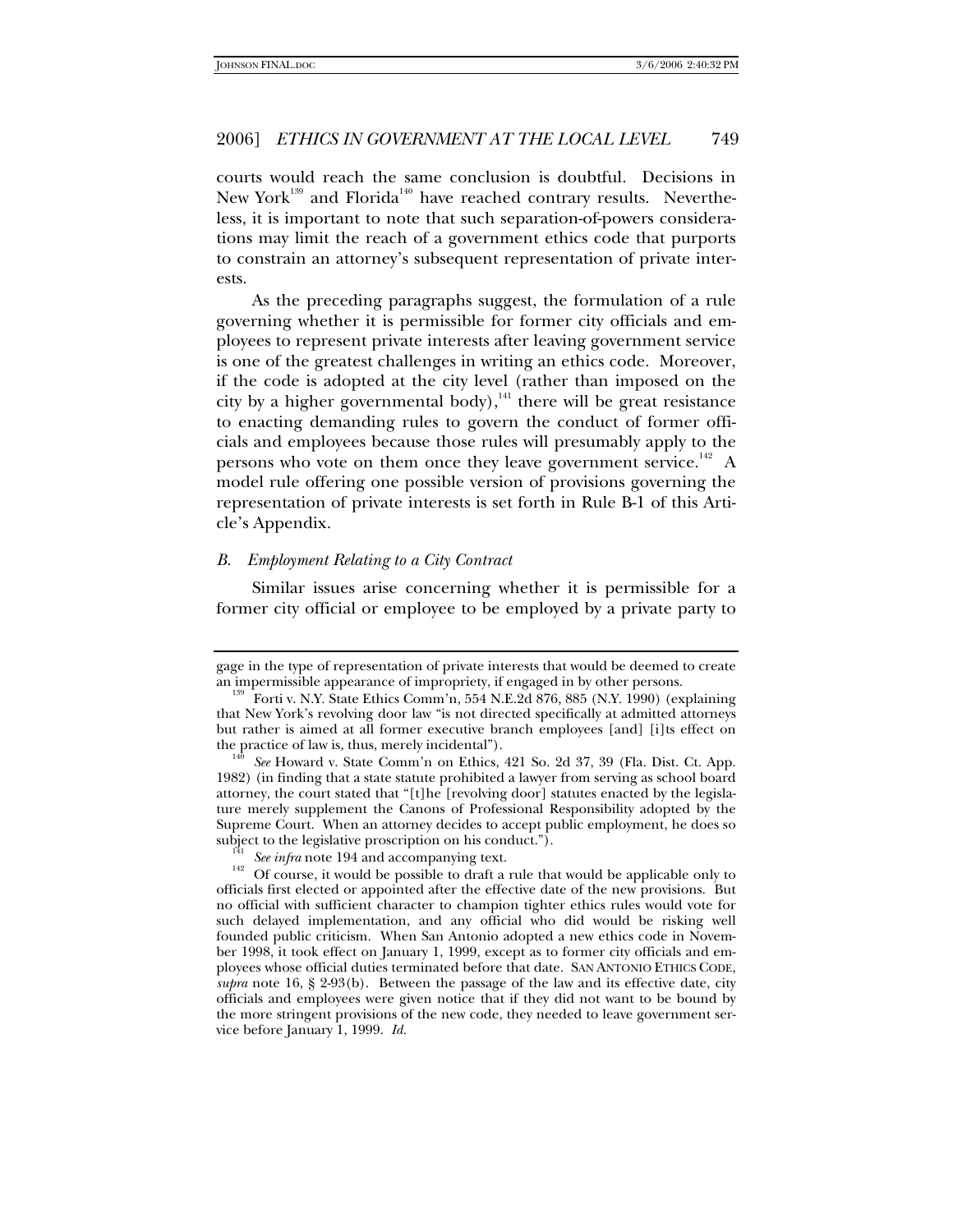perform work relating to a contract between the private party and the city. If there is a close connection between the former city official or employee's previous duties and the contract, and if only a short time has passed, it may appear that the official or employee has "switched sides,"<sup>143</sup> to the government's detriment. Perceptions of sideswitching create a risk that a private party will be viewed as having an unfair advantage in dealing with the government. For example, a person who, while in government service, participated in the negotiating, drafting, or awarding of a contract may know what weaknesses the document contains with respect to protecting the government's interests. Former city officials and employees should, therefore, be prohibited from performing work relating to a contract they helped to negotiate, draft, or award, at least until a certain period of time has elapsed. $144$ 

A model rule governing work relating to a city contract is set forth in Rule B-2 of this Article's Appendix.

#### *C. Other Provisions*

It may be appropriate for a city ethics code to contain other provisions relating to the conduct of former city officials or employees. For example, if the code contains a confidentiality rule applicable to current city officials or employees, it should indicate to what extent those confidentiality obligations carry forward after the official or employee leaves government service.<sup>145</sup>

Rule B-3 of the Appendix contains a provision establishing a continuing duty not to use or disclose confidential information obtained while working for the government.

<sup>143 &</sup>quot;Side-switching" is deplored in many areas of the law. *See* Vincent R. Johnson, *The Ethics of Communicating with Putative Class Members*, 17 REV. LITIG. 497, 517 (1998) (discussing side-switching) (citing Timothy D. Howell, *So Long "Sweetheart"—*State Farm Fire & Casualty Co. v. Gandy *Swings the Pendulum Further to the Right as the Latest in a Line of Setbacks for Texas Plaintiffs*, 29 ST. MARY'S L.J. 47, 66–70 (1997)) (discussing how shifting positions of parties distort litigation). In Texas, for example, a lawyer may not challenge the validity of a document he or she drafted. *See* TEX. DISCIPLINARY RULES OF PROF'L CONDUCT R. 1.09(a)(1), *as reprinted in* TEX. GOV'T CODE ANN. tit. 2, subtit. G, app. A-1 (Vernon Supp. 2005) (stating that a lawyer shall not question "the validity of the lawyer's services or work product for the former client"). In Washington, legal malpractice claims cannot be assigned because assignment would risk encouraging collusion with respect to stipulation of damages in the underlying litigation and would condone "abrupt and shameless shift of positions."

<sup>&</sup>lt;sup>144</sup> See SAN ANTONIO ETHICS CODE, *supra* note 16, § 2-56 (a)–(b) (containing a twoyear limitation). <sup>145</sup> *E.g.*, *id.* § 2-55 (stating rule).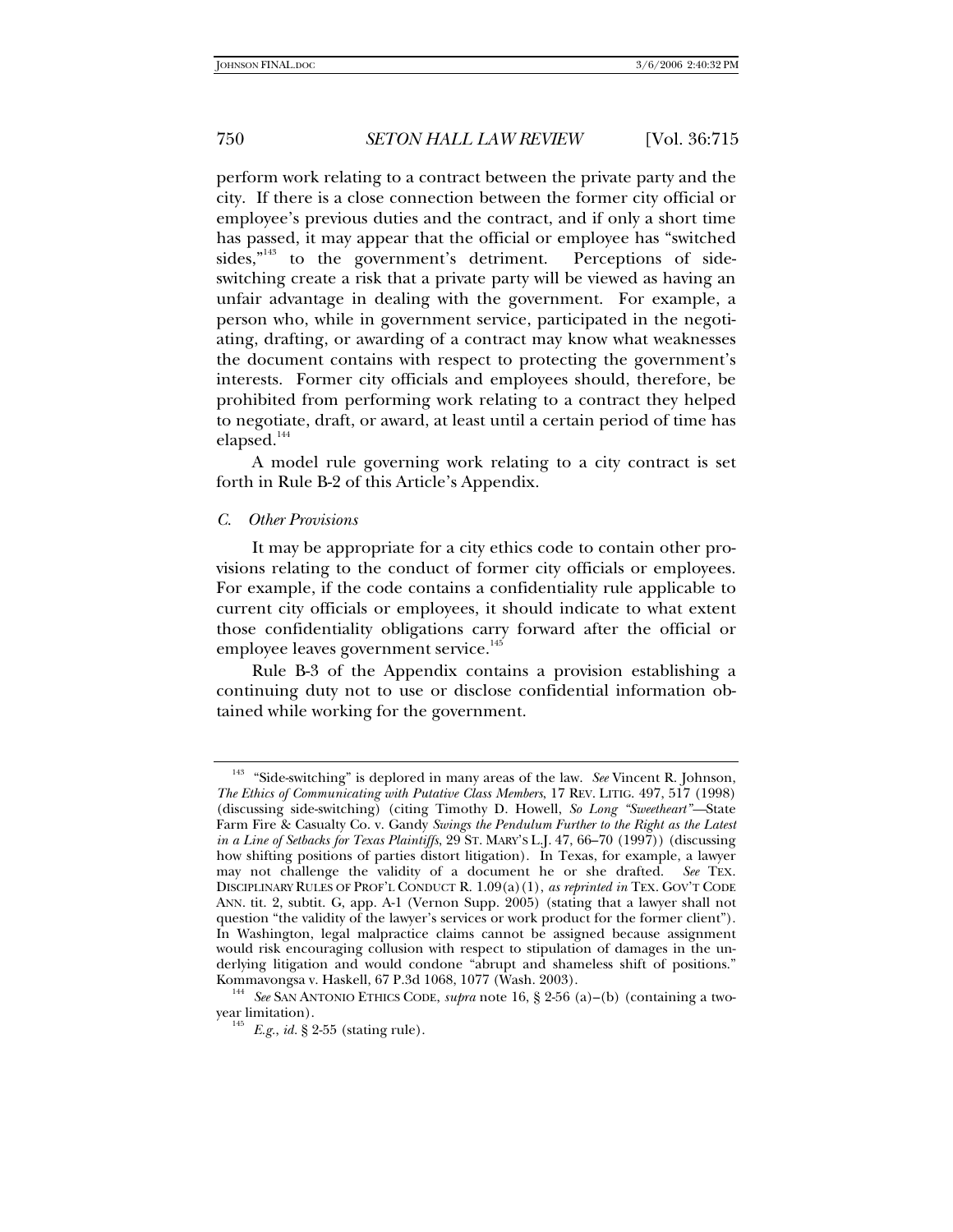#### IV. DISCLOSURE REQUIREMENTS

#### *A. Periodic Reporting by City Officials and Employees*

The enforcement of ethics rules applicable to current city officials and employees may be greatly aided by imposing an obligation on some subset of high-level city decision-makers to file (and, when necessary, update) annual reports containing information relating to the various provisions of those rules.<sup>146</sup> For example, reporting requirements mirroring provisions in the improper economic benefit rule<sup>147</sup> may require the filer to disclose: the names of closely related persons; other household members; outside employers; businesses in which the filer (or a closely related person) holds an economic interest; other affiliated businesses; and persons from whom the filer has received or sought an offer of employment or business opportunities. The requirement may also mandate the revelation of the filer's sources of outside income (above a threshold amount), the addresses of real property owned by the filer (or by a closely related person) in the city (or, perhaps, in the county or state), the names of any person or entity to whom the filer is indebted (above a threshold amount), the name of any person from whom the filer received a gift (above a threshold amount) and perhaps the gift's estimated fair market value, and information related to any gift received by the filer on behalf of the city. $148$ 

If the reported information is a public record available to the press and other interested parties, and if violation of the reporting rules are backed by appropriate sanctions, it is likely that accurate information will be disclosed. The reporting requirements' periodic

<sup>&</sup>lt;sup>146</sup> *Id.* § 2-74 (detailing contents of financial disclosure reports); Davies, Model Lo-cal Ethics Law, supra note 71, at 90–97 (discussing various disclosure requirements).

<sup>&</sup>lt;sup>147</sup> See supra Part II-A.<br><sup>148</sup> Although the improper economic benefit rule should be drafted so as to prohibit official action that is likely to affect the economic interests of clients, *see supra*  Part II-A, it is probably best not to require disclosure of the names of clients in an annual disclosure form. That requirement might be unduly burdensome because of the number of persons who qualify as clients and because of the difficulty (or at least tediousness) of distinguishing "clients" with whom one has a "highly personalized" relationship, *see* SAN ANTONIO ETHICS CODE, *supra* note 16, § 2-43(c)(2), from mere customers. In addition, it might be argued that outside professionals (such as attorneys) who serve as volunteer board members, and who owe their clients fiduciary duties of disclosure, would have a duty to inform their clients that their identity was being disclosed on a city document that would become a public record. *See generally* Vincent R. Johnson, *"Absolute and Perfect Candor" to Clients*, 34 ST. MARY'S L.J. 737 (2003) (discussing disclosure obligations of lawyers). In some instances, under applicable professional standards, the identity of the client might be confidential.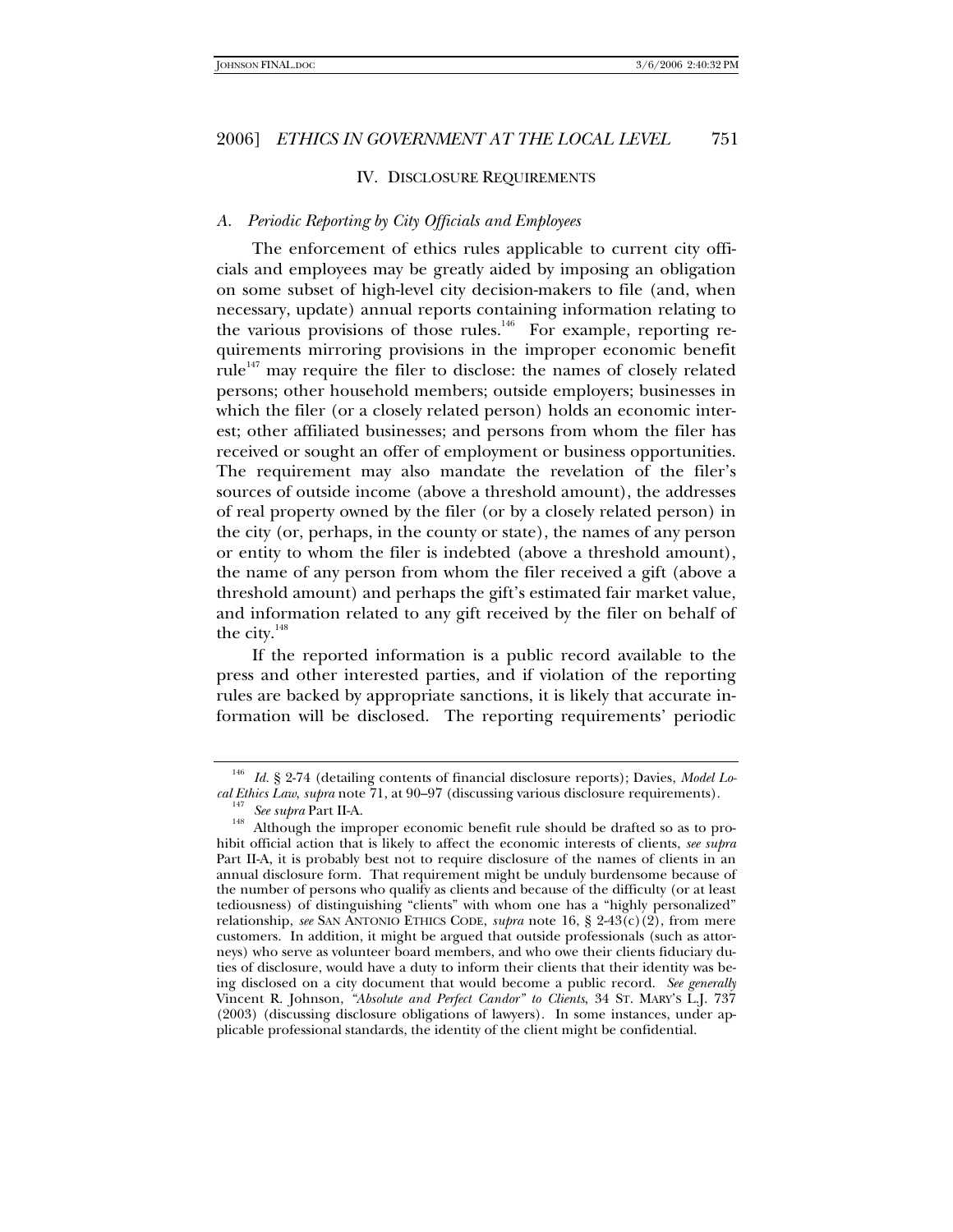nature will mean that, in many instances, the information will be reported at a time when there is no special reason to hide the information, since the annual deadline for filing the report may not be the moment when the filer is tempted to take official action that would result in economic benefit to a related person or entity. Furthermore, the obligation to report periodically in a public document information related to enforcement of the ethics rules will remind the filer of the obligations imposed by the rules.<sup>149</sup> That reminder may reduce the number of instances of inadvertent non-compliance with the code.<sup>150</sup> Annual disclosure also makes it easier for other parties to monitor whether ethics rules are being observed.<sup>151</sup> Compliance with the periodic reporting rule can itself be ensured by providing that a designated city office shall notify filers of the deadline, provide suitable reporting forms, and make appropriate reports of noncompliance.<sup>152</sup>

The burdens related to collecting and distributing reported information can be minimized by limiting the reporting obligation to city officials and employees who hold high-level positions, rather than imposing those obligations on all city officials and employees.<sup>153</sup> In addition, the burden on the individual filer can be reduced by allowing the filer to submit a short form report in a reporting period for which there have been few or no changes to previously requested information.<sup>154</sup> Care must be taken to ensure that filing requirements are not so burdensome or intrusive into private affairs as to discourage persons from entering public service.<sup>155</sup> Thus, for example, while it may make sense to require disclosure of offers of employment or business opportunities that were received or accepted during the prior reporting period, it might be unrealistic to require disclosure of

<sup>&</sup>lt;sup>149</sup> See Feerick et al., *supra* note 45, at 117 (suggesting that disclosure requirements prompt public officials to remove themselves from matters of self-interest).

<sup>&</sup>lt;sup>150</sup> Davies, *Myths*, *supra* note 11, at 178 ("[T]he vast majority of conduct that is unethical under the law results from employees' ignorance of what the law is.").

See Feerick et al., *supra* note 45, at 118 (discussing an instance where an annual disclosure requirement would have established whether a supervisor in fact was a partner of a consultant who was awarded a contract).

partner of a consultant who was awarded a contract). <sup>152</sup> *See* SAN ANTONIO ETHICS CODE, *supra* note 16, § 2-73(e) (imposing such duties on the City Clerk and indicating that a report of non-compliance shall be forwarded

to the Ethics Review Board for appropriate action).<br><sup>153</sup> E.g., *id.* § 2-73(a) (discussing persons required to file; the list includes candi-<br>dates for city council).

<sup>&</sup>lt;sup>154</sup> Id. § 2-75 (discussing short form annual report).<br><sup>155</sup> See Davies, *Myths, supra* note 11, at 185 ("In New York State almost 300 county volunteer board members resigned when lengthy financial disclosure became effective.").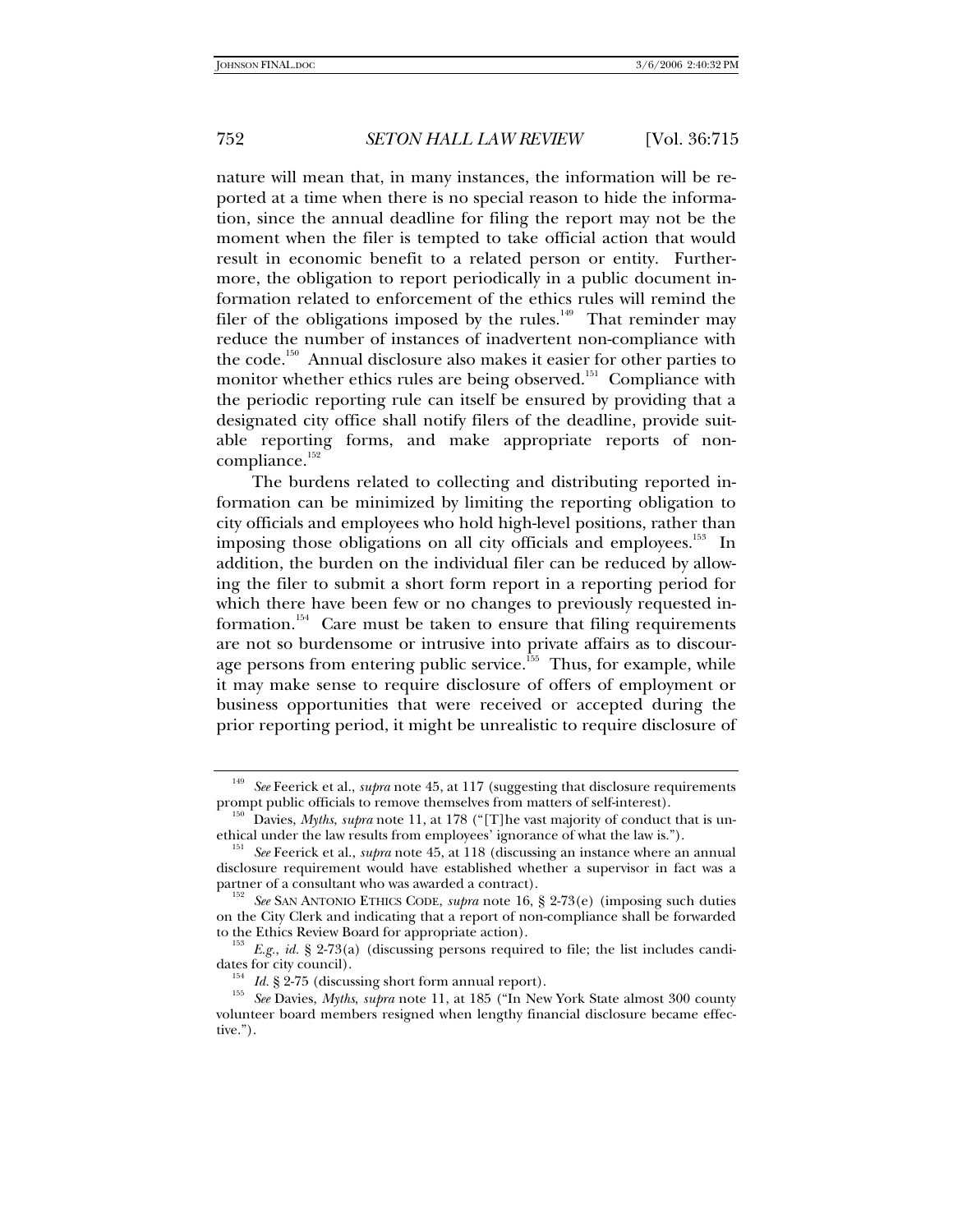instances in which the city official or employee solicited an offer of employment or a business opportunity.<sup>156</sup> Similarly, while it might be reasonable to require disclosure of the names of parents, children, siblings, or a spouse on an annual form, requiring disclosure of the name of every relative within the second degree of consanguinity or affinity might impose an unwarranted data assembly burden. Reasonable disclosure requirements do not significantly hamper the ability of government to attract qualified persons to public service.<sup>157</sup>

The effectiveness of periodic reporting requirements depends upon public and governmental scrutiny of the reported information. The information should be maintained in a systematic fashion and must be available to interested persons on a timely basis. Ideally, a web-based format should be used for collecting information from filers and allowing it to be accessed and searched by the public.<sup>158</sup>

#### *B. Disclosures by Persons Doing Business with the City*

Compliance with substantive ethical rules may also be facilitated by requiring persons doing business with the city to disclose relevant information. For example, a party seeking to be awarded a discretionary contract<sup>159</sup> may be obliged to provide to the city information about the identity of any individual or entity that would be a party to the contract<sup>160</sup> or any facts known by the bidder which make it reasonably likely that any particular member of a board or other city body would violate the improper-economic-benefit rule by participating in official action relating to the contract bid.<sup>161</sup> These obligations

<sup>156</sup> *Cf.* SAN ANTONIO ETHICS CODE, *supra* note 16, §§ 2-43(a)(9), 2-74(g) (requiring recusal from matters involving persons from whom the official or employee solicited employment during the prior year, but not revelation of that information on the annual financial disclosure report ). 157 Feerick et al., *supra* note 45, at 116 (discussing testimony indicating that New

York municipalities that required annual disclosure "found no . . . wide-scale loss of people interested in public service"); *id.* at 117 (concluding that "experience shows that there has been no deterrent effect on employees of local government" because of disclosure requirements in various states). <sup>158</sup> *Cf.* Davies, *Myths*, *supra* note 11, at 186 ("Electronic filing is . . . not merely the

wave of the future; it is the only future for annual disclosure."). However, identity theft is an increasing social problem, and there may be reasons not to store certain types of personal information on computers connected to the web. *See generally* Vincent R. Johnson, *Cybersecurity, Identity Theft, and the Limits of Tort Liability*, 57 S.C. L. REV. 255 (2005) (discussing identity theft).

<sup>159</sup> A "discretionary contract" is "any contract other than those which by law must be awarded on a low or high qualified bid basis. *See* SAN ANTONIO ETHICS CODE, *supra*  note 16, § 2-42(m).<br><sup>160</sup> *Id.* § 2-59 (requiring disclosure of parties, owners, and closely related persons).<br><sup>161</sup> *Id.* § 2-60 (requiring disclosure of association with city officials or employees).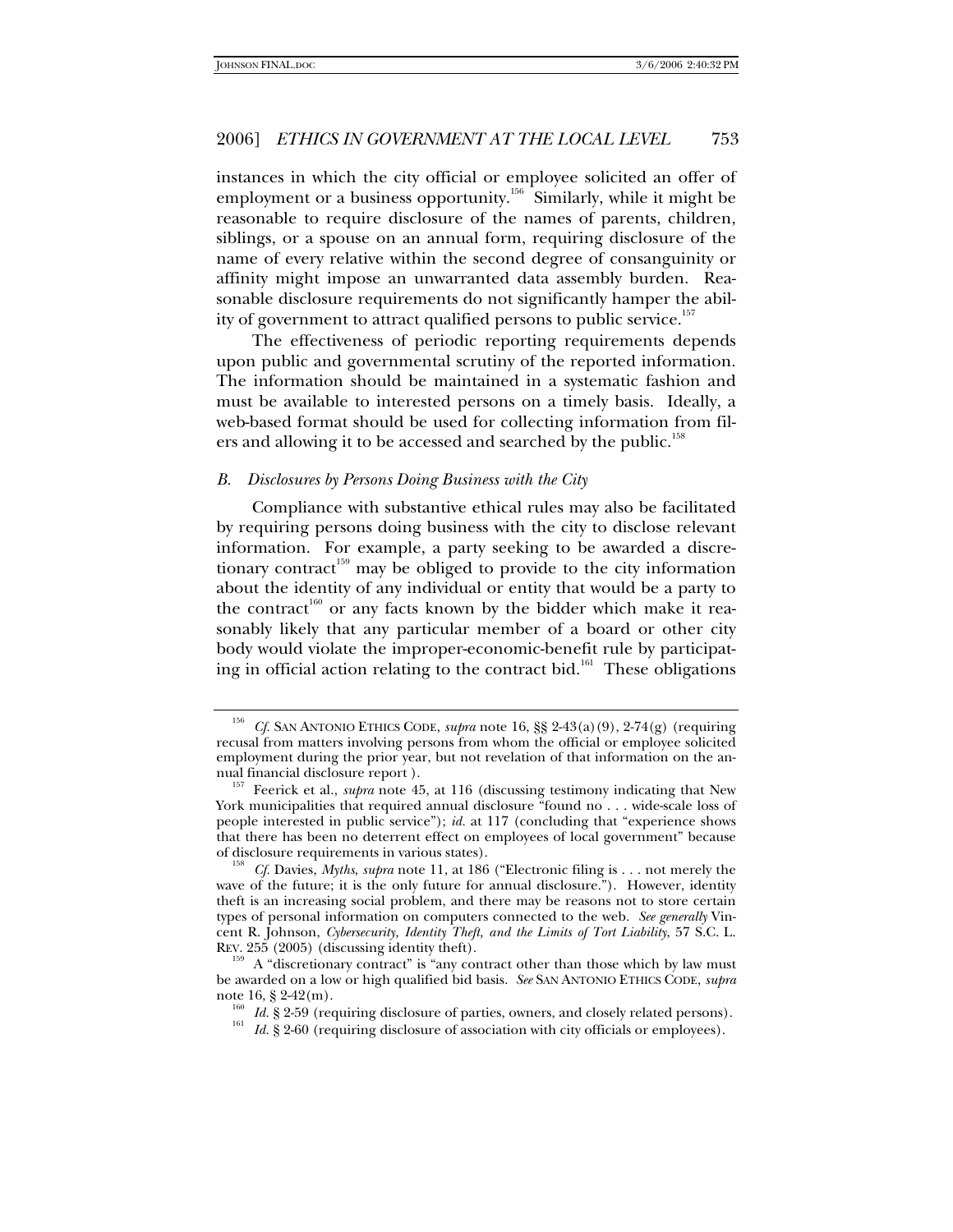can then be enforced through codified provisions stating that the violator may be barred from future contracting with the city (presumably for a period of years)<sup>162</sup> or that a contract awarded to a party who violated the disclosure obligations may be voided at the city's option.<sup>163</sup>

#### V. ENFORCEMENT

# *A. Review of Complaints*

An effective ethics code must provide an administrative mechanism for reviewing complaints of allegedly unethical conduct and determining whether a sanction should be imposed.<sup>164</sup> Some have also argued that "[e]thics laws for municipal officials must be enforced locally"165 because the "principles of home rule, the limits of the State budget, and the greater knowledge of local officials and citizens about their own needs mandate that the State intervene in the enforcement of ethics laws only when local enforcement fails."166

Enforcement procedures may take many forms. $167$  However, three considerations are critical. First, the accused must be given notice of the charges and a fair opportunity to respond. Second, the ultimate decision-maker must be insulated from political and other inappropriate pressures. Third, the process must operate with sufficient transparency that the public may be confident that the process is legitimate.

Due process concerns relating to notice and hearing<sup>168</sup> might be satisfied in any number of ways. Whether the accused should enjoy a right to representation by legal counsel, to direct confrontation of his

<sup>&</sup>lt;sup>162</sup> *Id.* § 2-87(f)(3) (discussing disqualification from contracting).<br><sup>163</sup> *Id.* § 2-87(f)(4) (discussing voiding or ratification of a contract).<br><sup>164</sup> Davies, *Conflicts*, *supra* note 48, at 1343–44 ("A municipality exercise its home rule powers to establish an independent ethics board with members having fixed terms and the power and duty to investigate violations of the local code of ethics, hold hearings, impose civil fines, issue advisory opinions, give advice on the code, and supervise proper ethics training for all officers and employees of

the municipality.").<br><sup>165</sup> State of N.Y., Temp. State Comm'n on Local Gov't Ethics, *Final Report*, 21<br>FORDHAM URB. L.J. 1, 7 (1993).

<sup>&</sup>lt;sup>166</sup> Id.<br><sup>167</sup> See generally SAN ANTONIO ETHICS CODE, *supra* note 16, §§ 2-80 to -91 (discussing the city's ethics review board); Davies, *Model Local Ethics Law*, *supra* note 71, at 106–21

<sup>&</sup>lt;sup>168</sup> See Wisconsin v. Constantineau, 400 U.S. 433, 437 (1971) ("Where a person's good name, reputation, honor, or integrity is at stake because of what the government is doing to him, notice and an opportunity to be heard are essential.").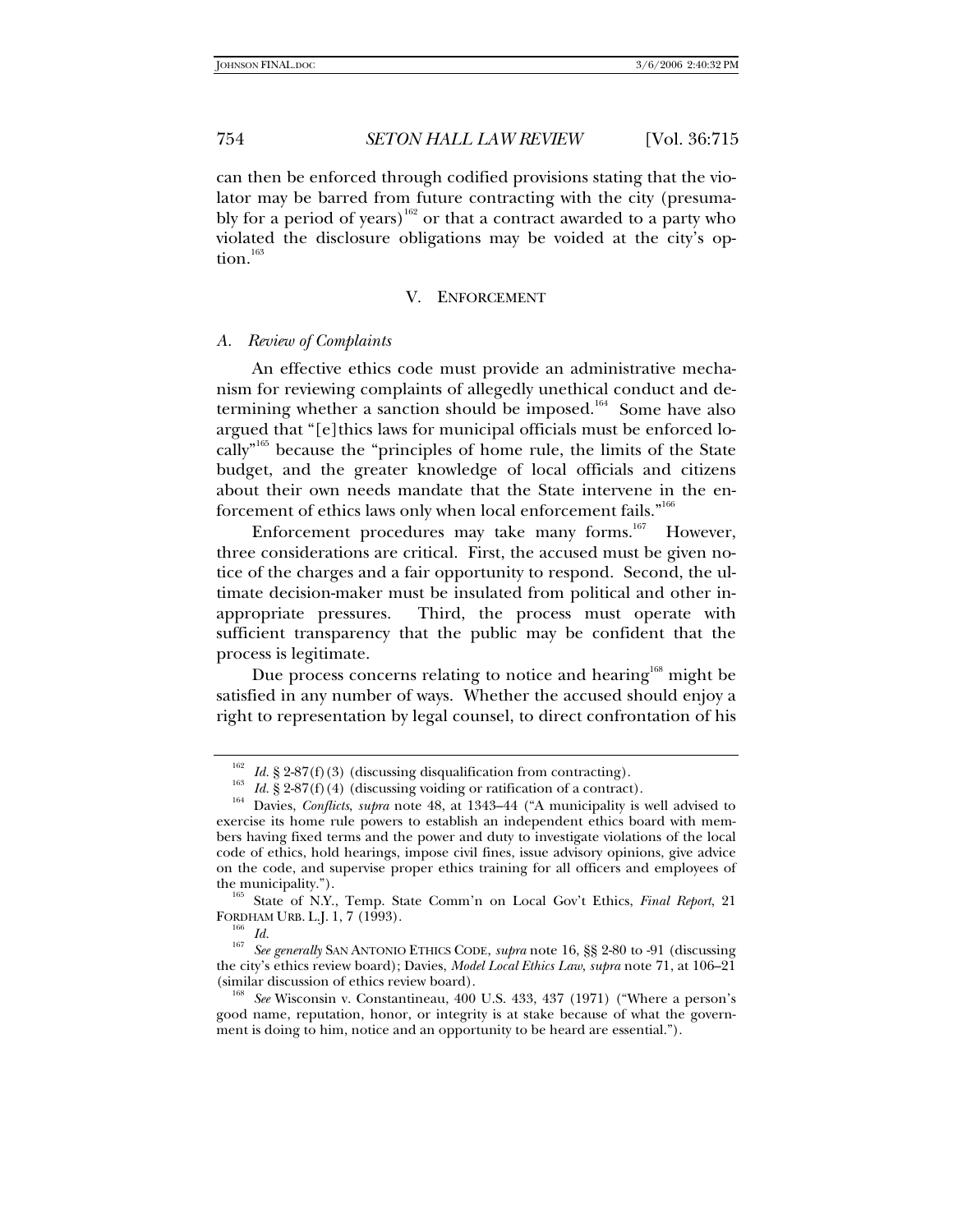or her accuser, or to cross-examination of witnesses are matters as to which reasonable minds may differ. City governments typically operate on tight budgets, and the resources available for the review of ethics complaints may be scarce.<sup>169</sup> Moreover, to the extent that the process depends upon the assistance of citizen-volunteers to staff what might be called an ethics review board, it is imperative to remember that the time they can devote to such matters may be limited, even though the matters are highly important to the city. In designing the procedures relating to the conduct of hearings, there may be good reason to favor a streamlined European inquisitorial form of proceeding over the more elaborate, and potentially more time consuming and expensive, American model of adversarial justice.<sup>170</sup> By the same token, it may be more efficient to allow a large ethics review board to operate in panels of three or five board members, $171$  rather than in an en banc format in which every member of the board participates in the hearing and disposition of every case. In some situations, the use of joint or regional review boards may be appropriate.<sup>172</sup> In many respects, making an enforcement process efficient means that it must be "inexpensive and flexible."<sup>173</sup>

Charges of ethical wrongdoing by city officials or employees obviously take place in a highly political context. Politics, however, is not conducive to the fair and impartial resolution of ethics complaints. It is therefore of the highest importance to vest final<sup>174</sup> decision-making authority in persons who are insulated from political

<sup>169</sup> *But see* Davies, *Conflicts*, *supra* note 48, at 1344 ( "[A] comprehensive ethics compliance program need not cost much, and the advantages of protecting public servants against unjustified attacks and in increasing public confidence in the integrity of municipal government can be substantial.").

<sup>&</sup>lt;sup>70</sup> For a comparison of the inquisitorial and adversarial models, see *McNeil v. Wisconsin*, 501 U.S. 171, 181 n.2 (1991) ("What makes a system adversarial rather than inquisitorial is not the presence of counsel . . . but rather, the presence of a judge who does not (as the inquisitor does) conduct the factual and legal investigation himself, but instead decides on the basis of facts and arguments pro and con adduced by the parties.").

<sup>&</sup>lt;sup>171</sup> See SAN ANTONIO ETHICS CODE, *supra* note 16, § 2-85 (providing for ethics pan-<br>els).

State of N.Y., Temp. State Comm'n on Local Gov't Ethics, *supra* note 165, at 8 (suggesting also that in some cases it may be appropriate to cast the administrative

burden on the state).<br><sup>173</sup> *Id.* at 8.<br><sup>174</sup> Although for purposes of the city's involvement the decision may be "final," the person found to have violated the code may have a right to judicial review of the decision. Davies, *Model Local Ethics Law*, *supra* note 71, at 119 (containing a "model" provision indicating that "[a]ny person aggrieved by a decision of the Ethics Board may seek judicial review and relief pursuant to Article 78 of the Civil Practice Law and Rules of the State of New York").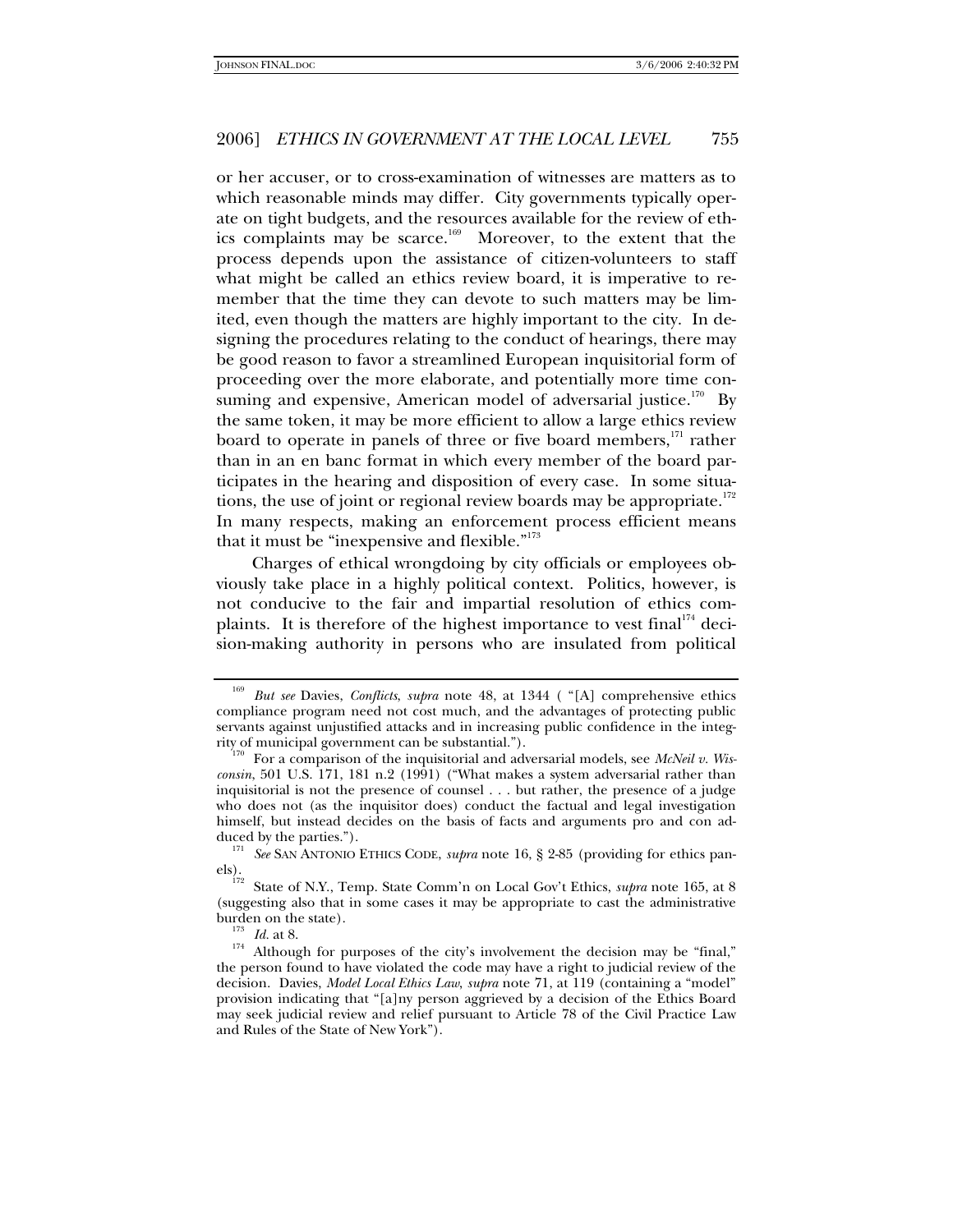pressures to as great an extent as possible.175 Ideally, the ethics review board should be composed of persons who are chosen for membership based on their intelligence, integrity, and independence, and who are then immune from retribution for the decisions they make.<sup>176</sup> It is preferable that these persons be "outsiders"—persons who do not otherwise hold city positions,177 who have no substantial ties to city officials,178 and who are not engaged in business transactions with the city. As James Madison wrote:

 The aim of every political constitution is, or ought to be, first to obtain for rulers men who possess most wisdom to discern, and most virtue to pursue, the common good of the society; and in the next place, to take the most effectual precautions for keeping them virtuous whilst they continue to hold their public trust.

Once appointed to the ethics review board, members should not be subject to removal from office except upon a clear showing of "good cause."180 To ensure that decisions are based upon a fair presentation of the evidence, ex parte communications with the board must be

<sup>175</sup> *See* Huddleston & Sands, *supra* note 44, at 143 (arguing that "[c]odes backed by independent boards . . . are more likely to win respect."); Bob Warner et al., *Our 10 Ways to Reform Government: Hit Politicians Where it Matters . . . in Their War Chests*, PHILA. DAILY NEWS, Dec. 2, 2004, at 4, *available at* 2004 WLNR 19174837 (discussing weak enforcement of ethics rules in Philadelphia and the need for an independent

<sup>&</sup>lt;sup>176</sup> Under American law, government officials and employees are generally immune from liability for discretionary acts within the scope of their employment. This is particularly true of government actors who perform judicial or quasi-judicial functions. *See generally* VINCENT R. JOHNSON & ALAN GUNN, STUDIES IN AMERICAN TORT LAW 849–52 (3d ed. 2005) (discussing the immunity of federal and state officials and em-

SAN ANTONIO ETHICS CODE, *supra* note 16, § 2-81(d) ("No member of the Board shall be: (1) a salaried city official or employee; (2) an elected public official; (3) a candidate for elected public office; (4) an officer of a political party; ... [or] (9) a lobbyist required to register under . . . this ethics code."); Davies, *Model Local Ethics Law*, *supra* note 71, at 108 (proposing a model rule restricting municipal officials from serving on ethics board in order "to ensure that the board is as free as possible from pressure from other officials—co-workers and superiors alike" and stating that "[t]he restriction on the political make-up of the board aims to strengthen both the

*See* Feerick et al., *supra* note 45, at 118 (noting "the need for municipal ethics boards to function independently of local government . . . .").<br><sup>179</sup> THE FEDERALIST NO. 57, at 350 (James Madison) (Clinton Rossiter ed., 1961).<br><sup>180</sup> E.g., SAN ANTONIO ETHICS CODE, *supra* note 16, § 2-81(e) ("Members o

ics Review Board may be removed from office for cause by a majority of the City Council only after a public hearing at which the member was provided with the opportunity to be heard. Grounds for removal include: . . . substantial neglect of duty; gross misconduct in office; inability to discharge the powers or duties of office; or violation of any provision in this code of ethics  $\dots$ .").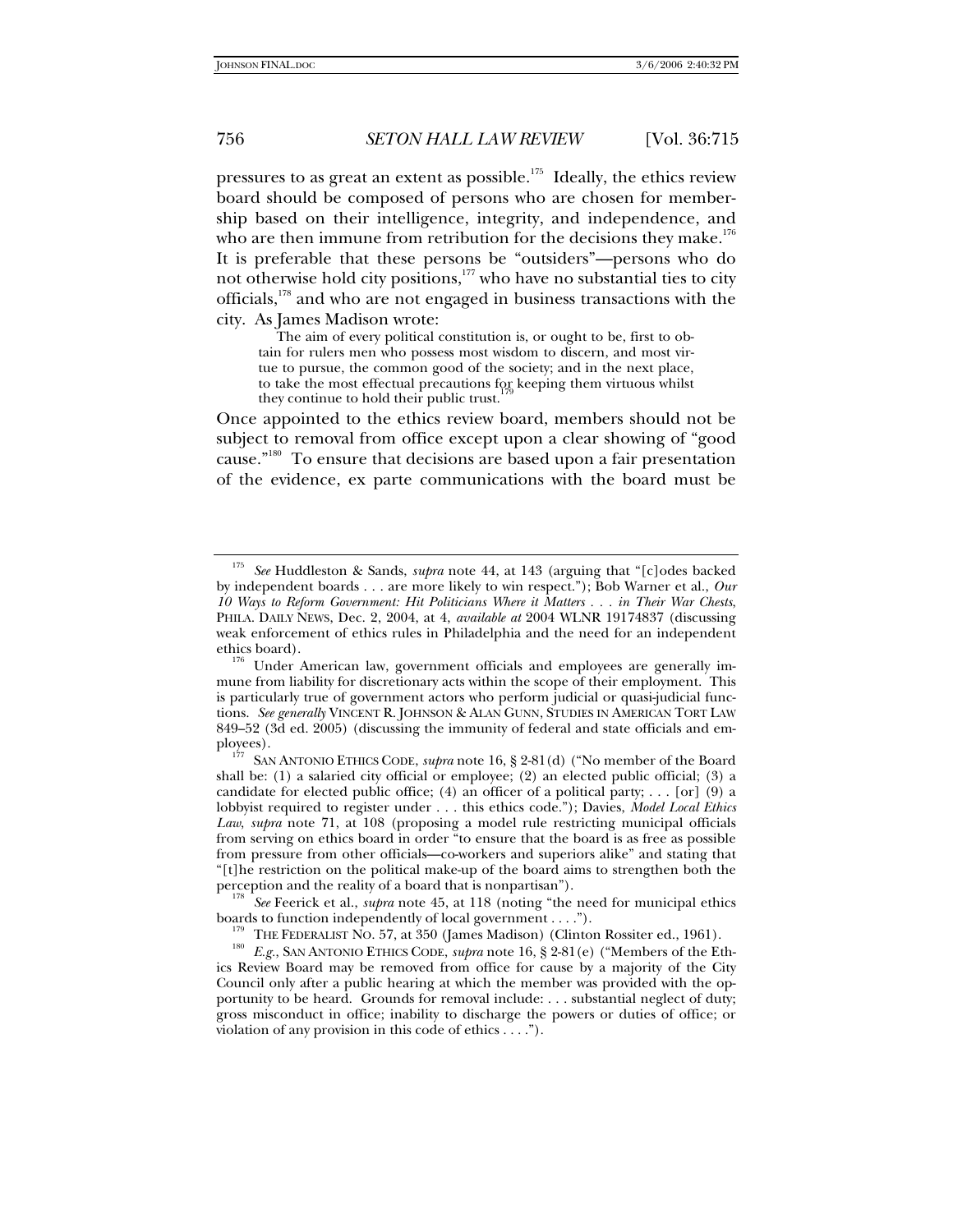prohibited.<sup>181</sup> Of course, members of the ethics review board should be required to recuse themselves from participation in any case in which their impartiality might reasonably be questioned.<sup>182</sup> If an attorney from the city's staff normally serves in a prosecutorial role in presenting complaints to the ethics review board, special independent outside counsel should be appointed to substitute as the prosecutor in difficult cases, such as where a complaint is filed against the mayor, a city council member, or a department head.<sup>183</sup>

The ethics review board should have jurisdiction<sup>184</sup> over all alleged violations of the ethics code and the power to impose sanctions.185 "Historically, ethics boards possessing only the authority to

<sup>182</sup> See SAN ANTONIO ETHICS CODE, *supra* note 16, § 2-81(g) (stating the general recusal rule). In San Antonio, the ethics review board consists of eleven members. The mayor and ten members of the city council nominate one member each, who then must be confirmed by a majority vote of the city council. *Id.* § 2-81(b). A member of the ethics review board is automatically disqualified from participating in any case that involves charges against the member of city council who nominated him or

Id. § 2-85(d) ("It is a violation of this code: (1) for the complainant, the respondent, or any person acting on their behalf to engage or attempt to engage, directly or indirectly, in *ex parte* communication about the subject matter of a complaint with a member of the Ethics Panel, any other member of the Ethics Review Board, or any known witness to the complaint; or (2) for a member of an Ethics Panel or any other member of the Ethics Review Board to: (A) knowingly entertain an *ex parte* communication prohibited by Subsection (1) of this rule; or (B) communicate directly or indirectly with any person, other than a member of the Ethics Review Board, its staff, or the Ethics Compliance Officer, about any issue of fact or law relating to the complaint."). For similar reasons, American law prohibits *ex parte* communications with judges. *See* Johnson, *Ethical Foundations*, *supra* note 40, at 1016 ("It is difficult to overstate the importance of the rules against ex parte communication. The rules help to ensure that a judge's decision is based on nothing other than law and evidence. Without such provisions, it would be impossible for parties to effectively address the factual assertions and legal arguments placed before judges. Moreover, public confidence in the judicial process would be undermined because the citizenry would be deprived of the information that emerges from an open and transparent litigation process. Indeed, the public would not even know the identity of the persons who are making arguments that may prove critical in the resolution of

her. *Id.* at § 2-81(g)(2).<br><sup>183</sup> *Id.* § 2-84(b) (discussing outside independent counsel).<br><sup>184</sup> An ethics review board should not be deprived of jurisdiction to review a complaint relating to a city official or employee merely because the accused individual leaves office. *See* Editorial, *Giving Ethics the Slip*, N.Y. TIMES, Mar. 6, 2005, § 14LI, at 13, *available at* 2005 WLNR 3426518 (condemning a New York law which deprived the state ethics commission of jurisdiction when an employee leaves the payroll as an "extraordinary grant of immunity" equivalent to "racing the cops to the county

line"). <sup>185</sup> *See Putting Yonkers on the Level*, *supra* note 47, at 13 (praising a "serious" reform effort to "[o]verhaul the city's ethics code and replace its Board of Ethics with a new body with sharp teeth and a broad mission to investigate complaints, conduct its own inquiries and punish those who break the rules").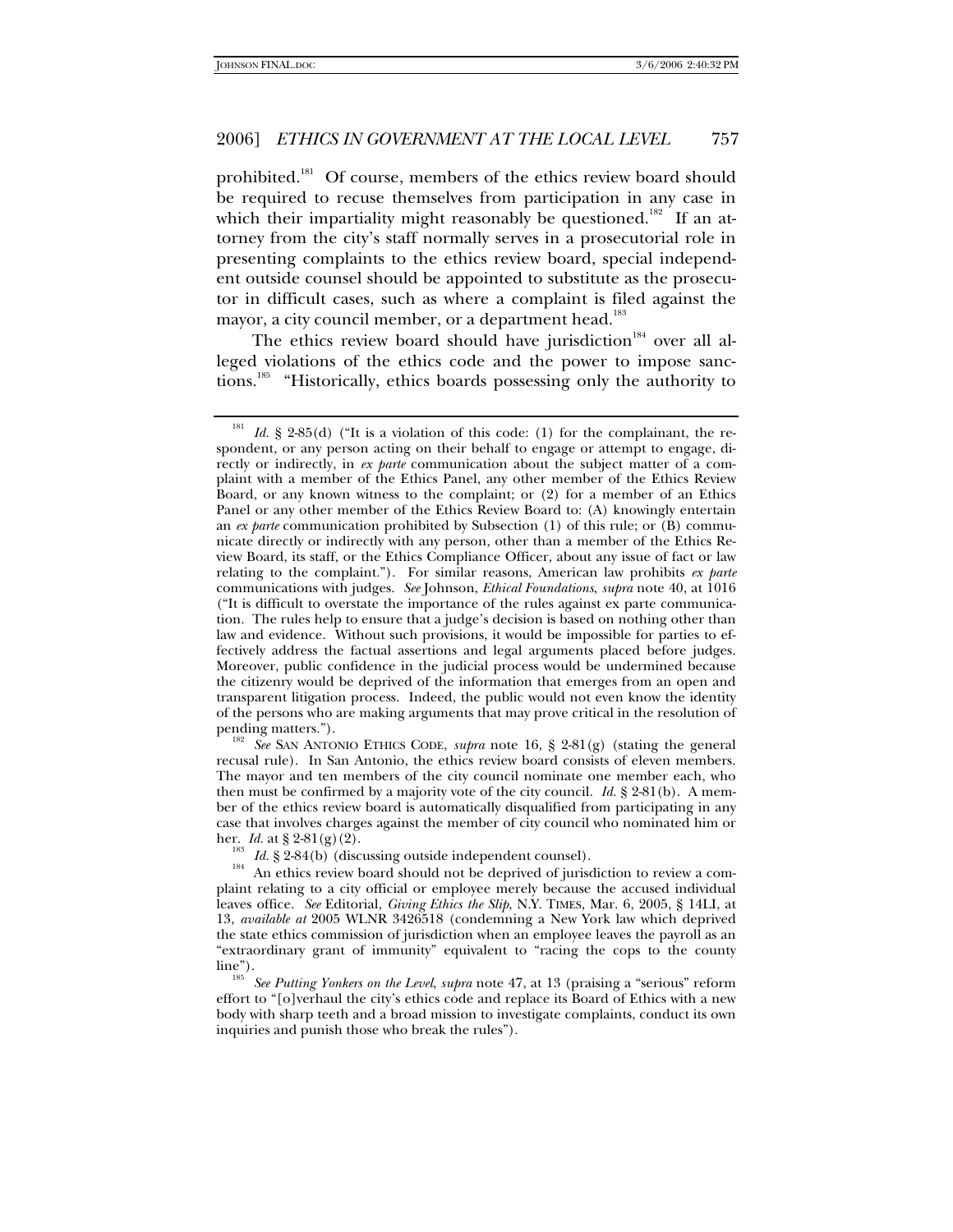issue advisory opinions have accomplished little."<sup>186</sup> Making ethics rules, but not enforcing them, breeds public cynicism<sup>187</sup> and destroys confidence in government.<sup>188</sup>

In reviewing charges of misconduct, the board must operate with sufficient transparency that the public is assured that complaints are being taken seriously and that, when necessary, appropriate sanctions are being imposed. This does not mean that every aspect of the process must be open to public scrutiny.189 Even if the ethics code contains penalties for initiating frivolous charges, $190$  it is likely that some complaints will be determined as baseless. The early dissemination of public information about such complaints may attract more attention in the press than will be given to the ultimate vindication of the accused. To prevent unnecessary harm to the reputation of innocent city officials or employees that may result from dissemination of information relating to charges that ultimately prove meritless,<sup>191</sup> a city may wish to provide that the process's initial stages be conducted in a confidential manner.<sup>192</sup> Confidentiality might extend either to the point where there is an initial determination by the board that the complaint plausibly has merit or perhaps to the point where there is a determination as to whether a violation has occurred. Of course, once a final determination has been made regarding a com-

<sup>&</sup>lt;sup>186</sup> Davies, *Conflicts*, *supra* note 48, at 1341–42.<br><sup>187</sup> See Huddleston & Sands, *supra* note 44, at 143 (noting that cynicism flows from "codes that are clearly unenforceable, either because the standards are stated so vaguely or because no enforcement mechanism . . . is in place"). <sup>188</sup> *See* Vincent R. Johnson, Editorial, *Current City Ethics Code Lacks Enforcement*, SAN

ANTONIO EXPRESS-NEWS, Mar. 6, 1998, at 5 ("[C]ynicism about whether ethics rules are enforced destroys confidence in government."). Nevertheless, some authorities have suggested that ethics review boards should have the authority to grant waivers of some types of ethics rules, such as recusal requirements. *See* Feerick et al., *supra* note 45, at 155–56. <sup>189</sup> *See* THOMPSON, *supra* note 18, at 140 ("Democratic accountability does not re-

quire unconditional publicity in the conduct of democratic government. Secrecy of various kinds is sometimes justified and even desirable in a democracy. But it is justified only under carefully specified conditions, which ensure that the secrecy itself is

See SAN ANTONIO ETHICS CODE, *supra* note 16, § 2-83(d) (providing sanctions for frivolous complaints). <sup>191</sup> *Cf.* Gertz v. Robert Welch, Inc., 418 U.S. 323, 341 (1974) (quoting Rosenblatt

v. Baer, 383 U.S. 75, 92 (1966) (Stewart, J., concurring) ("[T]he individual's right to the protection of his own good name 'reflects no more than our basic concept of the essential dignity and worth of every human being—a concept at the root of any de-

<sup>&</sup>lt;sup>192</sup> See SAN ANTONIO ETHICS CODE, *supra* note 16, § 2-83(e) ("No city official or employee shall reveal information relating to the filing or processing of a complaint except as required for the performance of official duties.").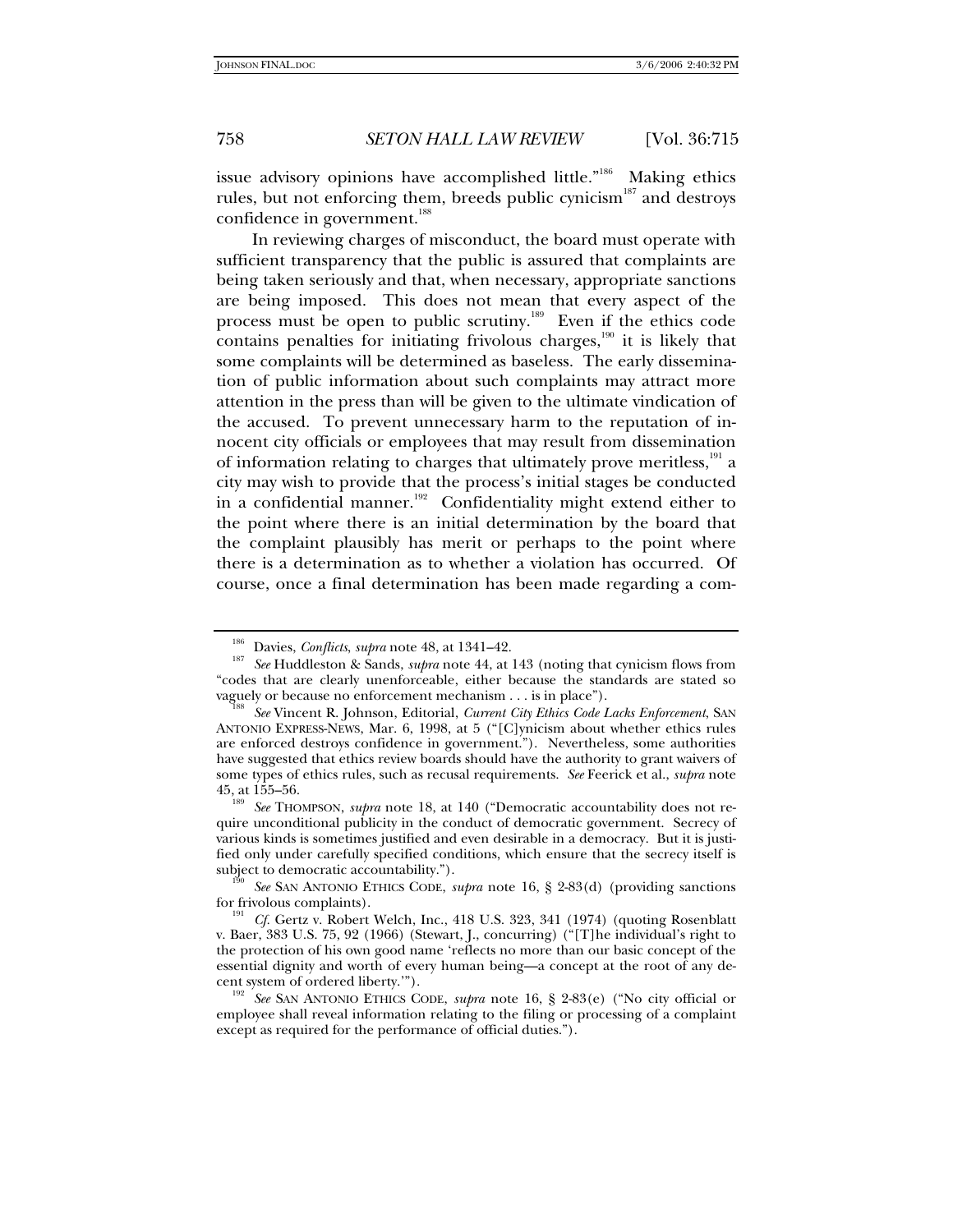plaint's validity, news of that finding should be made available to the public, along with sufficient information for the public to understand the nature of the charges and the basis for the decision.<sup>193</sup>

### *B. Imposition of Sanctions*

An ethics code will be effective only if violations are penalized by the imposition of appropriate sanctions. However, if ethics regulations are adopted at the city level (rather than, for example, imposed on the city by the state),<sup>194</sup> the nature of the sanctions that may be levied will be a function of the limited (i.e., less than sovereign) powers of the city government. There are restrictions on the power of a city to declare that conduct constitutes a crime or gives rise to a civil action for damages. In appropriate cases, however, an ethics code may provide that if it appears that some other criminal law has been violated, the ethics review board will refer the matter for possible prosecution.<sup>195</sup>

The range of sanctions should be clearly stated in the code. Enforcement mechanisms<sup>196</sup> may include: disciplinary action;<sup>197</sup> liability for damages or injunctive relief;<sup>198</sup> civil fines;<sup>199</sup> prosecution for per-

See id. § 2-87(a)–(b) (providing that the ethics review board shall issue an opinion stating its findings and forward a copy of the opinion to the city clerk who shall make the opinion available to the public as authorized by law).<br><sup>194</sup> The New Jersey Local Government Ethics Law, for example, imposes certain

obligations on municipal officers and employees. *See* N.J. STAT. ANN. § 40A:9-22.1–.22 (West 1993); *see also* TEX. LOC. GOV'T CODE ANN. § 171.004 (Vernon's 1999) (providing that, with limitations, "[i]f a local public official has a substantial interest in a business entity or in real property, the official shall file, before a vote or decision on any matter involving the business entity or the real property, an affidavit stating the nature and extent of the interest and shall abstain from further participation . . . ."). *Cf.* Davies, *Conflicts*, *supra* note 48, at 1321 (discussing a New York state statute regulating the "conflicts of interest for municipal officers and employees"). States sometimes mandate that local governmental entities promulgate a code of ethics. *See id.* at 1339 (discussing the requirement under New York law). *See also* Michael A. Lawrence, *The Proposed Michigan Government Ethics Act of 1999: Providing Guidance to Michigan Public Officials and Employees*, 76 U. DET. MERCY L. REV. 411, 451 (1999) (discussing a proposed state conflict of interest law that would offer cities an opt-out option); Markowitz, *supra* note 48, at 582 (discussing ethical standards for Vermont municipal officials found both in the federal and state constitutions and in Vermont statutory

law and case law). <sup>195</sup> *See* SAN ANTONIO ETHICS CODE, *supra* note 16, § 2-87(g) (discussing referral for prosecution). <sup>196</sup> *See generally* Davies, *Model Local Ethics Law*, *supra* note 71, at 98–99 (discussing

penalties in the nature of disciplinary action, civil fine, damages, civil forfeiture, and misdemeanor).<br><sup>197</sup> See SAN ANTONIO ETHICS CODE, *supra* note 16, § 2-87(f)(1) (discussing discipli-

nary action).<br><sup>198</sup> See id. § 2-87(f)(2) (discussing damages and injunctive relief).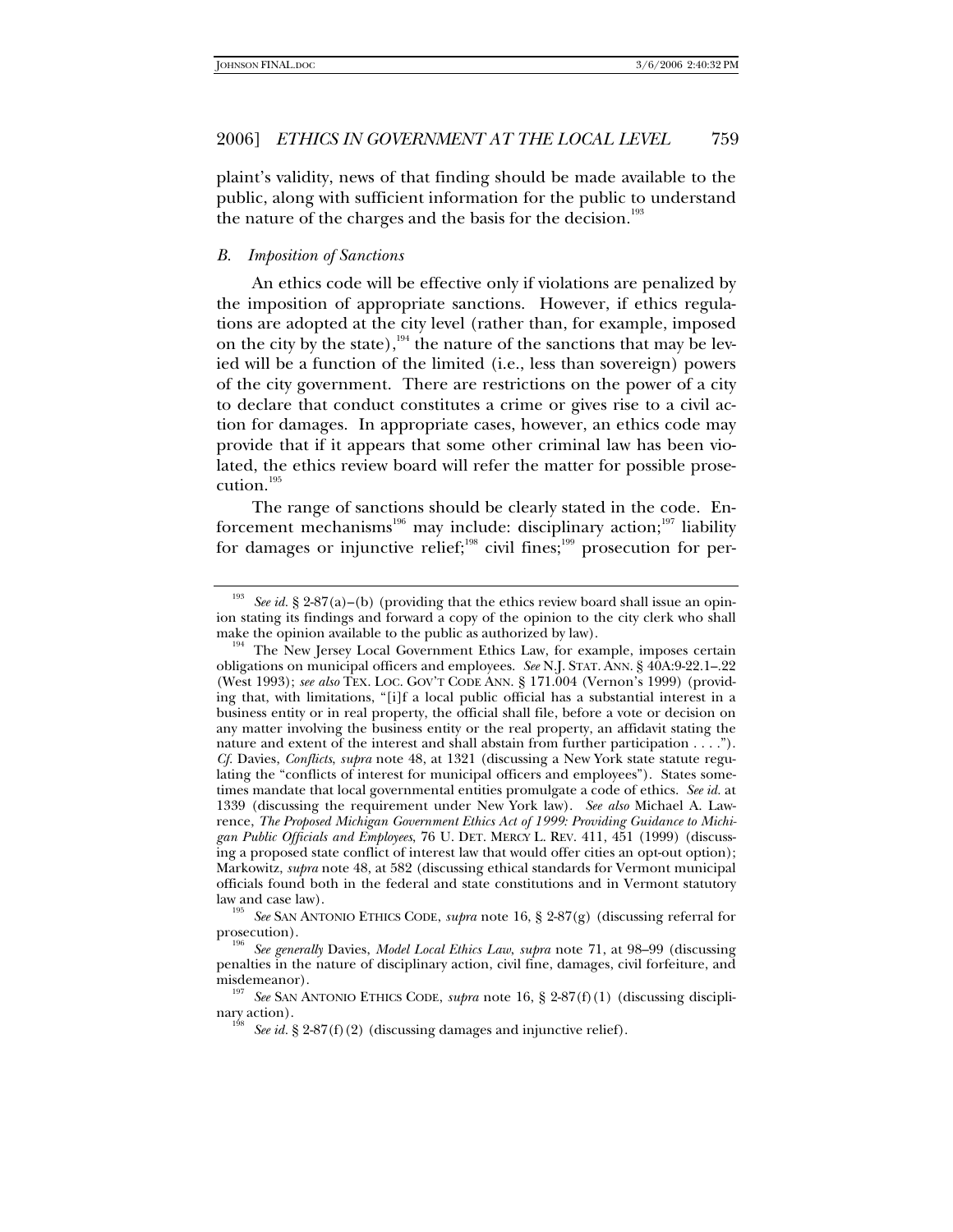jury<sup>200</sup> or other crimes;<sup>201</sup> voiding of a contract;<sup>202</sup> disqualification from future contracting with the city;<sup>203</sup> and forfeiture of improper financial benefits.<sup>204</sup> The availability of non-criminal sanctions may be important, for imposition of criminal penalties may, in some cases, be thought too "time-consuming and often overly harsh."<sup>205</sup>

If the violator is a current city employee who is subject to personnel rules and procedures, the code may provide that the ethics violation may be punished in accordance with those provisions.<sup>206</sup> In the case of other city officials and employees, disciplinary action may take the form of public or private notification, warning or reprimand, suspension of duties, or removal from office or employment by the appointing authority. $207$ 

In the United States, cities do not have the power to say that a party who has been harmed by an ethics violation may sue for damages or injunctive relief.<sup>208</sup> However, a city may set the stage for an American court, exercising its inherent common-law powers, to entertain such a lawsuit. A court may determine that a legislative enactment, which does not expressly discuss civil liability, and which provides only for criminal liability, constitutes the standard of care for a civil cause of action.<sup>209</sup> In determining whether the law is well

times the value of any financial benefit received as a result of unethical conduct). 205 Feerick, *Historical Overview*, *supra* note 41, at 5 (discussing ethics in government

at the federal level). <sup>206</sup> *See* SAN ANTONIO ETHICS CODE, *supra* note 16, § 2-87(f)–(g) (discussing discipli-

nary action).<br><sup>207</sup> See *id.* § 2-87(f)(1) (discussing types of disciplinary sanctions).<br><sup>208</sup> See JOHNSON & GUNN, *supra* note 176, at 846 ("While municipalities (like other

political subdivisions of states) exercise some government functions, they are not "sovereigns"—they cannot, for example, adopt rules of tort liability . . . .") (citing Mich. Coalition for Responsible Gun Owners v. City of Ferndale, 662 N.W.2d 864, 872 (Mich. Ct. App. 2003) (holding that a city could not enact and enforce ordinances that made local public buildings gun-free zones); Davies, *Model Local Ethics Law*, *supra* note 71, at 100 ("A municipality may not by local law create a new cause of action."). <sup>209</sup> *See* Hoosier v. Lander, 17 Cal. Rptr. 2d 518, 521 (Ct. App. 1993) (holding that

violation of gun-control laws supported a civil cause of action against a gun dealer); *see also* Zeni v. Anderson, 243 N.W.2d 270, 276 (Mich. 1976) ("In a growing number of states, the rule concerning the proper role of a penal statute in a civil action for damages is that violation of the statute which has been found to apply to a particular set of facts establishes . . . a prima facie case of negligence . . . .").

<sup>&</sup>lt;sup>199</sup> See id. § 2-87(f)(5) (discussing civil fines).<br><sup>200</sup> See id. § 2-87(g) (discussing perjury).<br><sup>201</sup> See id. (discussing criminal prosecution).<br><sup>202</sup> See id. § 2-87(f)(4) (discussing voiding of a contract).<br><sup>203</sup> See from contracting). <sup>204</sup> *See* Feerick et al., *supra* note 45, at 120 (proposing civil forfeiture up to three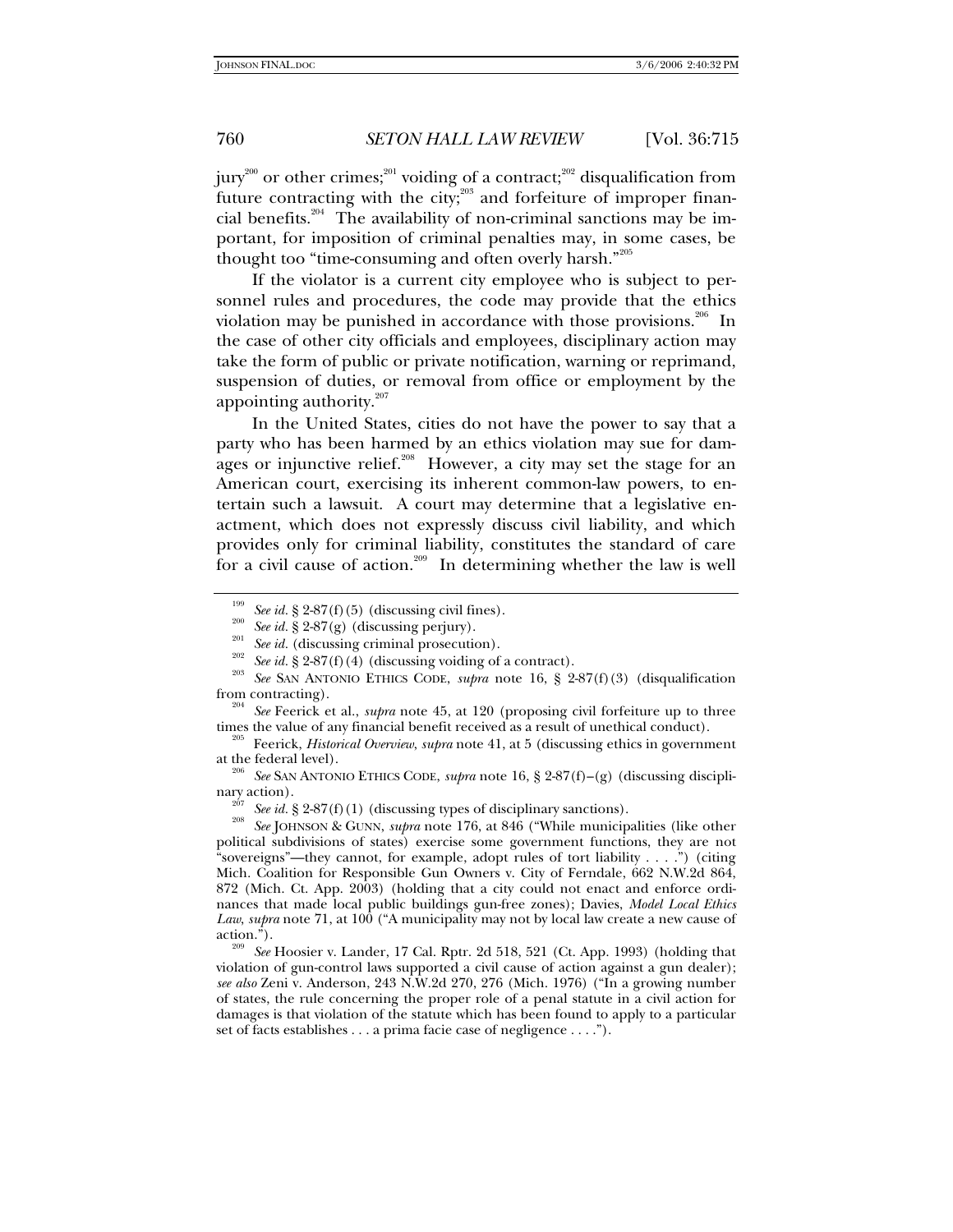suited to that purpose, the court typically asks whether the statute was intended to protect the class of persons of which the plaintiff was a member from the type of harm that occurred.<sup>210</sup> If the court answers both of those questions in the affirmative and finds no other obstacles,<sup>211</sup> such as legislative obsolescence or vagueness,<sup>212</sup> the court may elect to embrace the standard as a basis for civil liability. If an ethics code expressly states that it was intended to protect the city and members of the public from economic losses caused by noncompliance, $^{213}$  there is a clear invitation for a court to recognize a cause of action for damages.

A city may have the power to impose civil fines only in a low monetary amount. However, in some contexts, it may be possible for a city to circumvent that type of limitation. In the case of a violation of reporting provisions, a code may specify that each day of non-

For example, if a party who is awarded a city contract violated the ethics rules during the bidding process, such that the contract is then voided, the city and other bidders should be able to recover the costs they incur incidental to a second bidding process.

<sup>&</sup>lt;sup>210</sup> Cf. RESTATEMENT (THIRD) OF TORTS: LIAB. PHYSICAL HARM § 14 (Proposed Final Draft No. 1, 2005) ("An actor is negligent if, without excuse, the actor violates a statute that is designed to protect against the type of accident the actor's conduct causes, and if the accident victim is within the class of persons the statute is designed to pro-

tect.").<br><sup>211</sup> A court should not adopt a statute as setting the standard of care for a civil cause of action if the legislature intended that the specified penalty be the exclusive sanction for an infraction, or if there is other evidence that the legislature intended to bar use of the statutory standard in tort cases. *Cf. Hoosier*, 17 Cal. Rptr. 2d at 521 (rejecting an argument that state and federal gun-control laws are intended only to impose criminal penalties). 212  $\frac{212}{212}$  A court may refuse to embrace a vague statute as setting the standard of care.

*See* Hosein v. Checker Taxi Co., Inc., 419 N.E.2d 568 (Ill. App. Ct. 1981) (involving a statute requiring bulletproof shields in taxicabs which had been declared unconstitutionally vague in a prior criminal action); Perry v. S.N., 973 S.W.2d 301, 304 (Tex. 1998) (holding that a child abuse reporting statute, which imposed a reporting requirement on any person having "cause to believe" that a child was being abused, was not an appropriate standard, in part because the statutory standard was not clearly defined); La.-Pac. Corp. v. Knighten, 976 S.W.2d 674 (Tex. 1998) (involving an "assured clear distance" statute that required the driver of a vehicle following another vehicle to exercise "due regard" for the relative speed of the vehicles). <sup>213</sup> *See, e.g.*, SAN ANTONIO ETHICS CODE, *supra* note 16, § 2-87(f)(2). Section

 $2-87(f)(2)$  states that:

This code of ethics has been enacted . . . to protect the City and any other person from any losses or increased costs incurred by the City or other person as a result of the violation of these provisions. It is the intent of the City that this ethics code can and should be recognized by a court as a proper basis for a civil cause of action for damages or injunctive relief based upon a violation of its provisions, and that such forms of redress should be available in addition to any other penalty or remedy contained in this code of ethics . . . or any other law.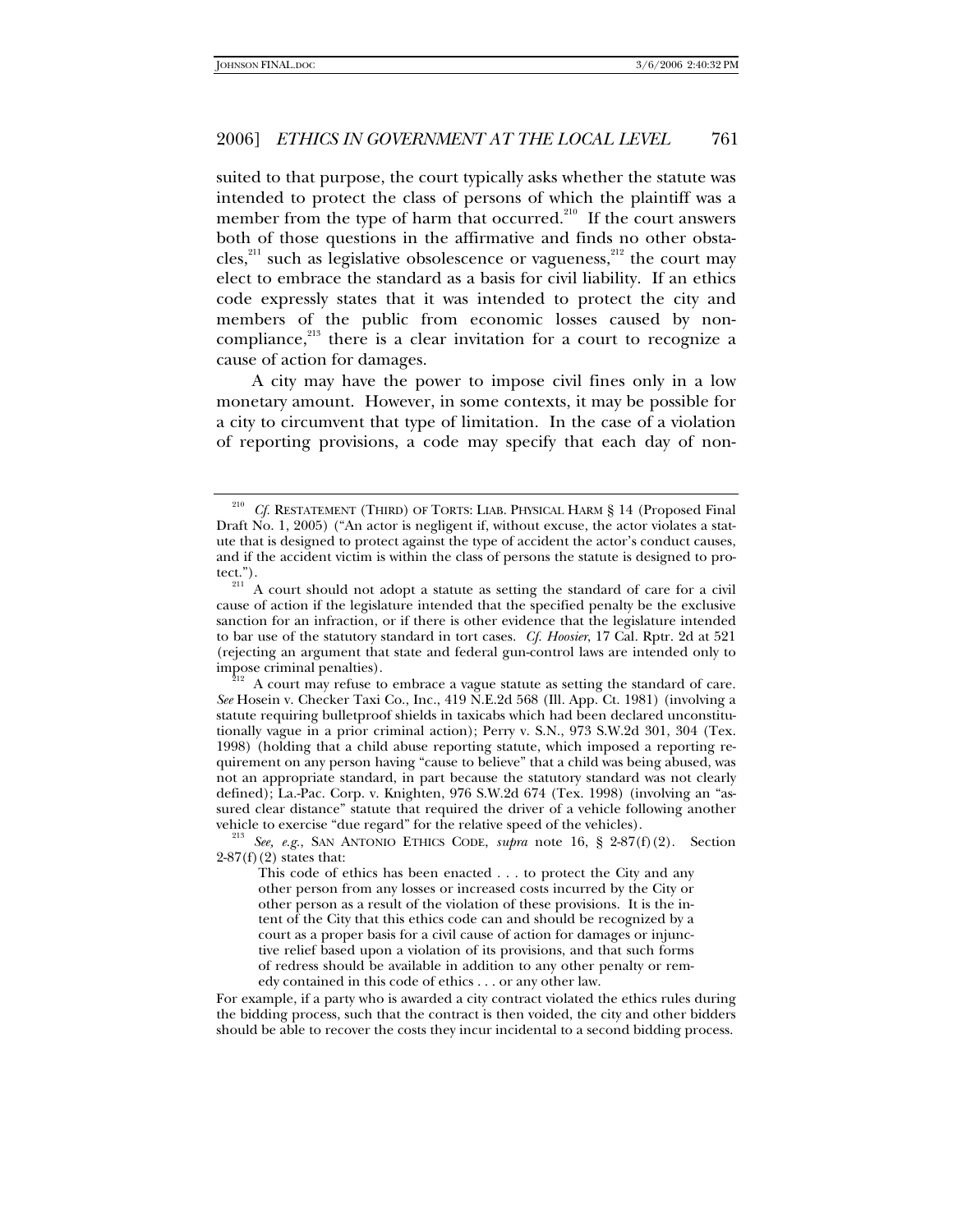compliance after a filing deadline has passed constitutes a new violation.<sup>214</sup> The aggregate penalty may add up to a substantial sum.

The predicate for a perjury prosecution may be established by requiring that certain written statements be sworn under oath. This obligation may be imposed by rules stating financial disclosure requirements for city officials and employees,<sup>215</sup> or persons doing business with the city, or by the rules governing complaints<sup>216</sup> or responses $^{217}$  filed with the ethics review board.

In cases in which ethics rules are violated by persons doing business with the city, penalties might include loss of a contract that has already been awarded $^{218}$  or being banned from doing business with the city in the future.<sup>219</sup> These sanctions may constitute a serious deterrent to unethical conduct. It is important to consider carefully the remedial options relating to an ethics review board finding that there has been a violation of the rules relating to the awarding of a contract. An ethics code could provide that the contract is automatically void. However, voiding the contract may not always be in the best economic interests of the city. Moreover, if the contract turned out to be disadvantageous to the violator, voiding it would allow the violator to profit from its own wrongdoing.<sup>220</sup> The rules might alternatively say that in such cases the city may elect to void the contract. However, there is some risk that such weak language might invite a city with poor leadership to ignore the ethics violation—to sweep the breach "under the rug." The better course is probably for the code to state that if the ethics review board finds that there has been a vio-

<sup>&</sup>lt;sup>214</sup> See id. § 2-87(f)(5) (discussing civil fines).<br><sup>215</sup> See id. § 2-73(a)(1) (requiring that financial disclosure reports filed by city officials and employees be sworn).

<sup>&</sup>lt;sup>216</sup> See id. § 2-83(a) (requiring that a complaint must be sworn).<br><sup>217</sup> See id. § 2-83(f)(1) (requiring that a response to a complaint must be sworn).<br><sup>218</sup> See, e.g., id. § 2-87(f)(4) (discussing voiding or ratificatio

 $\sec$ , *e.g.*, SAN ANTONIO ETHICS CODE, *supra* note 16, § 2-87(f)(3)(c) (discussing disqualification from contracting and expressly providing that, notwithstanding the sanction, nothing in the section "shall be construed to prohibit any person from receiving a service or benefit, or from using a facility, which is generally available to the

public, according to the same terms").<br><sup>220</sup> The principle that a person should not profit from his or her own wrongdoing runs throughout the law. *See, e.g.*, SEC v. Tome, 833 F.2d 1086, 1096 (2d Cir. 1987) ("The paramount purpose of enforcing the prohibition against insider trading by ordering disgorgement is to make sure that wrongdoers will not profit from their wrongdoing.").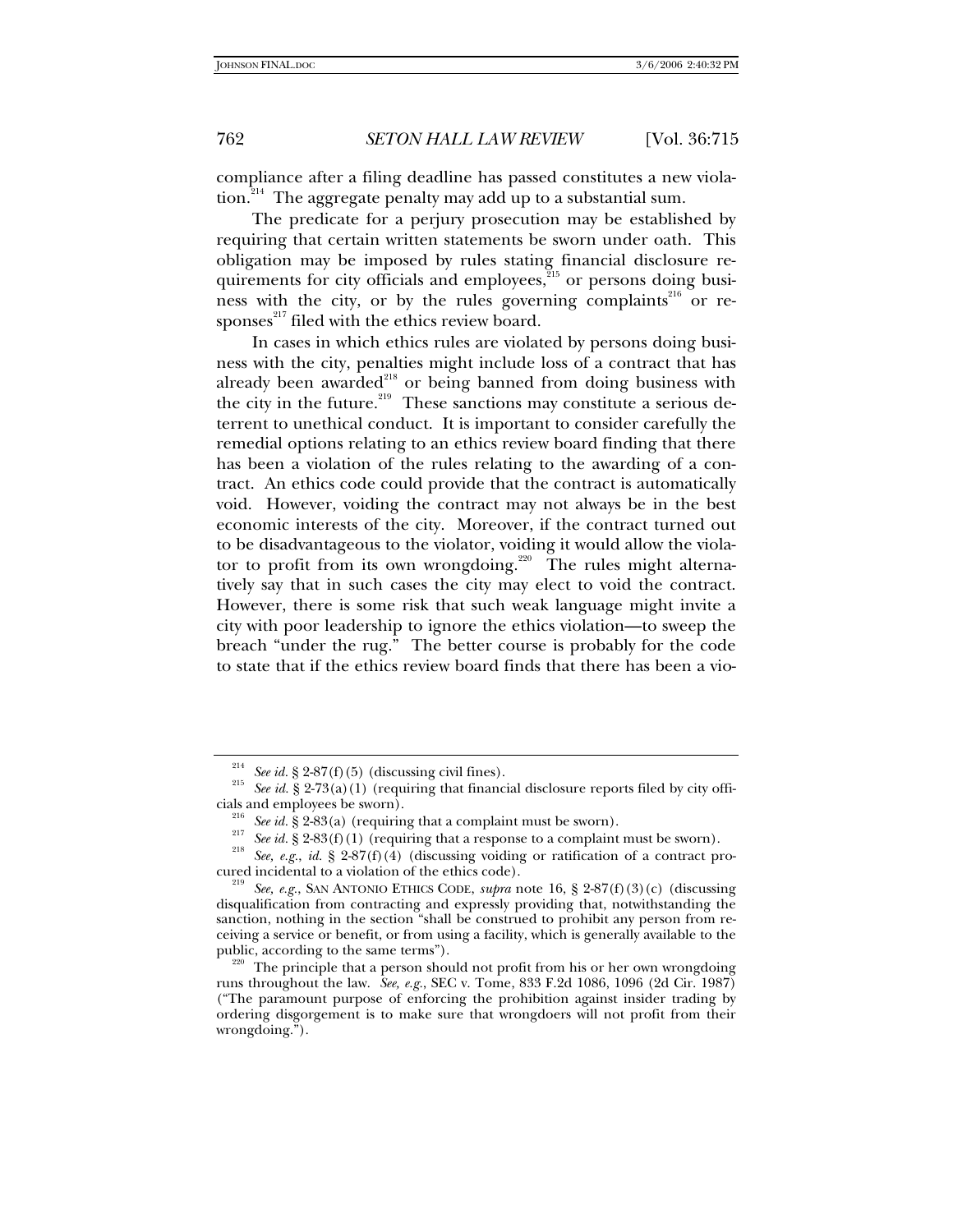lation of provisions relating to the awarding of a contract, the city must vote on whether to ratify or void the contract. $^{221}$ 

# VI. ETHICS EDUCATION

# *A. Training*

It is just as important to educate city officials and employees about their ethical responsibilities as it is to detect and punish violations of those norms. An ethics code should therefore be clearly written because "[o]fficials cannot obey an ethics law they do not understand."<sup>222</sup> Once a code is adopted, it should be posted and circulated widely, and should be available prominently on the city's website, along with other related information,<sup>223</sup> including guidance on how persons can file a complaint. In some circumstances, it may be appropriate for the city to appoint an ethics ombudsman to assist members of the public in navigating the ethics enforcement process. $224$ Obviously, a city must invest adequate resources in publicizing the requirements of an ethics code and training personnel to recognize, and deal with appropriately, issues relating to standards of conduct.

<sup>221</sup> *See generally* City of San Diego v. Furgatch, Nos. D038587, D038751, D038879, 2002 WL 1575109, at \*12 (Cal. Ct. App. July 17, 2002) (holding that a city could ratify tainted contracts relating to a redevelopment project and major league baseball park because a city council member's resignation removed the disability relating to

conflict of interest which might have made the contracts invalid). 222 Davies, *Myths*, *supra* note 11, at 178–79 ("[W]henever possible, ethics codes should contain bright-line rules and never three-armed lawyer gobbledygook—that is, *on the one hand this, on . . . the other hand that, and on the third hand something else*. Yet, one New York State ethics provision contains fifteen exceptions, with exceptions

to the exceptions. No ethics provision should require fifteen exceptions.").<br><sup>223</sup> The city of San Antonio's current website has an easy to locate ethics section which contains, among other things, the city code of ethics, information on filing a complaint, ethics forms, the ethics review board annual report, information about requesting an advisory opinion, opinions previously issued, campaign finance rules and reports, and various training materials and manuals. The campaign finance information is particularly impressive. Simply type in the name of the contributor or candidate and information about campaign contributions is immediately available. City of San Antonio, Campaign Finance Electronic Filing System Search Page, https://epay.sanantonio.gov/campfin/search.aspx (last visited Feb. 13, 2006). *See also* City of San Antonio, Links to Ethics, Campaign Finance, and Lobbyist Information for the City of San Antonio, http://www.sanantonio.gov/ecfl/ (last visited Feb. 13, 2006).

<sup>13, 2006).</sup> <sup>224</sup> *See* Huddleston & Sands, *supra* note 44, at 145 ("Most ombudsmen perform the role of impartial investigator of complaints filed by those who are traditionally underrepresented. . . . [T]his office not only acts as a bureaucratic watchdog, but . . . tries to . . . make bureaucracy more approachable.").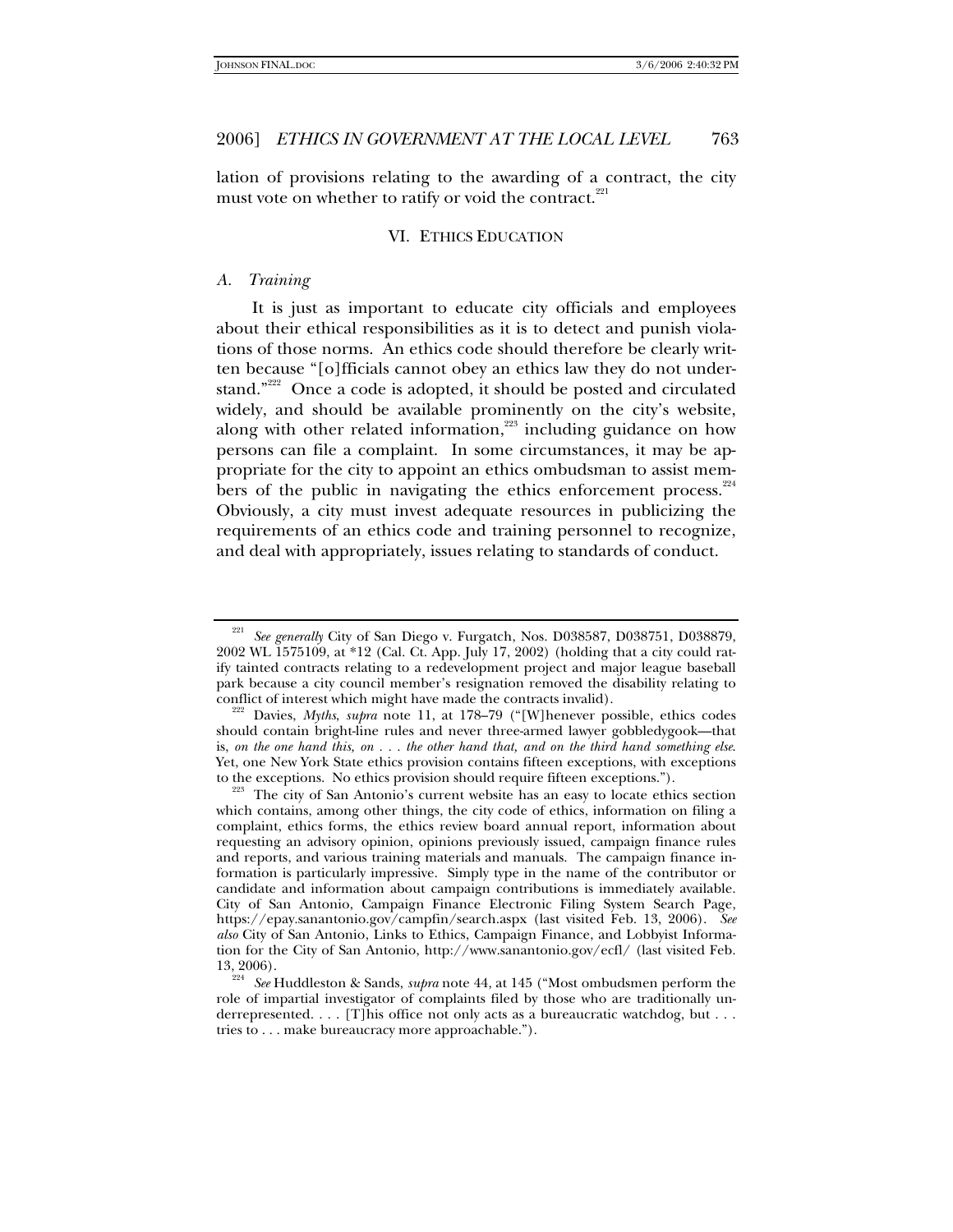An ethics code is typically a complex legal document.<sup>225</sup> In many cases, the code must be "translated" into more reader-friendly language for training and everyday use.<sup>226</sup> This type of user manual should be made widely available to city officials and employees, $227$ along with the caution that the manual is merely a guide to the ethics code, not a substitute for its provisions. All city officials and employees should be required to participate in an annual ethics training session, and such training should be part of the orientation of every new official or employee.<sup>228</sup> In addition, city leadership, through public statements and example, must reinforce the idea that ethics in government is a top priority. $229$ 

#### *B. Ethics Opinions*

It is important that city officials and employees who have ethics questions obtain prompt<sup>230</sup> and reliable answers. A city should have a designated ethics officer whose job is to respond to such requests.<sup>231</sup>

<sup>225</sup> *Cf.* Davies, *Conflicts*, *supra* note 48, at 1323 (discussing a New York statute regulating conflicts of interest of municipal officials and employees that was "sufficiently complicated to puzzle experienced municipal attorneys" and "to a lay person . . . virtually unintelligible").  $\frac{226}{2}$  Some recommend a different approach. They propose that an ethics code

read as a short clear document, essentially like the Ten Commandments. *See* Davies, *Model Local Ethics Law*, *supra* note 71, at 85 (urging that "the first section of an ethics law should be a code of ethics" and that "substantive provisions should not be buried in intricately drafted definitions"). Yet if a code is to be enforced as a legal document and serve as the basis for legal sanctions, it must contain precise guidance as to how far an official or employee's duties extend. It is better to create a code that is a detailed document accompanied by a training manual that is simplified, rather than to simplify the code and lose necessary details in commentary or by reason of deletion. 227 A good example is the *City of Phoenix Ethics Handbook*, *supra* note 113. *See also*

U.S. OFFICE OF GOVERNMENT ETHICS, A BRIEF WRAP ON ETHICS (2000), *available at* http://www.usoge.gov/pages/forms\_pubs\_otherdocs/fpo\_files/booklets/bkbriefwra p\_00.txt (an ethics pamphlet for executive branch employees). *Cf.* Davies, *Myths*, *supra* note 11, at 177 ("Governmental ethicists must . . . demythologize . . . [ethics laws]. They must separate the wheat of first principles from the chaff of political realities, public pressure, and bureaucratic inertia."). <sup>228</sup> *See generally* Patricia E. Salkin, *Ten Effective Strategies for Counseling Municipal Cli-*

*ents on Ethics Issues*, *in* ETHICAL STANDARDS IN THE PUBLIC SECTOR, *supra* note 41, at 296 (discussing ethics training). <sup>229</sup> *See* Huddleston & Sands, *supra* note 44, at 143 (arguing that government ethics

codes "clearly embraced by top agency management and embedded in an ethical or-

See Davies, *Myths, supra* note 11, at 180 ("Public servants do not want analysis but answers; and, whenever possible, they want those answers not next month or next

Cf. Sewell Chan, *M.T.A. Adopts Ethics Code Curbing Gifts to Employees*, N.Y. TIMES, May 26, 2005, at B4, *available at* 2005 WLNR 8310982 (discussing adoption of a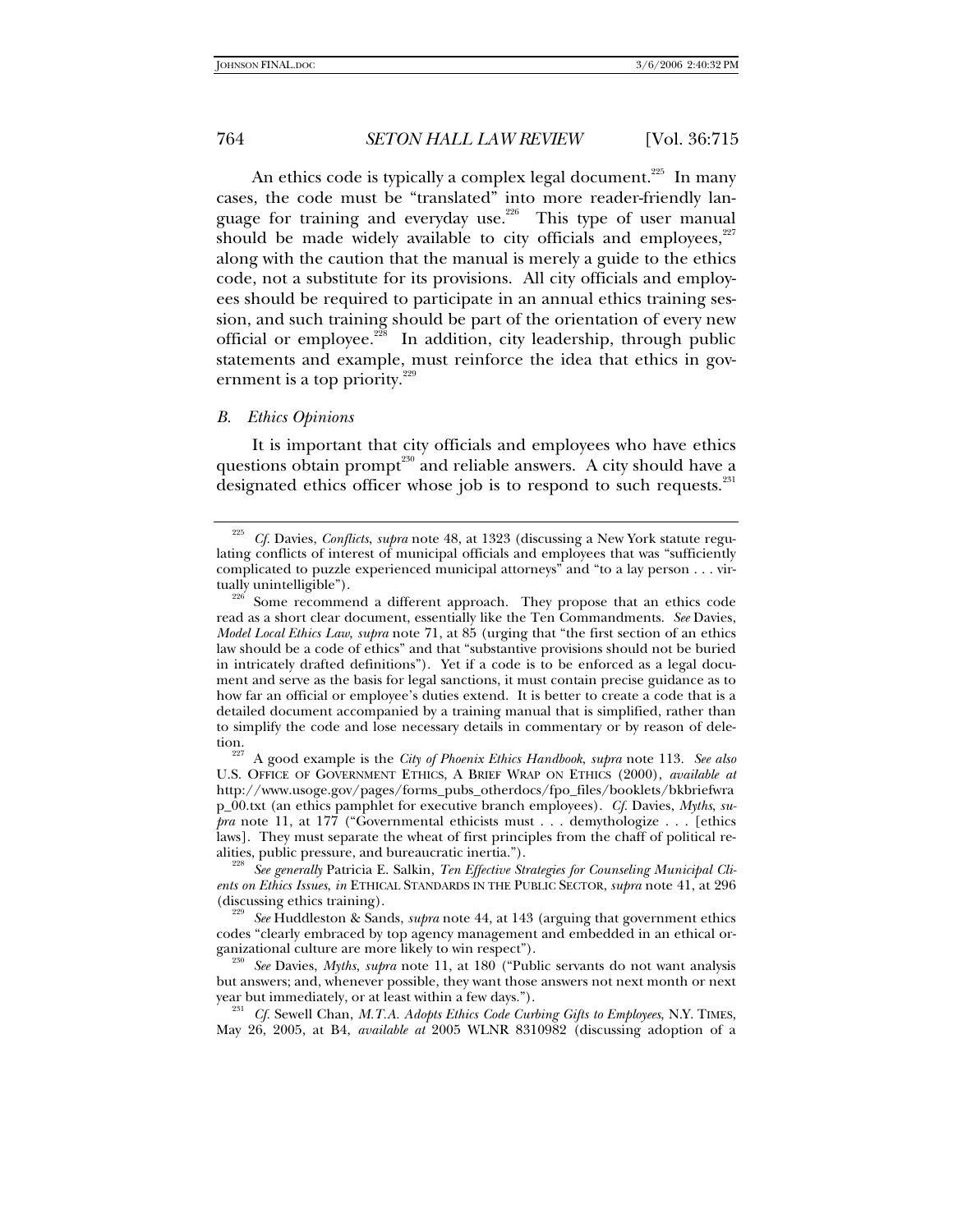Many inquiries will be informal and will simply call for oral "off the cuff" answers. Other inquiries will be of a more serious nature and necessitate a higher level of assurance as to the appropriate course. The city ethics code should contain procedures clearly detailing the process for requesting a written ethics opinion.<sup>232</sup> A person who reasonably and in good faith acts in accordance with an advisory opinion issued by the city at his or her request should be immune from being found to have violated his or her ethical obligations. Of course, this should be true only if the person fairly and accurately disclosed all relevant facts when requesting the opinion.<sup>233</sup> In addition, it may be appropriate for an opinion to state that a party may not rely on its continuing validity if more than a certain period of time (perhaps two years or five years) has elapsed since its issuance.<sup>234</sup>

If advisory opinions about ethical obligations are issued by a city officer or employee (as opposed to an independent ethics review board),<sup>235</sup> and if reliance on an opinion can grant effective immunity from prosecution, there is a risk that the issuer of the opinion may be pressured to approve a questionable course of conduct. There may be considerable pressure to write an opinion favorable to the party making the request, if, for example the issuer is an employee terminable at will and the party seeking the opinion is a high-level official or employee with power to influence whether the issuer continues to be employed. To minimize the risk of abuse, the ethics opinion issuance process should be fully transparent. When the opinion is issued, it should be available to the public, preferably on the city website, not only because other persons may find its guidance useful, but because third persons should be able to scrutinize the legitimacy of the opinion and the process through which it was issued.

#### VII. THE COSTS AND BENEFITS OF ETHICS IN GOVERNMENT

Building an effective legal regime for regulating ethics in city government is a task that is neither simple nor inexpensive. Indeed,

transportation authority code which "identifies an ethics officer for each of the au-

thority's subsidiaries and provides a toll-free ethics hotline . . . .").<br><sup>232</sup> See Davies, *Model Local Ethics Law*, *supra* note 71, at 117–19 (discussing advisory opinions).

See SAN ANTONIO ETHICS CODE, *supra* note 16, § 2-89(b)(2)(A)(ii) (stating limi-

tation). <sup>234</sup> *See id.* § 2-89(b)(2)(A)(iii) (imposing five-year limitation). <sup>235</sup> *See id.* §§ 2-84(a)(2), 2-89(b) (providing for some opinions to be issued by the Office of the City Attorney, although others are issued by the independent ethics review board).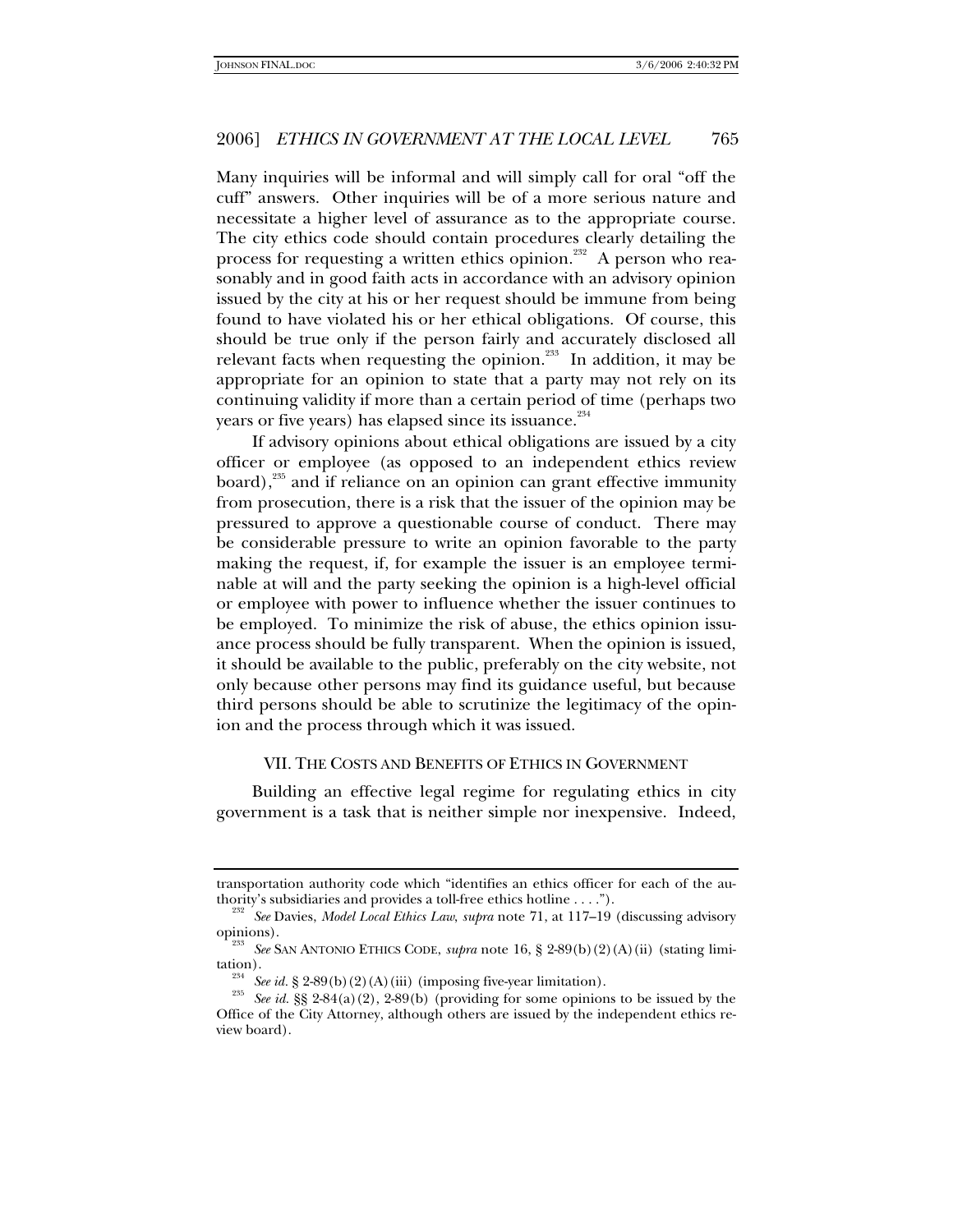not only is the task difficult, $236$  and one requiring continual atten- $\frac{1}{2}$  it is an endeavor which cannot even ensure good government.<sup>238</sup> If the persons who hold public positions are unwilling to aspire to high standards and act in furtherance of the common good, no ethics code can fully substitute for that lack of moral ambition.<sup>239</sup>

Yet the enactment and enforcement of a good ethics code can be an important step in treating individuals fairly by ensuring an equal opportunity to enjoy the benefits that government provides.<sup>240</sup> An ethics code can also be good for business because a city that conducts its affairs in accordance with high standards is more likely to enjoy the confidence of investors<sup>241</sup> and to derive economic benefits attributable to that confidence. At a more basic level, a city that places a priority on ethics is a healthier institution than one that does not. $^{242}$ A healthy democratic body is more capable of withstanding the winds of change and better able to respond to new demands. Indeed, "a democratic system of government cannot function properly if the

See MARSHALL EDWARD DIMOCK & GLADYS OGDEN DIMOCK, PUBLIC ADMINISTRATION 127 (4th ed. 1969) (opining that a professional code of ethics is one means of "securing openness and fair treatment"); Cox, *supra* note 28, at 300 ("We need . . . professional codes, statutes, and executive orders, both to express our moral sense and to sharpen awareness of its applications."); Vincent R. Johnson, Editorial, *Ethics Code Part of Good Government*, SAN ANTONIO EXPRESS-NEWS, Oct. 2, 1998, at 5B (explaining how provisions in a proposed city ethics code, which would prohibit the exercise of official power on the basis of personal connections, would tend "to ensure that 'equal justice under law' is the rule, not the exception"). *See also* Zinman, *supra* note 89, at 142 (arguing that while "[g]ood ethics rules do not ensure good government, . . . they are a crucial prerequisite"). <sup>241</sup> *Cf.* Mary Ann Feldheim and Xiaohu Wang, *Ethics and Public Trust: Results from a* 

*National Survey*, 6 PUBLIC INTEGRITY 63, 63 (Winter 2003–04) ("[T]here are higher perceptions of trust in cities where there are high perceptions of ethical behaviors.").

*See* Feerick et al., *supra* note 45, at 129 ("In a democracy, distrust can be as damaging as corruption itself."); Martin Painter, *Contracting, the Enterprise Culture and Public Sector Ethics in* ETHICS IN PUBLIC SERVICE FOR THE NEW MILLENNIUM, *supra* note 1, at 165, 166 (arguing that "[t]he barometer of public sector ethics is the health and robustness of the public institutions within which officials hold their offices. When such institutions are routinely corrupted . . . moral agents within them are frequently rendered powerless . . . .").

<sup>236</sup> *See* Feerick, *Historical Overview*, *supra* note 41, at 10 (noting "considerable resis-

tance to the idea of ethics reform").<br><sup>237</sup> *Id.* at 10 ("It is of paramount importance that governmental ethics be con-

stantly evaluated and reexamined . . . . "). <sup>238</sup> *See* Cox, *supra* note 28, at 300 ("[W]e cannot establish high ethical standards by legislation alone. The personal code by which each . . . public official judges himself or herself . . . will do more to govern individual performance than all the statutes and

Cf. Marx, *supra* note 38, at 440 (stating that "in public ethics no less than in private ethics it is the individual's responsible moral judgment that must serve as the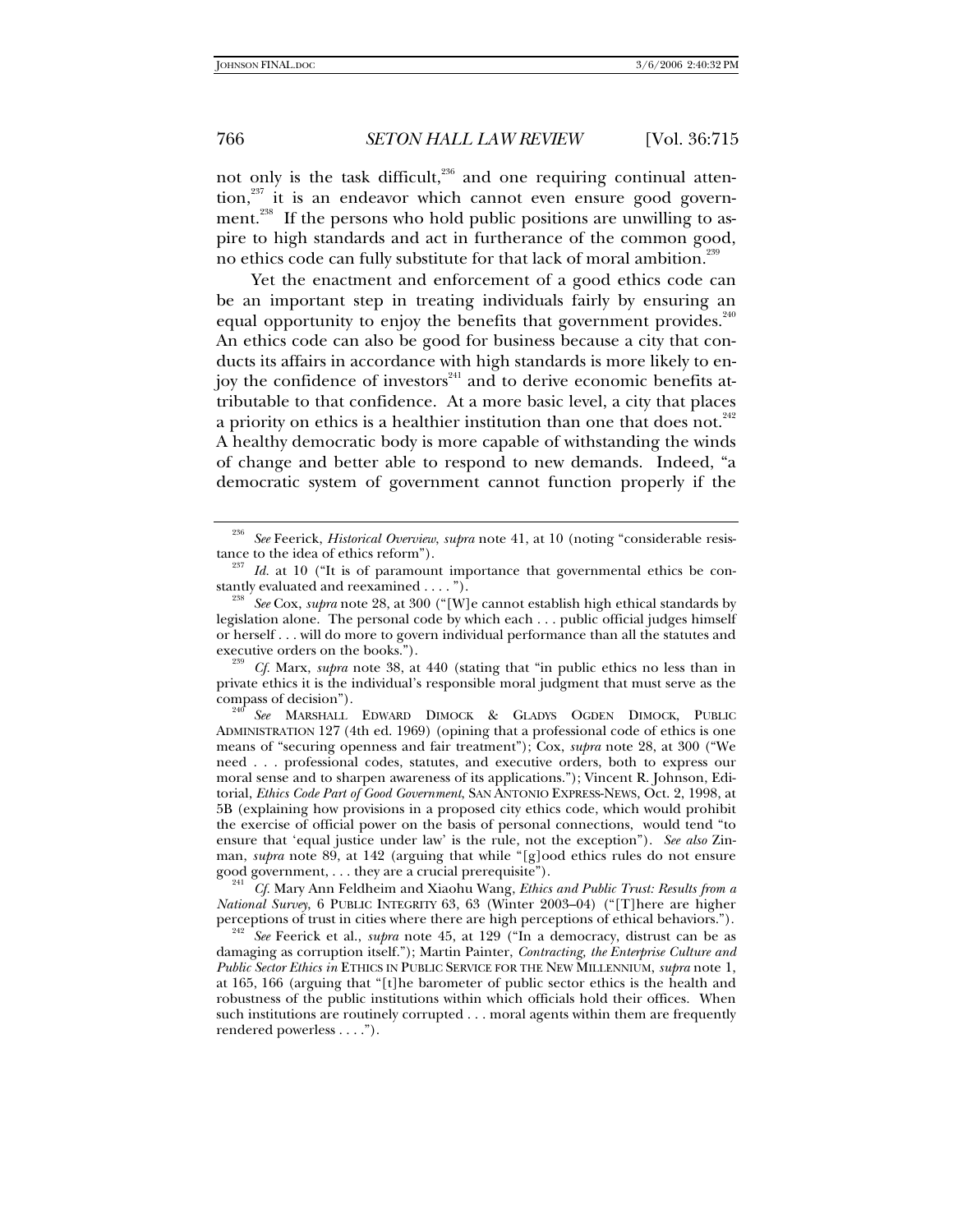public believes its officials are corrupt."<sup>243</sup> Finally, the adoption and enforcement of a sound ethics code "increase[s] the influence of the large majority of people to whom a high standard of official conduct is a self-evident necessity."<sup>244</sup> For all of these reasons—fairness to individuals, encouragement of business, institutional strength, and empowerment of the citizenry—it is appropriate for a city to spend valuable resources on adopting and periodically revising an ethics code, teaching officials and employees about their responsibilities, and enforcing high standards for the conduct of public affairs.

# APPENDIX: SELECTED LOCAL GOVERNMENT ETHICS CODE PROVISIONS<sup>245</sup>

*Part A. Current City Officials and Employees* 

# **Rule A-1. Improper Economic Benefit**<sup>246</sup>

 (a) **General Rule**. A city official or employee shall not take any official action that he or she knows is likely to affect the economic interests $^{247}$  of:

<sup>246</sup> This provision is based on SAN ANTONIO ETHICS CODE, *supra* note 16, § 2-43; *see also* DALLAS, TEX., CODE OF ORDINANCES Ch. 12A, § 12A-3 (2006), *available at*

http://www.amlegal.com/library/tx/dallas.shtml [hereinafter DALLAS ETHICS CODE].<br><sup>247</sup> The term "economic interest" should be defined in the city ethics code. A possible definition is:

 "Economic interest" includes, but is not limited to, legal or equitable property interests in land, chattels, and intangibles, and contractual rights having more than de minimis value. Service by a city official or employee as an officer, director, advisor, or otherwise active participant in an educational, religious, charitable, fraternal, or civic organization does not create for that city official or employee an economic interest in the property of the organization.

 Ownership of an interest in a mutual or common investment fund that holds securities or other assets is not an economic interest in such

<sup>&</sup>lt;sup>243</sup> Davies, *Myths*, *supra* note 11, at 178.<br><sup>244</sup> See Marx, *supra* note 38, at 441 (quoting the report of a government ethics commission).<br><sup>245</sup> Provisions similar or identical to the ones found in this Appendix appear in

the *Ethics Code of the City of San Antonio*. In turn, some of the provisions in the *San Antonio Ethics Code* were based on language found in the ethics codes of other American cities (e.g., Austin, Tex.; Dallas, Tex.; Houston, Tex.; Indianapolis, Ind.; Milwaukee, Wis.; Phoenix, Ariz.; San Jose, Cal.; Seattle, Wash.), on provisions found in the American Bar Association's *Model Code of Judicial Conduct*, and on other sources, including Davies, *Model Local Ethics Law*, *supra* note 71, at 69–71. While the language here tracks the *San Antonio Ethics Code*, the Author of this Article has deleted or altered language which, in his opinion, is unnecessarily complex for model purposes or which reflected weakness in the *San Antonio Ethics Code* that developed during the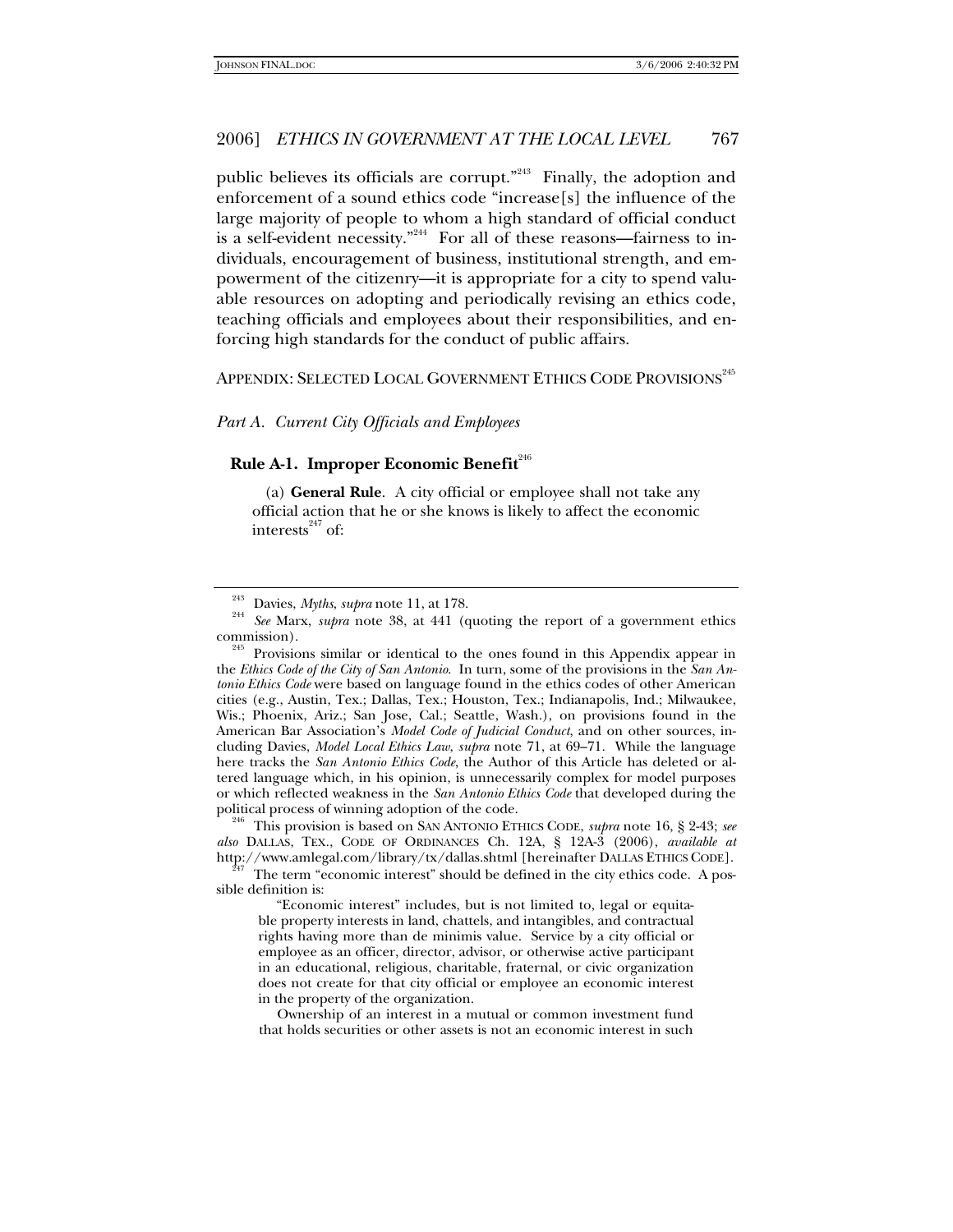(1) the official or employee;

(2) his or her parent, child, spouse, or other family mem-

 $ber^{\text{248}}$  within the second degree of consanguinity<sup>249</sup> or affin $ity;$ <sup>250</sup>

(3) his or her outside client;

(4) a member of his or her household;

(5) the outside employer of the official or employee or of his or her parent, child, or spouse;<sup>251</sup>

(6) a business entity in which the official or employee knows that any of the persons listed in Subsections (a)(1) or (a)(2) holds an economic interest;

(7) a business entity which the official or employee knows is an affiliated<sup>252</sup> business or partner<sup>253</sup> of a business entity in

SAN ANTONIO ETHICS CODE, *supra* note 16, § 2-42(n).<br><sup>248</sup> It might be desirable to expand this section to impose the same obligations with respect to unmarried domestic partners. Subsection (4), which deals with household members, will cover some domestic partners. However, depending on how the term is defined, the designation "domestic partner" might encompass a per-

"Consanguinity" means relationship by blood. An individual's relatives within the second degree by consanguinity are the individual's: (1) parent or child (relatives in the first degree); and (2) brother, sister, grandparent, or grandchild (relatives in the second degree). *See* TEXAS GOV'T CODE ANN. § 573.023 (Vernon 2004). <sup>250</sup> "Affinity" means relationship by marriage.

A husband and wife are related to each other in the first degree by affinity. For other relationships by affinity, the degree of relationship is the same as the degree of the underlying relationship by consanguinity. For example: if two individuals are related to each other in the second degree by consanguinity, the spouse of one of the individuals is related to the other individual in the second degree by affinity.

*Id.* § 573.025(a). Thus, the term second degree of affinity includes: a spouse's grandfather, grandmother, grandson, or granddaughter; a spouse's brother or sister; and a brother or sister's spouse.

<sup>251</sup> As the years pass, ethics codes sometimes become riddled with exceptions which, to serve some private purpose, are enacted into law when there is little or no public attention. When the *San Antonio Ethics Code* was passed in November 1998, it contained a rule prohibiting official action that was likely to affect substantially the economic interests of "the outside employer of the official or employee or of his or her parent, child, or spouse . . . ." At some later date, language was inserted into the code so that the provision now speaks of "the outside employer of the official or employee or of his or her parent, child (*unless the child is a minor*), spouse . . . ." SAN ANTONIO ETHICS CODE, *supra* note 16, § 2-43(a)(5) (emphasis added). Obviously, it makes no sense to be able to affect the economic interests of a child's employer just because the child is a minor. One of the reasons that ethics codes must be periodi-

The term "affiliated" may be defined by stating that: "Business entities are 'affiliated' if one is the parent or subsidiary of the other or if they are subsidiaries of the same parent business entity." SAN ANTONIO ETHICS CODE, *supra* note 16, § 2-42(b).

securities or other assets unless the person in question participates in the management of the fund.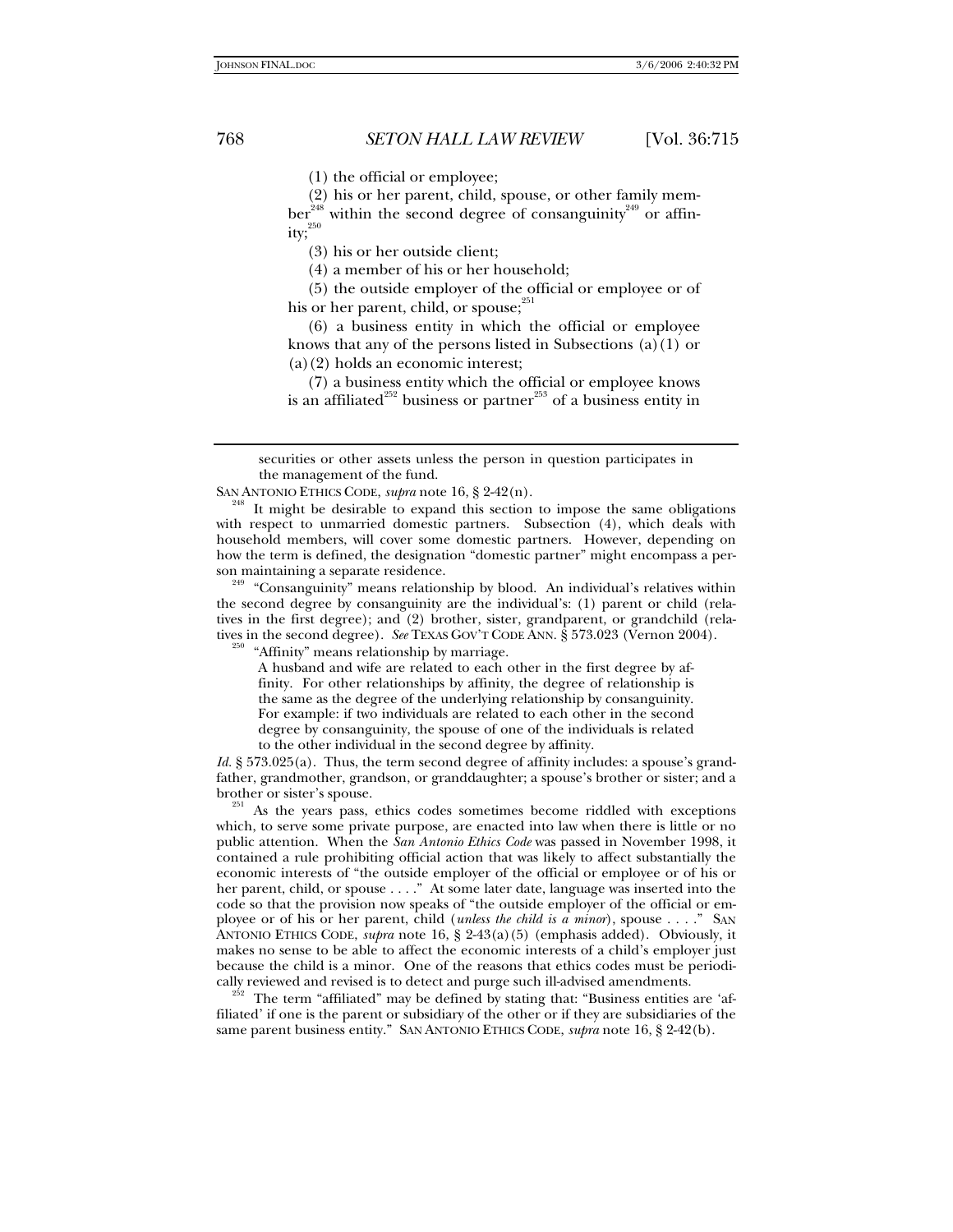which any of the persons listed in Subsections  $(a)(1)$  or (a)(2) holds an economic interest;

(8) a business entity or nonprofit entity for which the city official or employee serves as an officer or director or in any other policy making position; or

(9) a person or business entity:

(A) from whom, within the past twelve months, the official or employee, or his or her spouse, directly or indirectly has (i) solicited, (ii) received and not rejected, or (iii) accepted an offer of employment; or

(B) with whom the official or employee, or his or her spouse, directly or indirectly is engaged, or within the past twelve months engaged, in negotiations pertaining to business opportunities.

 (b) **Recusal and Disclosure**. A city official or employee whose conduct would otherwise violate Subsection (a) must recuse himself or herself. From the time that the conflict is, or should have been recognized, he or she shall:

(1) immediately refrain from further participation in the matter, including discussions with any persons likely to consider the matter; and

(2) promptly file with the City Clerk the appropriate form for disclosing the nature and extent of the prohibited conduct.

In addition:

(3) a supervised employee shall promptly bring the conflict to the attention of his or her supervisor**,** who will then, if necessary, reassign responsibility for handling the matter to another person; and

(4) a member of a board shall promptly disclose the conflict to other members of the board and shall not be present during the board's discussion of, or voting on, the matter.

(c) **Definitions**. For purposes of this rule:

(1) An action is likely to affect an economic interest if it is likely to have an effect on that interest that is distinguishable from its effect on members of the public in general or a substantial segment thereof; $^{254}$  and

 $253$  The term "partner" may be defined as follows: "A 'partner' is someone who engages in an activity or undertaking with another, including a venture that has shared benefits and risks. The term 'partner' includes, but is not limited to, partners in general partnerships, limited partnerships, and joint ventures." *See* SAN ANTONIO ETHICS CODE, *supra* note 16, § 2-42(y) (similar provision).<br><sup>254</sup> This provision means, for example, that an elected official is not prohibited

from voting on a proposal that would raise or lower taxes for everyone in the com-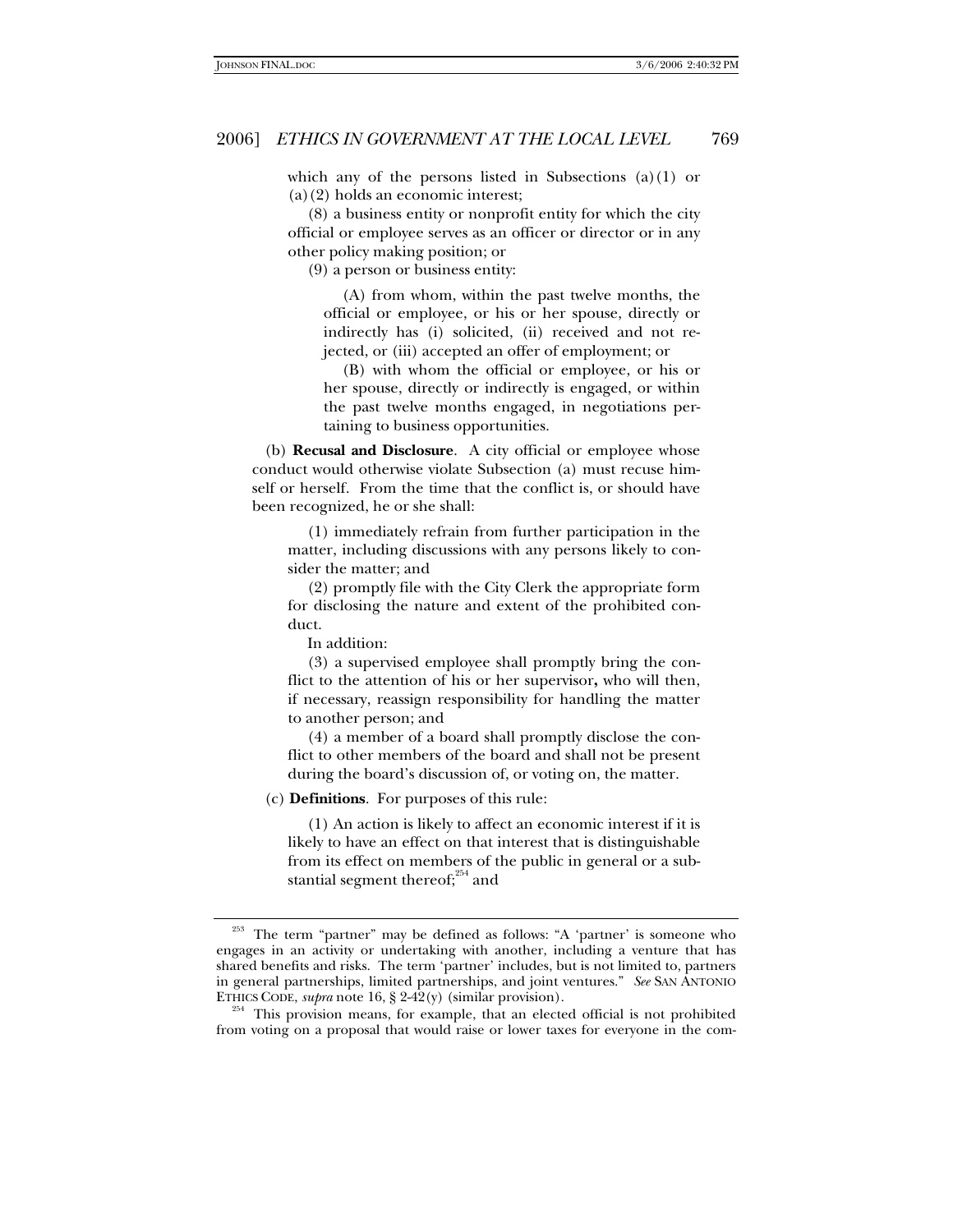(2) The term *client* includes business relationships of a highly personalized nature, but not ordinary businesscustomer relationships.<sup>2</sup>

# Rule A-2. Unfair Advancement of Private Interests<sup>256</sup>

 (a) **General Rule**. A city official or employee may not use his or her official position to unfairly advance or impede private interests, or to grant or secure, or attempt to grant or secure, for any person (including himself or herself) any form of special consideration, treatment, exemption, or advantage beyond that which is lawfully available to other persons.A city official who represents to a person that he or she may provide an advantage to that person based on the official's position on a board or commission violates this rule.

 (b) **Special Rules**. The following special rules apply in addition to the general rule:

(1) **Acquisition of Interest in Impending Matters**. A city official or employee shall not acquire an interest in, or affected by, any contract, transaction, zoning decision, or other matter, if the official or employee knows, or has reason to know, that the interest will be directly or indirectly affected by impending official action by the city.

(2) **Reciprocal Favors**. A city official or employee may not enter into an agreement or understanding with any other person that official action by the official or employee will be rewarded or reciprocated by the other person, directly or indirectly.

(3) **Appointment of Relatives**. A city official or employee shall not appoint or employ, or vote to appoint or employ, any relative within the second degree of consanguinity<sup>257</sup> or

munity. However, if only a small number of persons in the city, including the city official, own restaurants, the city official would be disqualified from voting on a pro-

<sup>&</sup>lt;sup>255</sup> Under this provision, a city official who owns a coffee shop would not have to abstain from participation in a matter relating to one of the many hundreds of customers who occasionally buy a cup of coffee at the shop because the relationship is not "highly personalized." However, a city official who is a lawyer engaged in the practice of law would have to abstain from participating in a matter relating to a client represented by the lawyer in a pending lawsuit because the lawyer-client relationship is highly personalized. 256 This provision is based on § 2-44 of the SAN ANTONIO ETHICS CODE, *supra* note

<sup>16.</sup> *See also* DALLAS ETHICS CODE, *supra* note 246, § 12A-4 (containing similar and related provisions). <sup>257</sup> *See supra* note 249.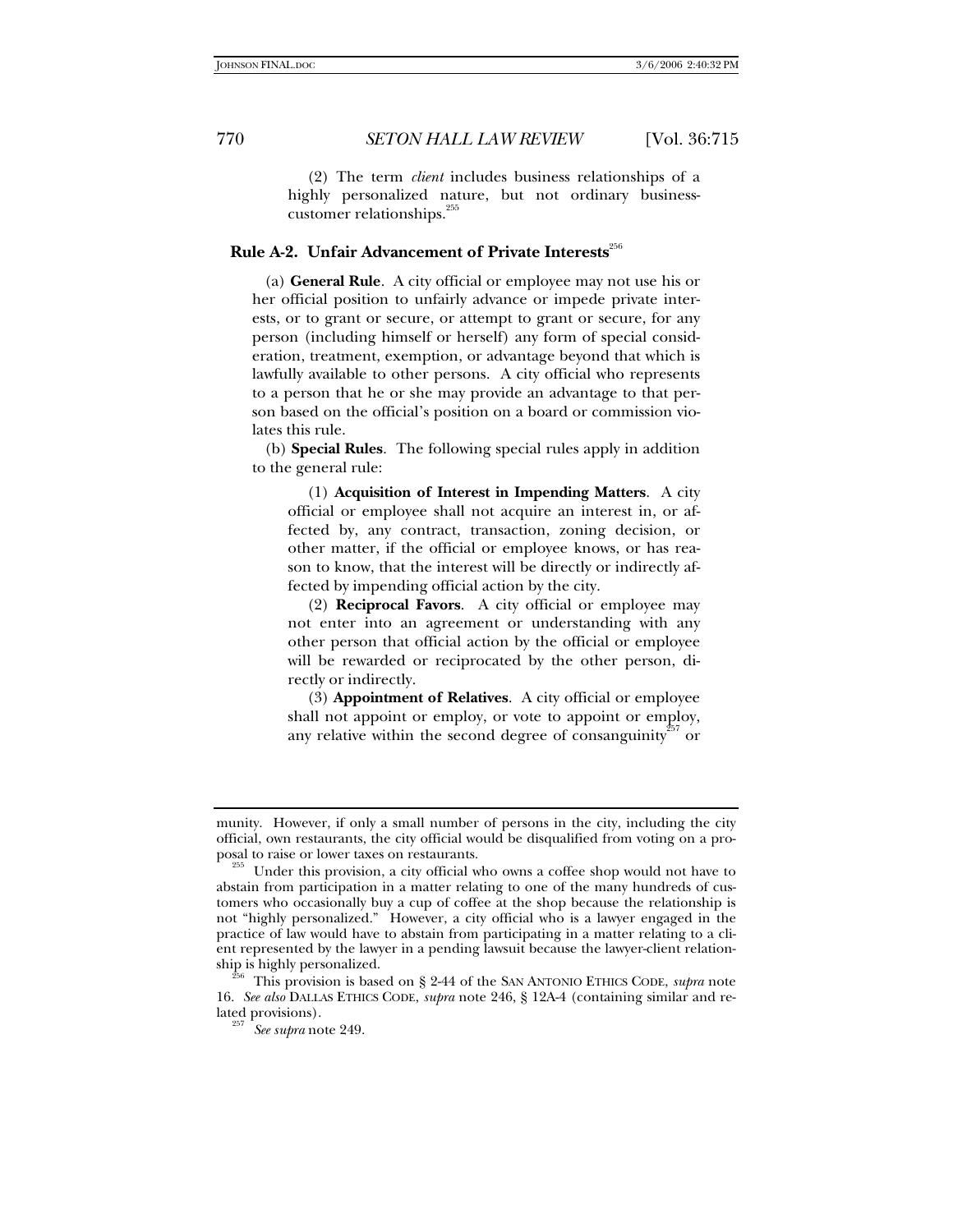affinity<sup>258</sup> to any office or position of employment within the city.

(4) **Supervision of Relatives**. No official or employee shall be permitted to be in the line of supervision of a relative within the second degree of consanguinity<sup>259</sup> or affinity.<sup>260</sup> Department heads are responsible for enforcing this policy. If an employee, by reason of marriage, promotion, reorganization, or otherwise, is placed into the line of supervision of a relative, one of the employees will be reassigned or other appropriate arrangements will be made for supervision.

 (c) **Recusal and Disclosure**. A city official or employee whose conduct would otherwise violate Subsection (b)(3) of this Rule shall adhere to the recusal and disclosure provisions provided in Rule A-1 (Improper Economic Benefit).

# **Rule A-3. Gifts**<sup>261</sup>

 (a) **General Rule**. A city official or employee shall not solicit, accept, or agree to accept any gift or benefit for himself or herself or his or her business: (1) that reasonably tends to influence or reward official conduct; or (2) that the official or employee knows or should know is being offered with the intent to influence or reward official conduct.

guage. In *People v. Moore*, 377 N.Y.S.2d 1005, 1008 (Fulton County Ct. 1975), the court considered a state statute which prohibited a municipal officer or employee from accepting a gift having a value of more than \$25 "under circumstances in which it could reasonably be inferred that the gift was intended to influence him, or could reasonably be expected to influence him, in the performance of his official duties or

<sup>&</sup>lt;sup>258</sup> See supra note 250.<br><sup>259</sup> See supra note 249.<br><sup>260</sup> See supra note 250.<br><sup>261</sup> This provision is loosely based on § 2-45 of the SAN ANTONIO ETHICS CODE, *supra* note 16, with significant variations. *See also* DALLAS ETHICS CODE, *supra* note 246, § 12A-5 (containing a similar general rule and some similar exceptions). The San Antonio rule, unlike the Dallas rule, contains a "wining and dining" exception which allows persons doing business with the city and lobbyists to pay for the meals of public officials "in an individual expense of \$50 or less at any occurrence, and no more than a cumulative value of \$500 in a single calendar year from a single source." SAN ANTONIO ETHICS CODE, *supra* note 16, § 2-45(a)(2)(C)(ii). From the viewpoint of government ethics, this is not a wise exception. However, the exception may illustrate how failure to pay employees a decent salary—in any profession—leads to questionable practices. In San Antonio, city council members receive no salary for performing what is more than a full-time job and are compensated \$20 for attending each council meeting. *See* Vincent R. Johnson, Editorial, *A Well-Run City Worth the Cost*, SAN ANTONIO EXPRESS-NEWS, May 9, 2004, at 5H (supporting a proposed city charter amendment providing a salary for members of city council; the amendment later failed to pass).<br><sup>262</sup> It may be possible to mount a constitutional attack against this type of lan-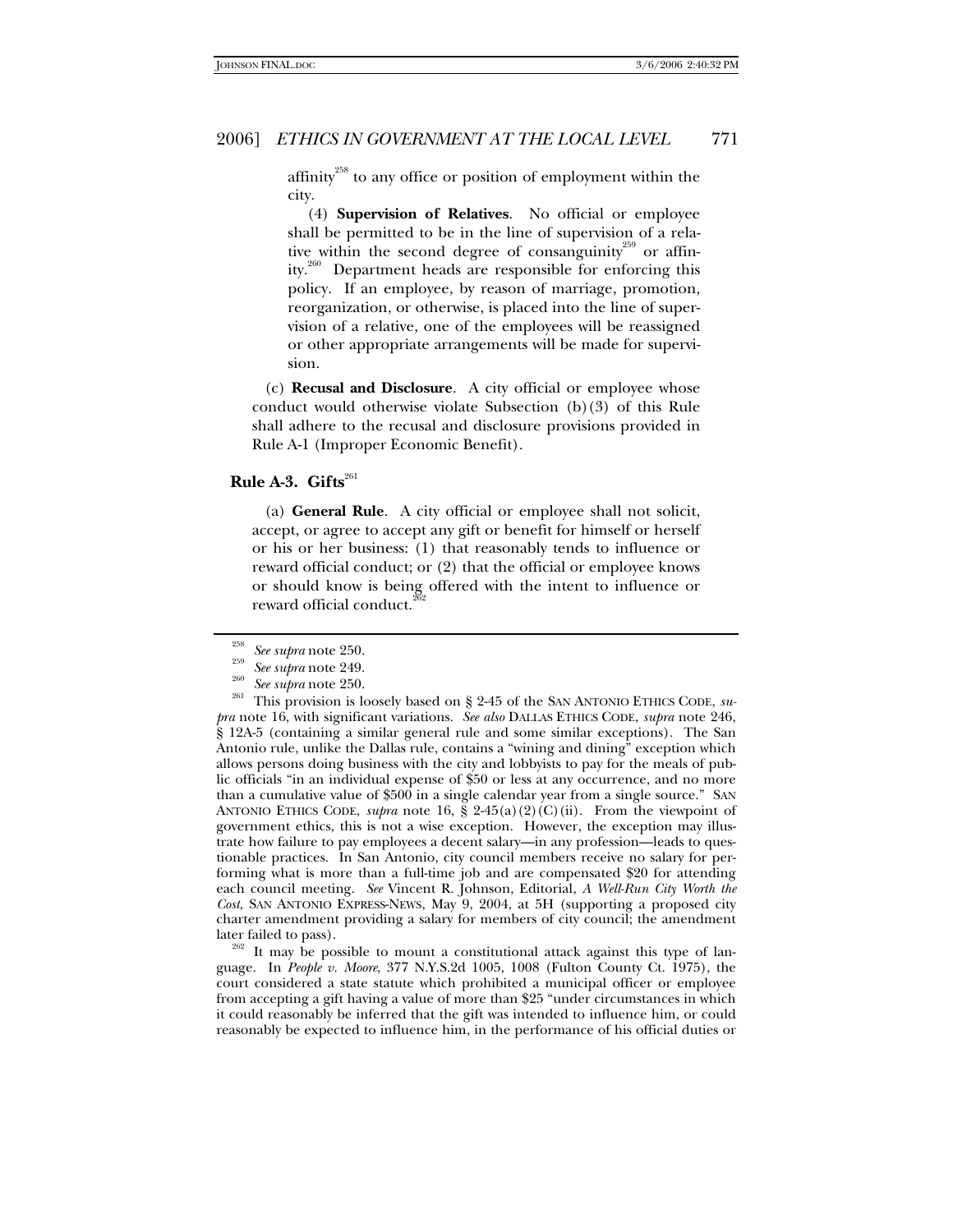(b) **Special Applications**. Subsections (a)(1) and (a)(2) do not include:

(1) a gift to a city official or employee relating to a special occasion, such as a wedding, anniversary, graduation, birth, illness, death, or holiday, provided that the value of the gift is fairly commensurate with the occasion and the relationship between the donor and recipient;

(2) reimbursement of reasonable expenses for travel authorized in accordance with city policies;

(3) a public award or reward for meritorious service or professional achievement, provided that the award or reward is reasonable in light of the occasion;

(4) ordinary social hospitality;

(5) a loan from a lending institution made in its regular course of business on the same terms generally available to the public;

(6) a scholarship or fellowship awarded on the same terms and based on the same criteria that are applied to other applicants;

(7) admission to an event in which the city official or employee is participating in connection with official duties or in connection with his or her spouse's duties;

(8) any benefit solicited by the city official or employee on behalf of a civic or charitable organization, which is promptly delivered to the organization;

(9) ceremonial and protocol gifts presented by a government or organization, accepted on behalf of the city for the use of the city, and properly reported to the city; or

(10) admission to a charity event provided by the sponsor of the event, if the offer is unsolicited by the city official or employee.

 (c) **Campaign Contribution Exception**. The general prohibition on gifts stated in Subsection (a) does not apply to a lawful campaign contribution.

was intended as a reward for any official action on his part." *Id.* at 1007. The court found that the language was "vague and without any standard or guidelines whatsoever" and accordingly unconstitutional under the due process and equal protection clauses of the state and federal constitutions. *Id.* at 1008. However, another (higher) New York court upheld disciplinary action imposed for a violation of a rule in a town ethics code that contained similar language without addressing the constitutional question. *See* Merrin v. Town Board of Kirkwood, 369 N.Y.S.2d 878, 881 (App. Div. 1975) (involving the demotion of an employee who accepted a stereo from a chemical supplier and in return used that supplier's chemicals).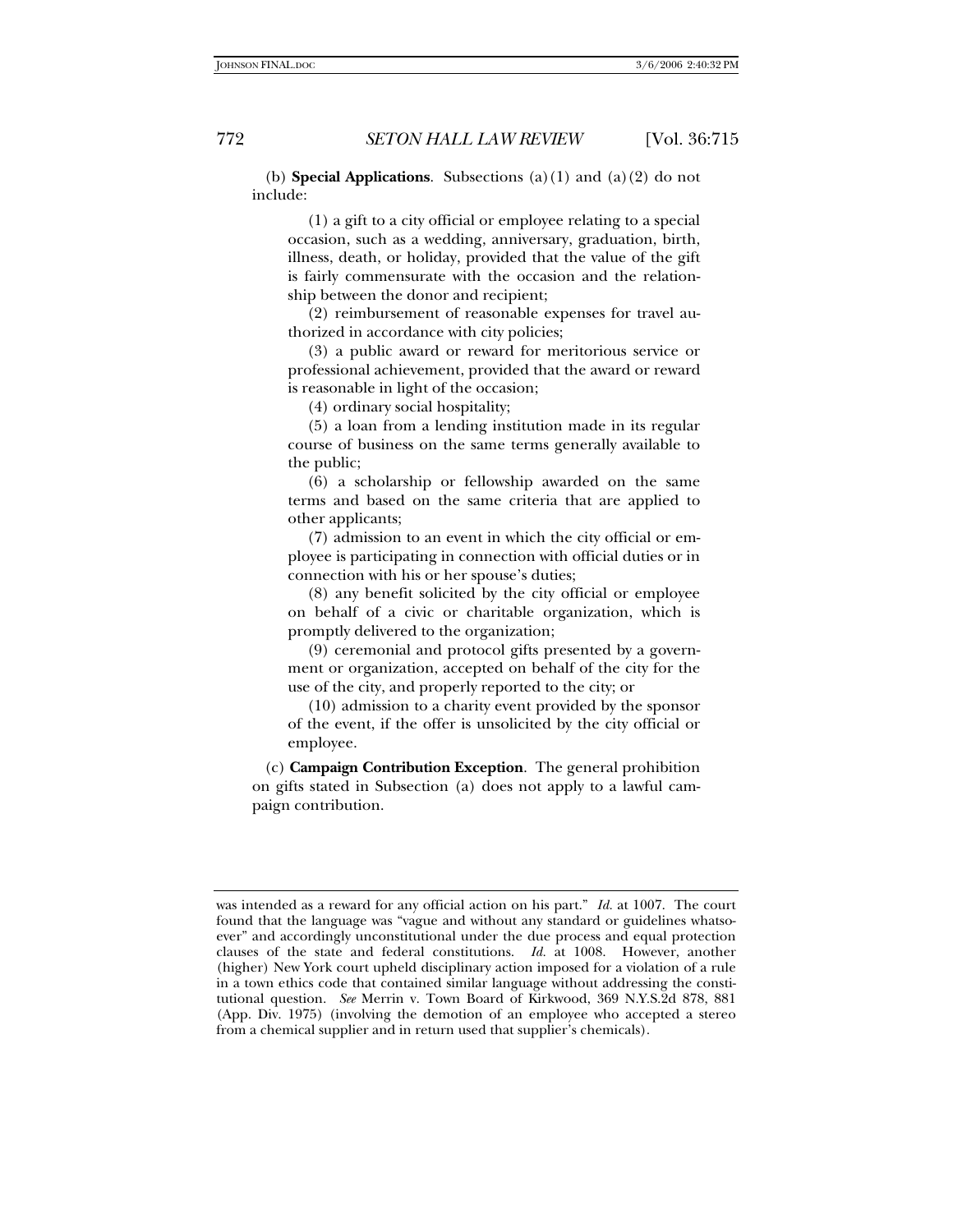#### (d) **Gifts to Closely Related Persons**.

(1) A city official or employee shall take reasonable steps to persuade (A) a parent, spouse, child, or other relative within the second degree of consanguinity or affinity or (B) an outside business associate not to solicit, accept, or agree to accept any gift or benefit that reasonably tends to influence or reward the city official's or employee's official conduct, or that the official or employee knows or should know is being offered with the intent to influence or reward the city official's or employee's discharge of official duties.

(2) If a city official or employee required to file an annual financial disclosure report knows that a gift or benefit triggering the reasonable-steps obligations under Subsection  $(d)(1)$  has been accepted and retained by a person identified in that subsection, the official or employee shall promptly file a report with the City Clerk's office disclosing the donor, the value of the gift or benefit, the recipient, and the recipient's relationship to the official or employee filing the report. $263$ 

#### (e) **Definitions**.

(1) For purposes of this rule, a person is an "outside business associate" if both that person and the city official or employee own, with respect to the same business entity: (A) ten (10) percent or more of the voting stock or shares of the business entity, or (B) ten (10) percent or more of the fair market value of the business entity.

(2) For purposes of this rule, a "sponsor" of an event is the person or persons primarily responsible for organizing the event. A person who simply contributes money or buys tickets to an event is not considered a sponsor.

# Rule A-4. Representation of Private Interests<sup>264</sup>

 (a) **Representation by a Member of a Board**. A city official or employee who is a member of a board or other city body shall not represent any person, group, or entity: (1) before that board or body; (2) before city staff having responsibility for making recommendations to, or taking any action on behalf of, that board or body; or (3) before a board or other city body which has appellate

Telling the relative that there is a duty under Subsection  $(d)(2)$  to disclose the gift may persuade the relative not to accept the gift in the first place. In addition, the existence of the disclosure obligation may dissuade would-be gift givers from offering improper gifts. 264 This provision is based on § 2-47 of the SAN ANTONIO ETHICS CODE, *supra* note

<sup>16.</sup> *See also* DALLAS ETHICS CODE, *supra* note 246, § 12A-5 (similar provision).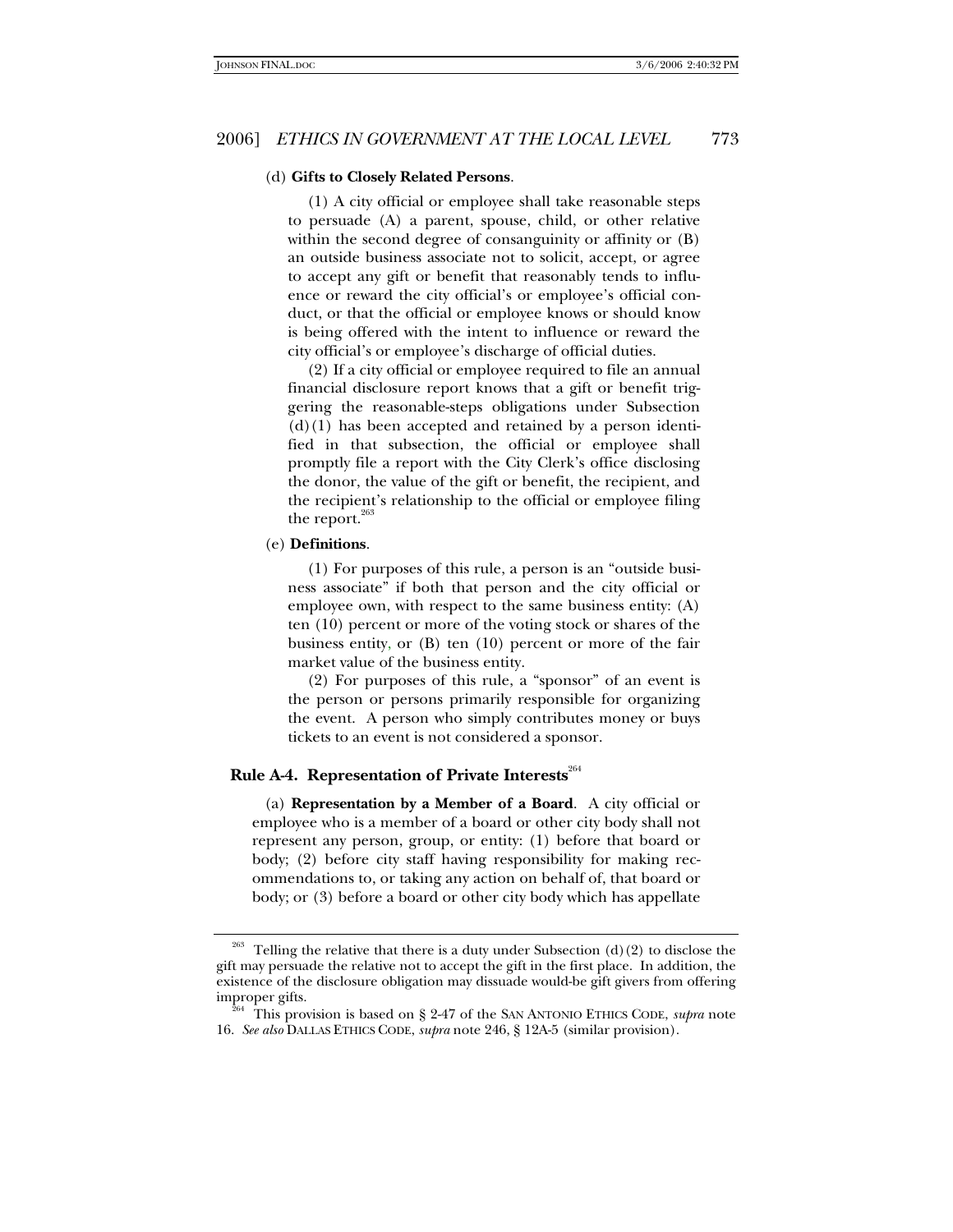jurisdiction over the board or body of which the city official or

#### (b) **Representation Before the City**.

employee is a member.

(1) **General Rule**. A city official or employee shall not represent any person, group, or entity, other than himself or herself, or his or her spouse or minor children, before the city.

(2) **Exception for Board Members**. The rule stated in Subsection  $(b)(1)$  does not apply to a person who is classified as a city official only because he or she is an appointed member of a board or other city body.

(3) **Prestige of Office and Improper Influence**. In connection with the representation of private interests before the city, a city official or employee shall not: (A) assert the prestige of the official's or employee's city position for the purpose of advancing private interests; or (B) state or imply that he or she is able to influence city action on any basis other than the merits.

#### (c) **Representation in Litigation Adverse to the City.**

(1) **Officials and Employees Other than Board Members**. A city official or employee, other than a person who is classified as an official only because he or she is an appointed member of a board or other city body, shall not represent any person, group, or entity, other than himself or herself, or his or her spouse or minor children, in any litigation to which the city is a party, if the interests of that person, group, or entity are adverse to the interests of the city.

(2) **Board Members**. A person who is classified as a city official only because he or she is an appointed member of a board or other city body shall not represent any person, group, or entity, other than himself or herself, or his or her spouse or minor children, in any litigation to which the city is a party, if the interests of that person, group, or entity are adverse to interests of the city and the matter is substantially related to the official's duties to the city.

 (d) **Definition**. "Representation" encompasses all forms of communication and personal appearances in which a person, not acting in performance of official duties, formally serves as an advocate for private interests, regardless of whether the representation is compensated. Lobbying may be a form of representation. Representation does not include appearance as a fact witness or expert witness in litigation or other official proceedings.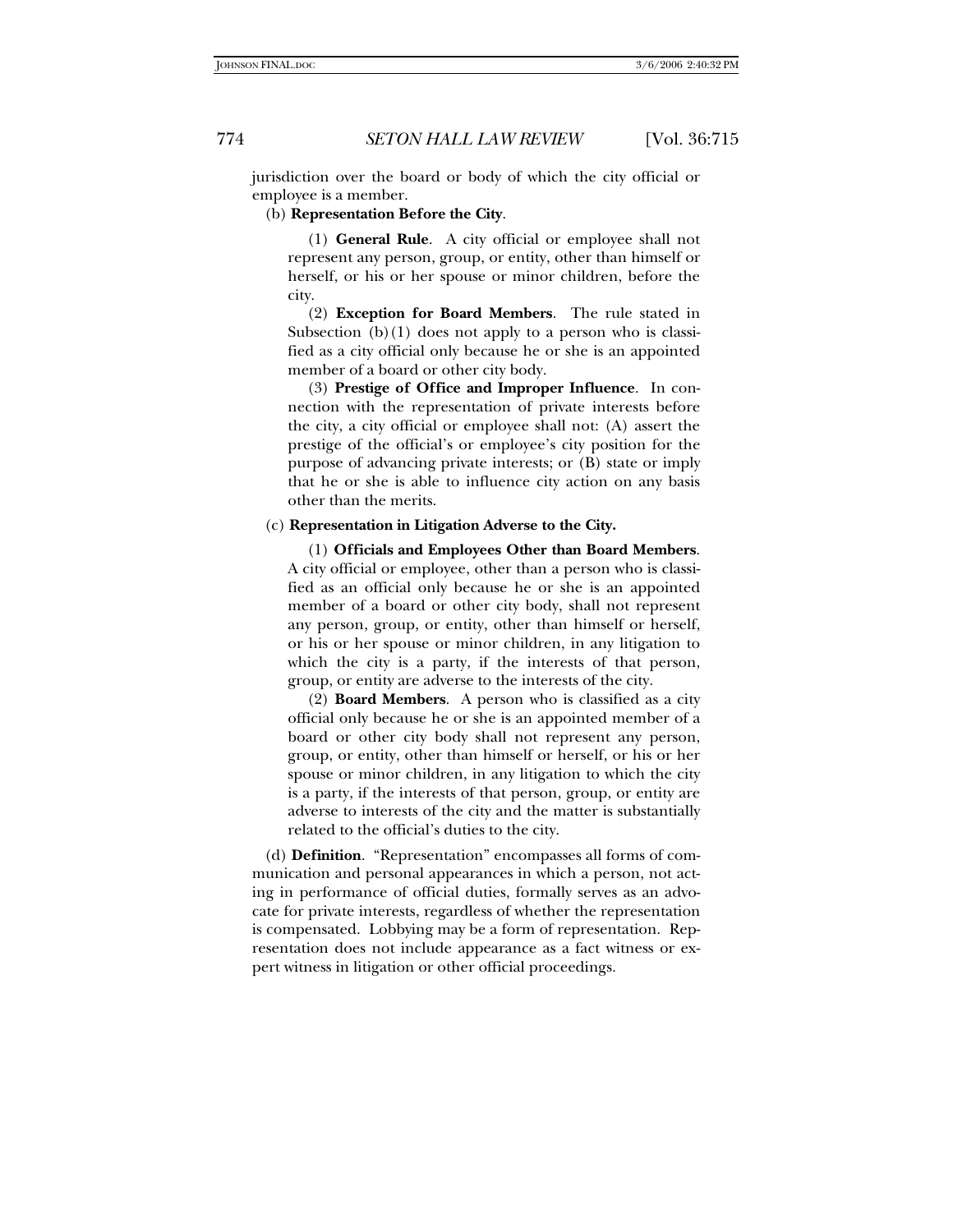## **Rule A-5. Conflicting Outside Employment**<sup>265</sup>

 (a) **Impairment of Judgment or Performance**. A city official or employee shall not solicit, accept, or engage in concurrent outside employment which could reasonably be expected to impair independence of judgment in, or faithful performance of, official duties.

 (b) **Relationship to Official Duties**. A city official or employee shall not provide services to an outside employer related to the official's or employee's city duties.

# Rule A-6. Confidential Information<sup>266</sup>

 (a) **Improper Access**. A city official or employee shall not use his or her position to obtain official information about any person or entity for any purpose other than the performance of official duties.

 (b) **Improper Disclosure or Use**. A city official or employee shall not intentionally, knowingly, or recklessly disclose any confidential information gained by reason of the official or employee's position concerning the property, operations, policies or affairs of the city.This rule does not prohibit: (1) any disclosure of information that is no longer confidential by law; or (2) the confidential reporting of illegal or unethical conduct to authorities designated by law.

# **Rule A-7. Public Property and Resources**<sup>267</sup>

 A city official or employee shall not use, request, or permit the use of city facilities, personnel, equipment, or supplies for private purposes (including political purposes), except: (a) pursuant to duly adopted city policies, or (b) to the extent and according to the terms that those resources are lawfully available to the public.

<sup>265</sup> This provision is based on § 2-46 of the SAN ANTONIO ETHICS CODE, *supra* note 16. *See also* DALLAS ETHICS CODE, *supra* note 246, § 12A-6 (similar provision). 266 This provision is based on § 2-46 of the SAN ANTONIO ETHICS CODE, *supra* note

<sup>16.</sup> *See also* DALLAS ETHICS CODE, *supra* note 246, § 12A-6 (similar provision). 267 This provision is based on § 2-49 of the SAN ANTONIO ETHICS CODE, *supra* note

<sup>16.</sup> *See also* DALLAS ETHICS CODE, *supra* note 246, § 12A-9 (similar provision).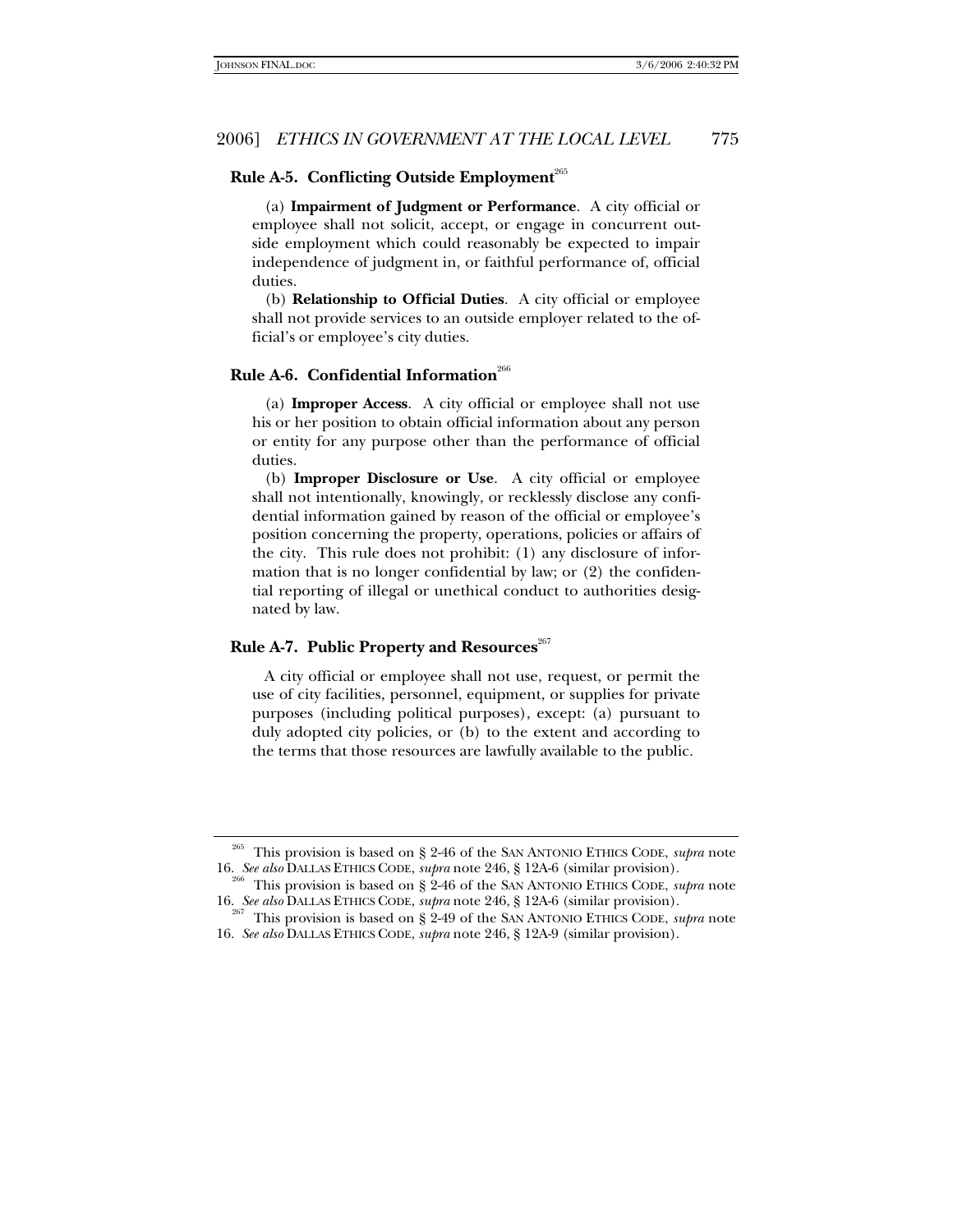## **Rule A-8. Political Activity**<sup>268</sup>

 (a) **Influencing Subordinates**. A city official or employee shall not, directly or indirectly, induce or attempt to induce any city subordinate of the official or employee: (1) to participate in an election campaign, contribute to a candidate or political committee, or engage in any other political activity relating to a particular party, candidate, or issue; or (2) to refrain from engaging in any lawful political activity.<sup>269</sup> A general statement merely encouraging another person to vote does not violate this rule.

 (b) **Paid Campaigning**. A city official or employee shall not accept anything of value, directly or indirectly, for political activity relating to an item pending on the ballot, if he or she participated in, or provided advice relating to, the exercise of discretionary au-

Some cities seek to prevent public officials from using the prestige of public office to assist other candidates for election. *See, e.g.*, DALLAS ETHICS CODE, *supra* note 246, § 12A-10 ("In any election, except his or her own, a city official shall not: (1) use the prestige of the city official's position with the city on behalf of a candidate, political party, or political committee, except that: (A) a city official is not prohibited from lending his or her name so long as the office held with the city is not mentioned in connection with the endorsement; and; (B) a city council member is not prohibited from lending his or her name and official city title in connection with any election for public office or in connection with any election ordered by the city of Dallas on a proposition or measure . . . ."). The efficacy and wisdom of such provisions may be questioned. The provisions appear to be ill-advised attempts to transplant language from a code of judicial ethics, which prohibits using the prestige of judicial office for the advancement of private interests, into a government ethics code. *See* MODEL CODE OF JUDICIAL CONDUCT Canon 2(B) (2004). Generally speaking, while we do not want judges to act politically, we expect a wide range of public officials to do so, including mayors and members of city councils. While the Dallas rule does not prohibit private-citizen-style endorsements, it may, in reality, be impossible for an elected city official to make an endorsement as a private citizen without implicitly asserting the prestige of public office, even if the office is not mentioned. In addition, the use of the prestige of public office for the advancement of another candidate for public office is not always undesirable, as when a city official speaks out against a candidate who advocates policies that would hurt the city. It makes no sense to force the mayor to pretend that he is not the mayor when he endorses or opposes another

Issues may arise as to whether a political mass mailing that unintentionally reaches a subordinate violates the rule. Presumably the word "induce," as used in the rule, denotes conduct of a more intentional nature. Thus, while an inadvertent contact by means of mass mailing would not violate the rule, a targeted mailing would run afoul of the provision. Some codes address this problem by banning only "knowing" political solicitation. *See* Davies, *Model Local Ethics Law*, *supra* note 71, at 75 ("Inclusion of the word 'knowingly' means that neither an official nor his or her campaign committee need cull the names of municipal officials from voter registration lists.").

<sup>268</sup> This provision is based on § 2-50 of the SAN ANTONIO ETHICS CODE, *supra* note 16. In a rule on political activity, it may be appropriate to consider whether an exception should be created to permit solicitation of city employees who are political appointees. *See* Davies, *Model Local Ethics Law*, *supra* note 71, at 75.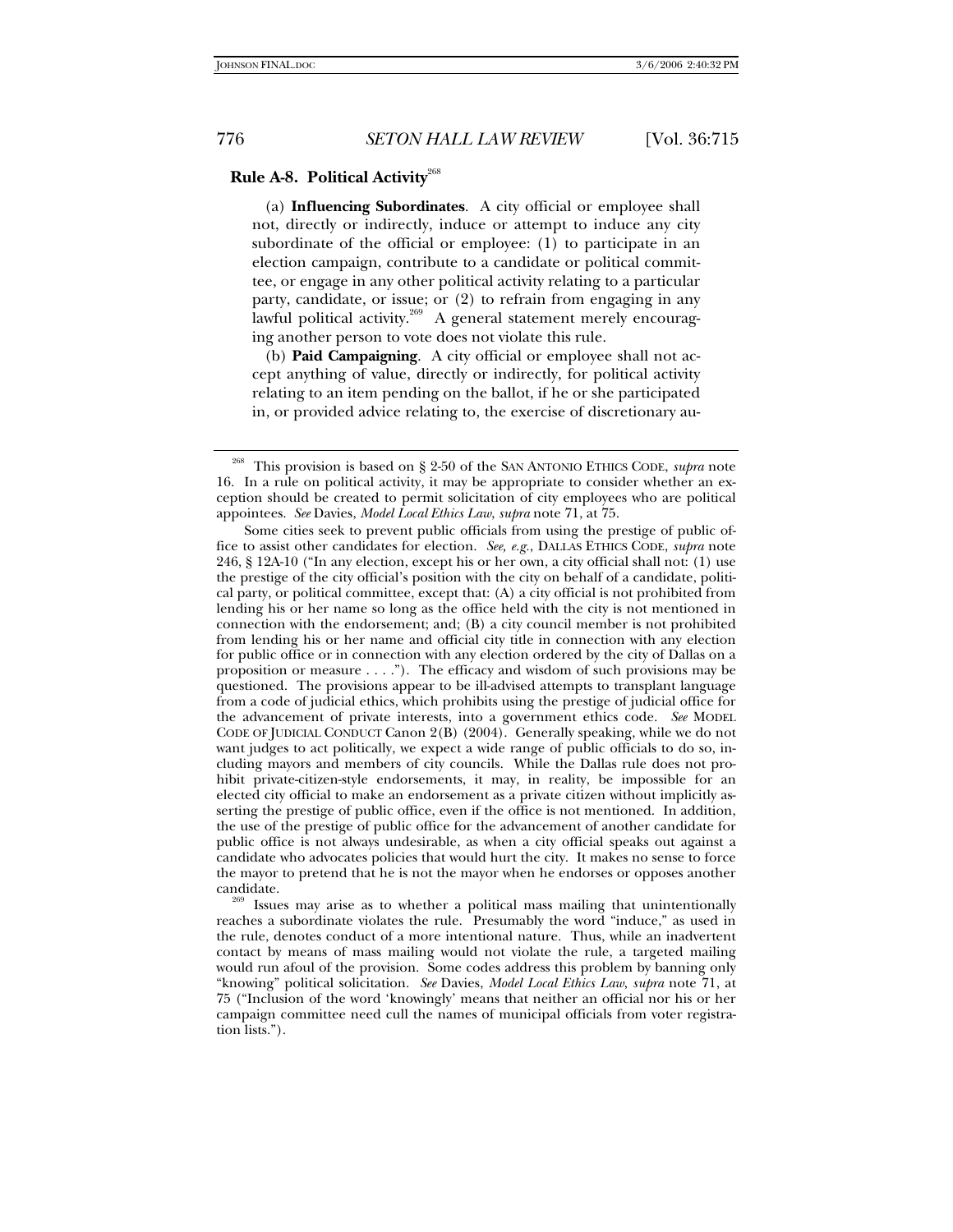thority by a city body that contributed to the development of the ballot item. For purposes of this rule, "anything of value" does not include a meal or other item of nominal value the city official or employee receives in return for providing information about an item pending on the ballot.

 (c) **Official Vehicles**. A city official or employee shall not display or fail to remove campaign materials on any city vehicle under his or her control.

### **Rule A-9. Supervisory Duties**<sup>270</sup>

 A city official or employee who has direct supervisory authority over another person who provides services relating to the business of the city shall make reasonable efforts to ensure that the conduct of the supervised person is reasonably compatible with the obligations imposed on city officials and employees by this code of ethics.

# **Rule A-10. Actions of Others**<sup>271</sup>

 (a) **Violations by Other Persons**. A city official or employee shall not knowingly assist or induce, or attempt to assist or induce, any person to violate any provision in this code of ethics.

 (b) **Using Others to Engage in Forbidden Conduct**. A city official or employee shall not violate the provisions of this code of ethics through the acts of another.

#### *Part B. Former City Officials and Employees*

# **Rule B-1. Subsequent Representation of Private Interests**<sup>272</sup>

 (a) **Representation by a Former Board Member**. A person who was a member of a city board or other city body shall not represent any person, group, or entity for a period of two (2) years after the termination of his or her official duties: (1) before that board or body; (2) before city staff having responsibility for making recommendations to, or taking any action on behalf of, that board or body; or (3) if any issue relates to his or her former duties, before a board or other city body which has appellate juris-

<sup>&</sup>lt;sup>270</sup> This provision is a very substantial variation and expansion of a provision in the *San Antonio Ethics Code* dealing with city council contract personnel. *See* SAN

<sup>&</sup>lt;sup>271</sup> This provision is based on § 2-51 of the SAN ANTONIO ETHICS CODE, *supra* note 16. *See also* DALLAS ETHICS CODE, *supra* note 246, § 12A-11 (*similar provision*).

<sup>&</sup>lt;sup>272</sup> This provision is based on § 2-56 of the SAN ANTONIO ETHICS CODE, *supra* note 16. *See also* DALLAS ETHICS CODE, *supra* note 246, § 12A-14 (similar, but imposing only a one-year, rather than a two-year, limitation on representation before the city).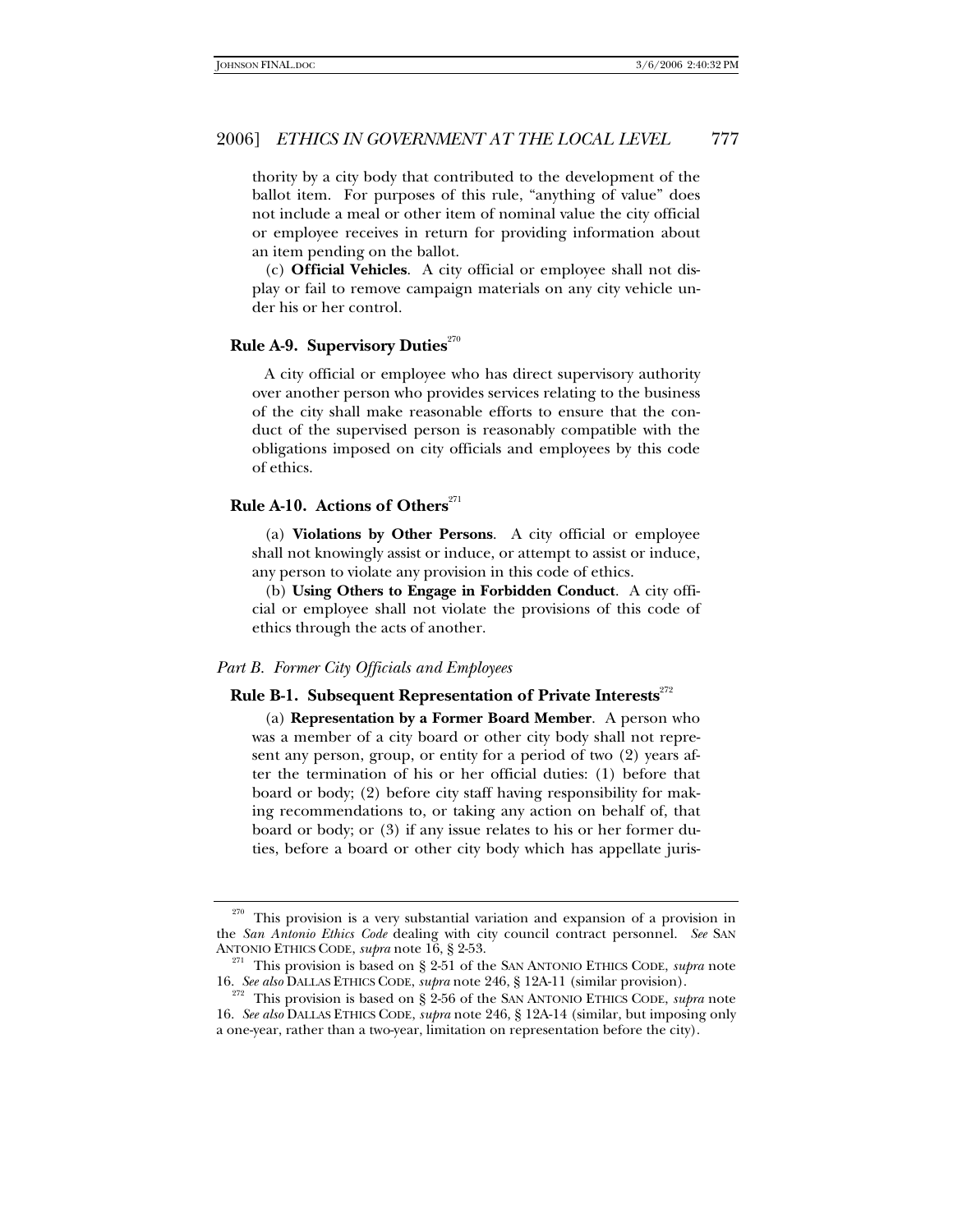diction over the board or body of which the city official or employee was a member.

 (b) **Representation Before the City**. A former city official or employee shall not represent any person, group, or entity, other than himself or herself, or his or her spouse or minor children, before the city for a period of two (2) years after termination of his or her official duties. This subsection does not apply to a person who was classified as a city official only because he or she was an appointed member of a board or other city body. In connection with the representation of private interests before the city, a former city official or employee shall not state or imply that he or she is able to influence city action on any basis other than the merits.

 (c) **Representation in Litigation Adverse to the City**. A former city official or employee shall not, absent consent from the city, represent any person, group, or entity, other than himself or herself, or his or her spouse or minor children, in any litigation to which the city is a party, if the interests of that person, group, or entity are adverse to the interests of the city and the matter is one in which the former city official or employee personally and substantially participated $273$  prior to termination of his or her official duties.

# **Rule B-2. Employment Relating to a City Contract**<sup>274</sup>

 A former city official or employee shall not, within two (2) years of the termination of official duties, perform work on a compensated basis relating to a contract with the city, if he or she personally and substantially participated $275$  in the negotiation or awarding of the contract.

# Rule B-3. Continuing Confidentiality<sup>276</sup>

 A former city official or employee shall not use or disclose confidential government information acquired during service as a city

<sup>273</sup> According to the SAN ANTONIO ETHICS CODE, *supra* note 16, § 2-42(z), "personally and substantially participated" means: "to have taken action as an official or employee through decision, approval, disapproval, recommendation, giving advice, investigation or similar action.The fact that the person had responsibility for a matter does not by itself establish that the person 'personally and substantially participated'

in the matter." 274 This provision is loosely based on § 2-57 of the SAN ANTONIO ETHICS CODE, *supra* note 16. *See also* DALLAS ETHICS CODE, *supra* note 246, § 12A-15(c) (similar provision, but imposing only a one-year, rather than a two-year, limitation).<br><sup>275</sup> See supra note 273 (defining "personally and substantially participated").<br><sup>276</sup> This provision is based on § 2-55 of the SAN ANTONIO ETHICS C

<sup>16.</sup> *See also* DALLAS ETHICS CODE, *supra* note 246, § 12A-13 (similar provision).